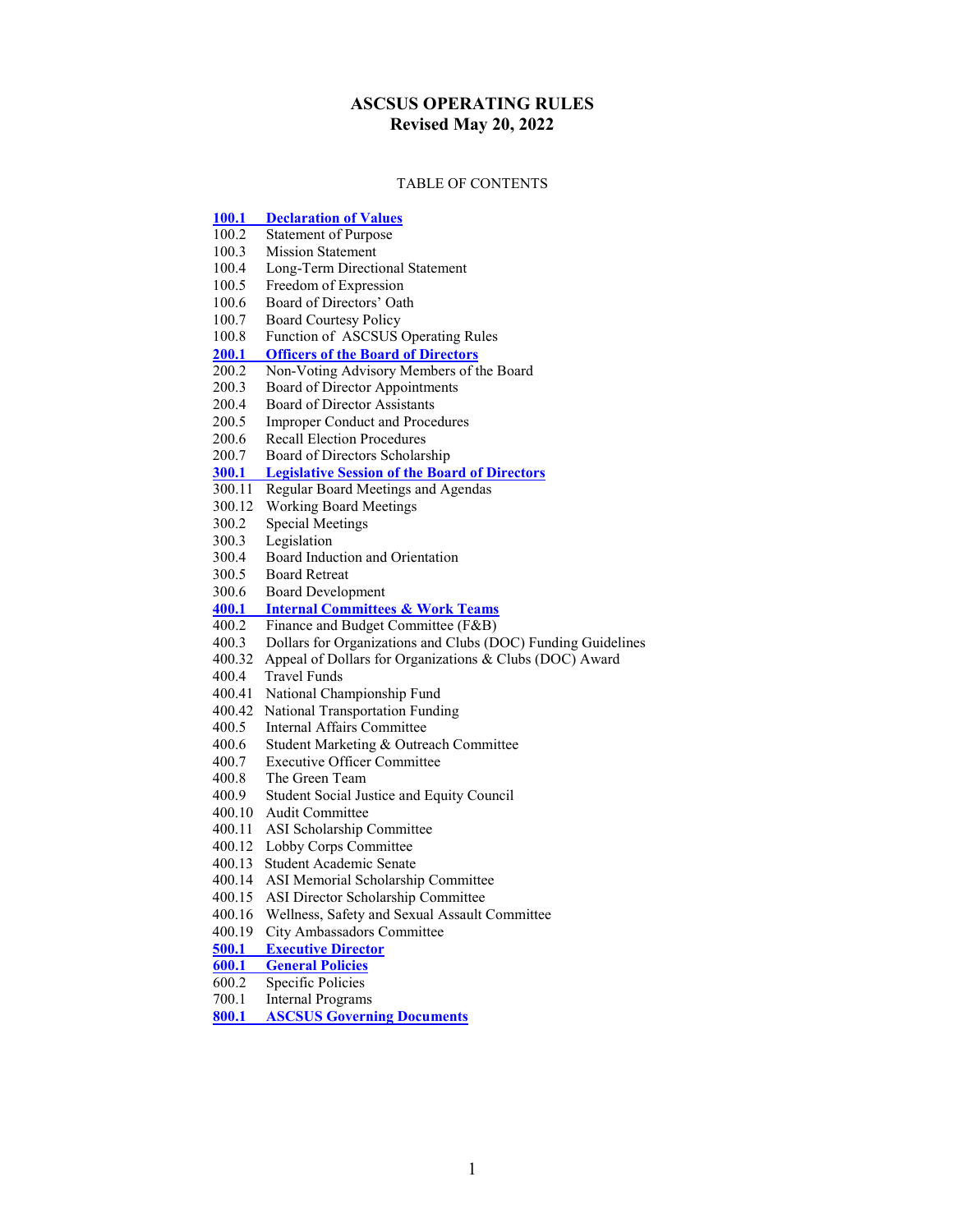## <span id="page-1-0"></span>**100.1 DECLARATION OF VALUES**

The foundation of our beliefs rests upon this one fundamental principle: students are the university. ASCSUS firmly believes education takes place both inside and outside the classroom. As students in pursuit of education, we claim the right to question and critically evaluate all facets of our University. We take seriously our responsibility to represent the students. With this responsibility we acknowledge our accountability to all students.

Because the communication of ideas is fundamental, we are dedicated to fostering free and uninhibited discourse. We acknowledge our equality and honor our differences and above all else we act with respect. Our ultimate objectives are to strive for excellence on behalf of students and instill a feeling of pride that we are the students of California State University, Sacramento, hereafter known as Sacramento State.

### **100.2 STATEMENT OF PURPOSE**

Associated Students, Incorporated of California State University Sacramento (ASCSUS), is a 501c3 non-profit corporation and is the official student governing body of the University. ASCSUS has been granted University auxiliary status by Sacramento State. A combination of student fees and internal programs, grants, and miscellaneous revenue sources are what fund ASCSUS operations.

### **100.2 MISSION STATEMENT**

As the recognized voice of Sacramento State students, we enrich lives through experiential learning, student services, and leadership opportunities.

## **100.4 LONG-TERM DIRECTIONAL STATEMENTS**

ASCSUS SHALL WORK TO ENSURE:

ASCSUS will work to ensure that students at the University have the ability to contribute to the governance of the University.

ASCSUS will work to ensure that campus life enables all members of our diverse student body to have a strong sense of campus community, which will continue during their college years and beyond.

ASCSUS will work to ensure that quality programs and services are provided which respond to the changing needs of our dynamic student population.

ASCSUS will work to ensure that learning opportunities outside the classroom are available for students in order to foster personal and professional growth.

ASCSUS will work to ensure strong positive links between the campus community and the broader Sacramento community.

ASCSUS will seek out ways to encourage students to participate in programs and utilize services.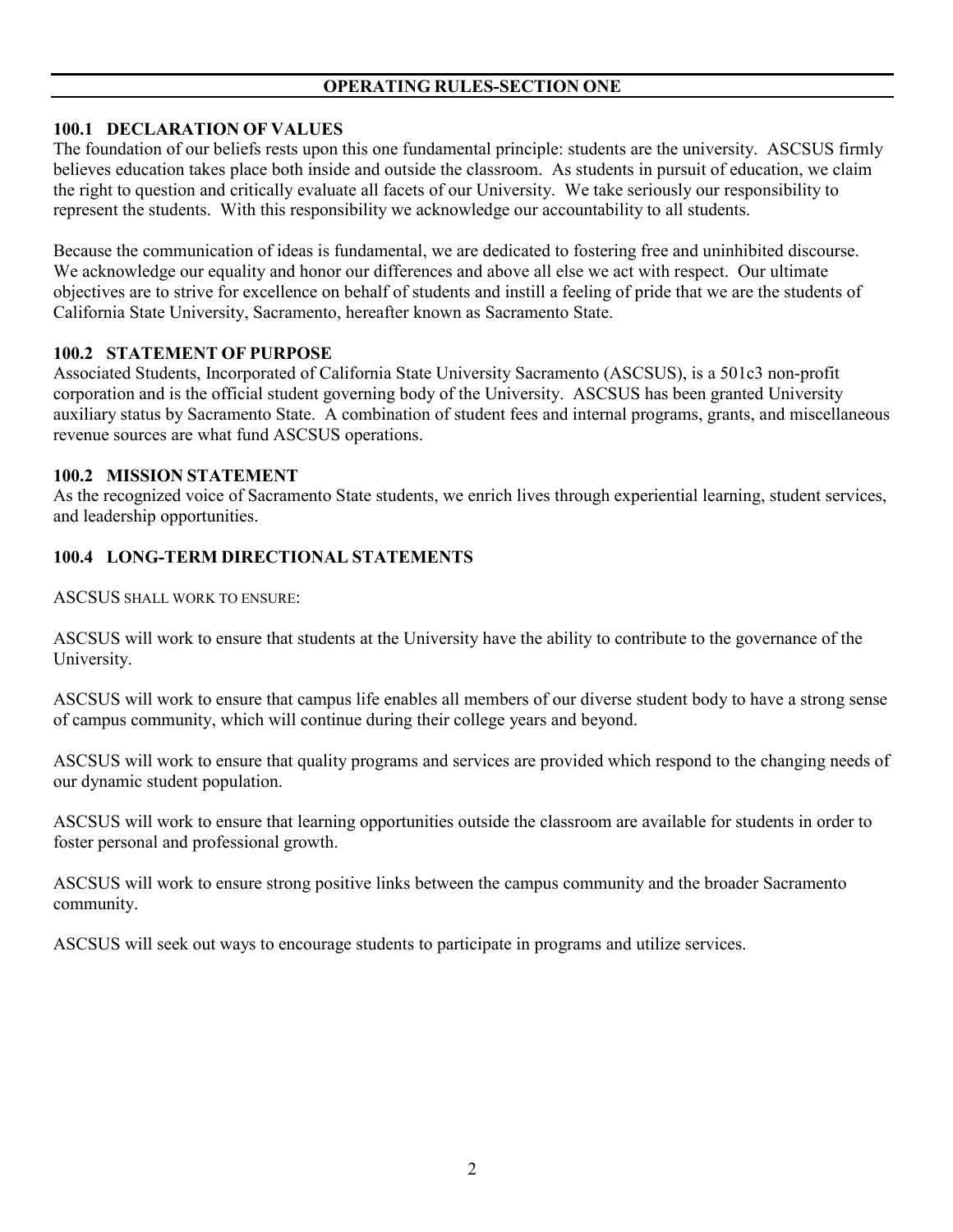### **100.5 FREEDOM OF EXPRESSION**

All ASCSUS members and ASCSUS recognized organizations shall be free to discuss and consider topics of concern or interest to students. They shall be free to express their opinions, to invite speakers and support causes and undertakings. However, these will always be subject to lawful regulation.

Sponsorship of guest speakers by ASCSUS or by an ASCSUS organization shall not necessarily imply approval or endorsement of the views expressed by the speakers, either by the sponsoring body or ASCSUS.

#### **100.6 BOARD OF DIRECTORS' OATH**

As a duly elected Director of the Associated Students Incorporated of California State University, Sacramento, I swear that I will faithfully fulfill the duties of my office as provided in the Associated Students Incorporated Bylaws, to the best of my ability.

#### **100.7 BOARD COURTESY POLICY**

The proper procedure for any Board member seeking to change the operations or rules regarding another elected office(s) is to submit an informational letter to any Board member impacted by the proposed decision. The letter shall outline the proposed changes and reasoning behind the changes at least one week prior to the Working Board Meeting in which the item will first be discussed.

#### **100.8 FUNCTION OF ASCSUS OPERATING RULES**

The purpose of these Operating Rules is to provide the Board of Directors with a document that governs the activities, enterprises, and undertakings of the Associated Students. The Operating Rules may be amended by a 2/3 majority vote of the Board at any Regular, Special, or Emergency meeting providing that all open meeting laws and rules have been followed. The ASCSUS Board Associate, with the approval of the Executive Vice President, shall be given power to make any necessary non-substantive changes to maintain the format, font, spelling, or grammar of these Operating Rules.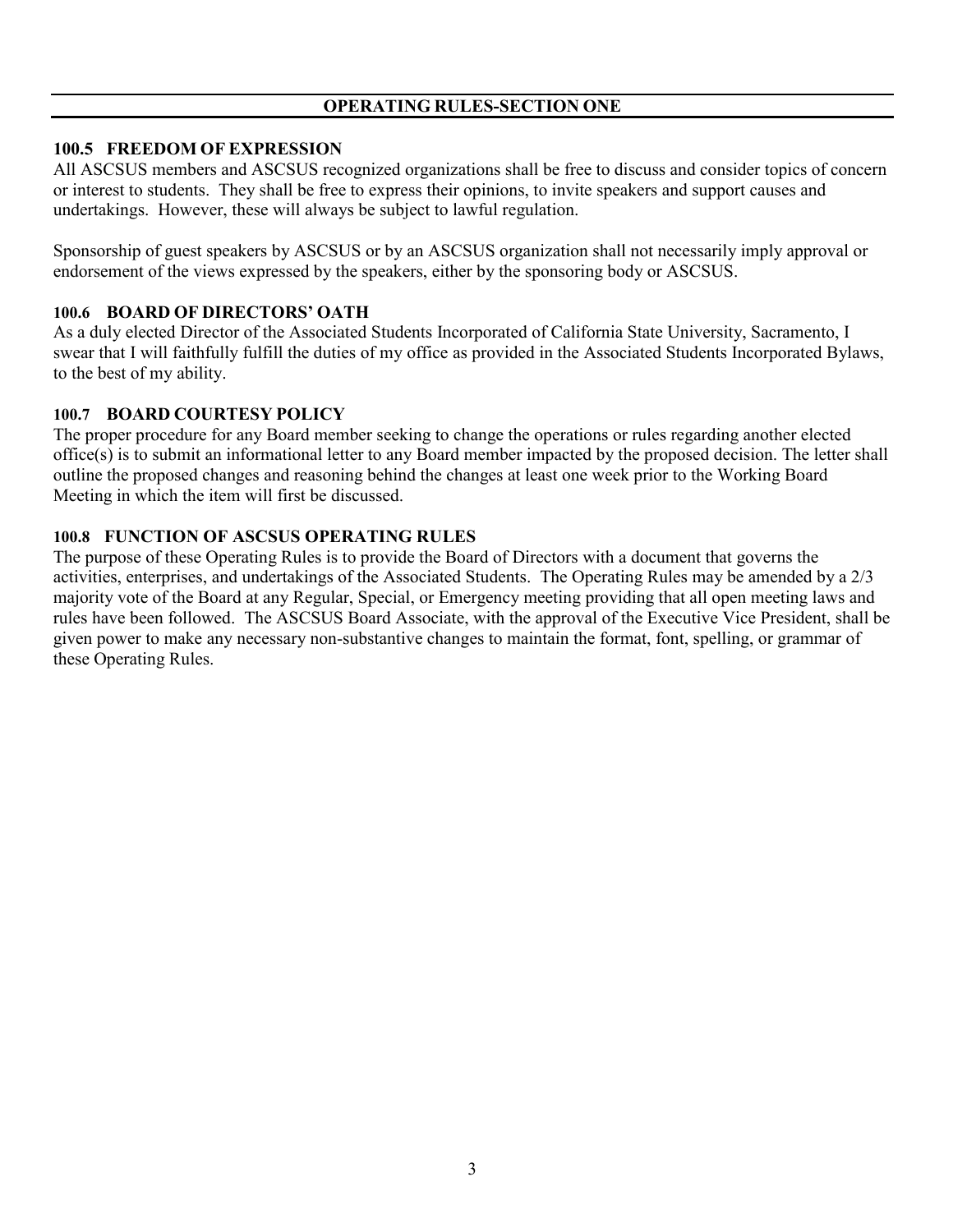### **200.1 OFFICERS OF THE BOARD OF DIRECTORS**

- <span id="page-3-0"></span>A. PRESIDENT, DUTIES AND RESPONSIBILITIES:
	- 1. The President shall function as the Board's Chief Executive Officer (CEO) and shall oversee all administrative and financial operations of ASCSUS.
	- 2. The President shall act as the representative of the membership in matters pertaining to campus activities and policies.
	- 3. The President shall ensure that the membership is adequately represented in matters outside of the campus. This shall include, but not be limited to, CSU system-wide policies, CSU Trustee policy, student lobbying in the State Legislature, and relations with other student governments.
	- 4. The President shall ensure that the membership is adequately represented at the California State Student Association (CSSA) Board of Directors meetings. The President, or the President's designee, shall also hold the official vote on behalf of Sacramento State at all CSSA Board of Directors meetings.
	- 5. The President shall evaluate every Board member each semester, no earlier than the  $12<sup>th</sup>$  week and no  $\frac{1}{2}$  later than the 14<sup>th</sup> week of each semester.
	- 6. The President shall assign duties to the Board that enhance the ability of ASCSUS to benefit the students.
	- 7. The President shall have responsibility for making all appointments regardless of race, ethnicity, religion, gender, age, sexual orientation, national origin, or disability.
	- 8. The President shall serve as the representative unifying voice of the diverse student population of CSU, Sacramento. They shall express the interest of the students at all times during their term in office.
	- 9. The President, in conjunction with the Executive Director, shall have the authority to contact corporate legal counsel for advice regarding affairs of ASCSUS as necessary:
		- a. The Executive Director will receive notice of said advice except for matters concerning the Executive Director.
		- b. Directors may require that the President contact counsel for advice regarding affairs of ASCSUS.
		- c. After the advice has been given, counsel shall present a summary of this advice, in writing, to the Board.
	- 10. In the event of the absence or the conviction of the Executive Director, the ASCSUS President shall notify in writing the Vice President for Administration and the ASCSUS Board of Directors of any loss of property or unauthorized acts committed or alleged to have been committed by any officer or employee of ASCSUS within twelve (12) hours of any incidence of actual or suspected theft, defalcation, fraud, or other irregularity involving auxiliary organization funds, property or other resources.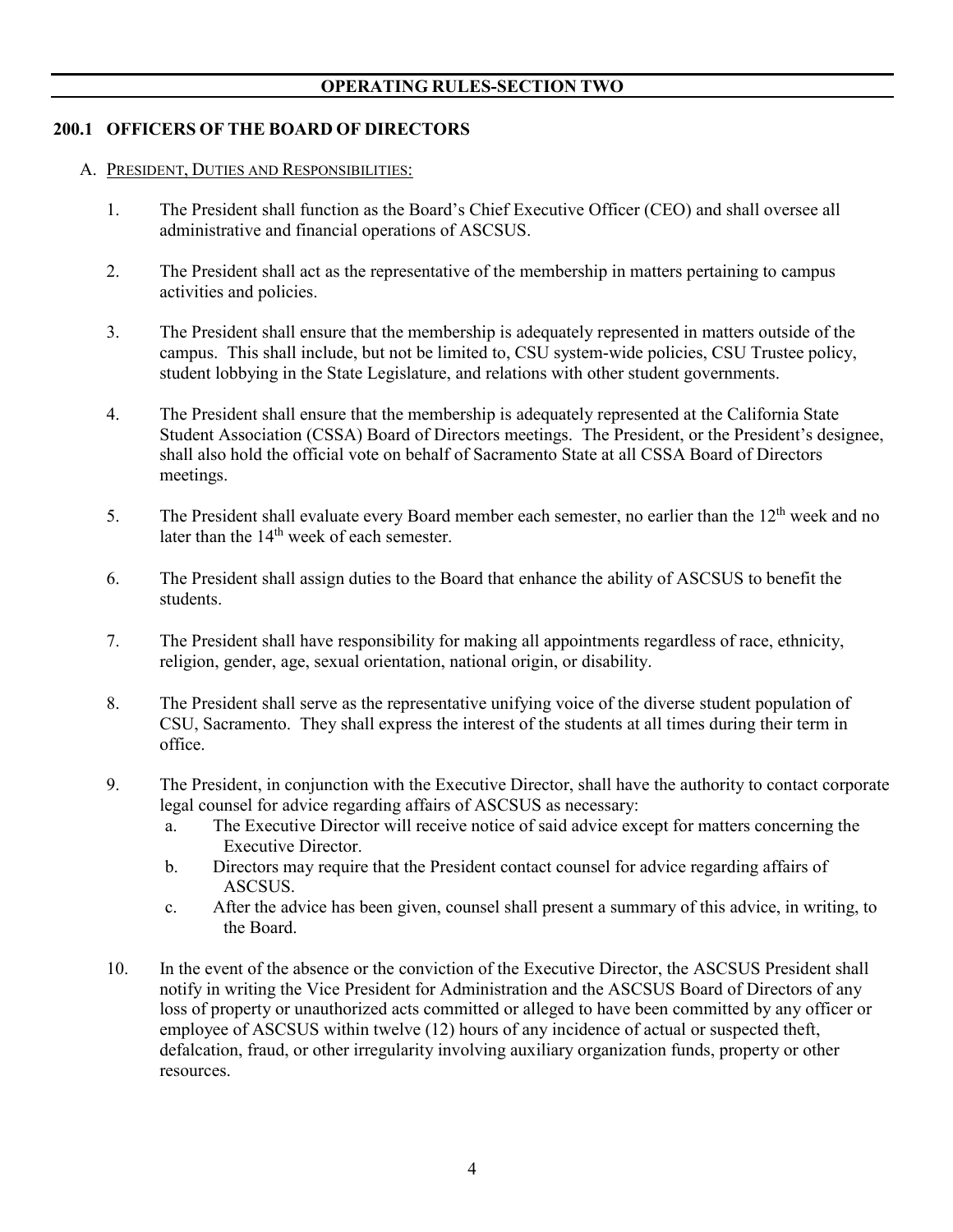### B. EXECUTIVE VICE PRESIDENT (EVP), DUTIES AND RESPONSIBILITIES

- 1. EVP shall function as the Board's Chief Operating Officer.
- 2. The EVP may be the Board's official representative on all financial award committees, unless otherwise stipulated in these Operating Rules.
- 3. The EVP in conjunction with the President shall appoint (pending Board approval) and oversee all the internal committees and work teams to ensure their proper operation and productivity. (See Internal Bureaus 400.1)
- 4. The EVP shall appoint (pending Board approval) the Vice Chair and Secretary of the ASCSUS Board of Directors. Both Vice Chair and Secretary are charged with attending Executive Committee meetings.
	- a. The Vice Chair shall chair the Board in the absence of the Executive Vice President.
	- b. The Secretary shall ensure that minutes of all meetings of the Board are kept and maintained and be in charge of maintaining the Board of Directors room.
- 5. The EVP shall chair the meetings of the Board of Directors and establish reporting deadlines for Board members, committees, work teams and staff.
- 6. The EVP shall hold at least one (1) student open forum per semester to allow students, to express opinions, concerns, suggestions, questions, and ideas to the Board.
- 7. The EVP shall be responsible for publicizing ASCSUS proceedings in accordance with the Bylaws, Operating Rules, and appropriate governing documents such as, but not limited to the postings of the weekly Board meeting agendas.
- 8. The EVP shall work in conjunction with the ASI Executive Director to plan and implement the Board of Director's transition, orientations, retreats, including strategic planning sessions, and development.
- 9. The EVP shall place non-controversial items on the Consent Calendar.
- 10. The EVP shall, in conjunction with the President, appoint (pending Board approval) a Parliamentarian in case of vacancy of the Parliamentarian position. The Parliamentarian shall be an accredited Parliamentarian.
- 11. The EVP shall be charged with the duty of documenting and enforcing all Board accountability.
	- a. The EVP shall be able to hold Board Members accountable by having a "three strikes" policy. Each "strike" would be in response to a Director's failure to regularly meet one of their duties as stated in the ASCSUS Bylaws and Operating Rules. The EVP shall give an elected Director a strike in agreement with the President and after three strikes per term in office said Director would be removed from their position. Emergency legislation may then be submitted to retain the member.
		- i. The ASI President, in consultation with the Executive Director, would be responsible for holding this "three strikes" policy against the EVP.
		- ii. In situations where voting Board Members have evidence that the President or EVP have violated the three strikes policy, Board Members shall send their concern to one of the following executive board members: Vice President of Finance (VPF), Vice President of University Affairs (VPUA), or Vice President of Academic Affairs (VPAA). If a strike is merited, the strike shall be issued with a two-thirds (2/3) vote of the VPF, VPUA, and VPAA, and then shall be administered to the President or EVP. Each "strike" would be in response to a Board Member's failure to regularly meet one of their duties as stated in the ASCSUS Bylaws and Operating Rules.
	- b. In the event of a state or federally declared state of emergency, campus closure, or natural disaster, the EVP, in consultation with the President and Executive Director, shall have the ability to excuse one or more of a Directors duties, as stated in the ASCSUS Operating Rules.
	- c. Each semester the EVP shall review and revise the three strikes policy. The list shall be revised each semester as the EVP's expectations for delivery dates will change. i. Three Strikes Policy.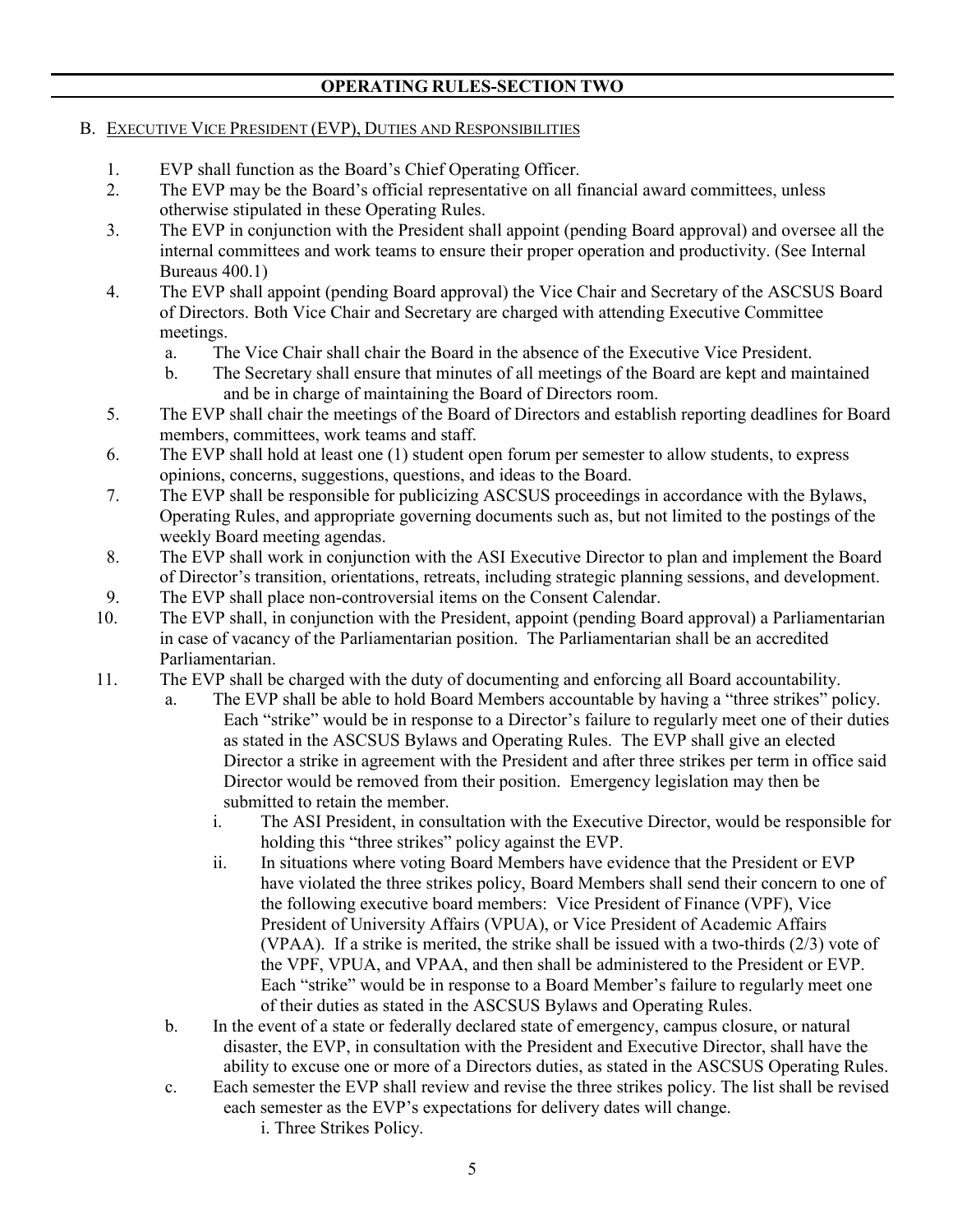What constitutes as a strike:

- 1. One absence to the following meetings without 72 hour in-advance notification to the Executive Vice President or emergency excuse:
	- a. Required Working Board or formal board meetings
	- b. Scheduled meetings (such meetings include monthly accountability meetings, all committee meetings, monthly meetings with deans, etc.)
	- c. Absence: more than 15 minutes late to a meeting, or a no show.
- 2. Three absences to the meetings listed above with notification to the Executive Vice President a. A Director who misses consecutive regular meetings (unexcused) or four meetings, regular and/or special (unexcused), during their term of office, will be removed from office at the next regularly scheduled Board meeting. The Executive Vice President, in consultation with the President and Executive Director, will deem what constitutes an excused absence.
- 3. Two late arrivals or early departures without 72 hour in advance notification to the Executive Vice President or emergency excuse, for Working Board and Formal Board meetings
- a. Late Arrival: up to 15 minutes after the prompt start of the meeting
- b. Early Departure: any time prior to the adjournment of the meeting
- 4. Three late arrivals or early departures to meetings listed above with proper notification to the Executive Vice President
- 5. Two instances of improper attire worn to formal board meetings or formal university and community events
	- a.Proper attire includes business casual attire
		- i. ASI polo with skirt or pants for formal board meetings
		- ii. Blouse, button up shirt, or dress for formal university and community events
- 6. Non-placement on necessary internal/university committees by the end of the  $5<sup>th</sup>$  week of school.
- 7. Two weeks of insufficient office hours without notification to the Executive Vice President per semester.
	- a. Notification to the Executive Vice President must be made 1 week in advance other than in case of family emergency, poor health, or severe transportation or academic issues.
	- b. If an academic conflict arises, notify the EVP immediately. Exceptions can be made to excuse insufficient office hours per faltering grades, important non-reschedulable professor meetings, etc. The EVP and director will meet or connect to discuss the best route of maneuver.
	- c. Insufficient office hours are defined as less than 4 hours per week.
- 8. Three (3) total weeks per semester of inexcusable insufficient office hours with notification to Executive Vice President.
	- a. Excusable reasons for missed office hours are as follows:
	- i. Event or activity that is listed under the particular board members duties and responsibilities. This includes events that directly support or involve a member's constituency or college, and ASI events.
	- ii. Non-standing committee meetings that attendance to directly benefits the constituents of the board member, or falls under the duties of the board member.
	- iii. Illness, family emergency, academic emergencies, etc.
- 9. Failure to present to at least seven (7) classrooms and /or clubs by the  $15<sup>th</sup>$  week of the semester.
- 10. Positional Bulletin Board needs to be updated by the 5<sup>th</sup> week of the semester.
	- a. Updates should be whatever the Director deems appropriate.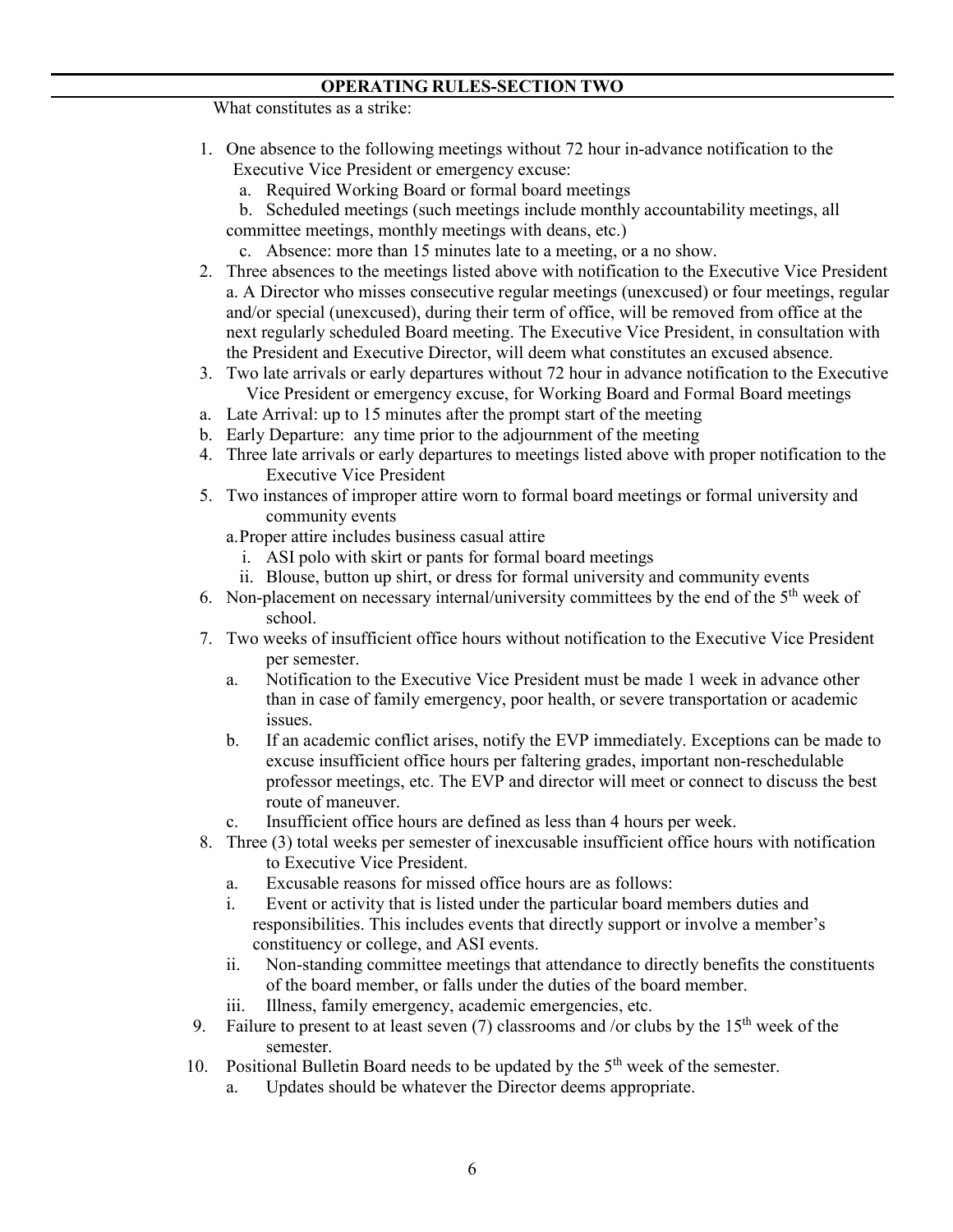- b. Updates should include specific updates on Director's plans/involvement for any projects they are working on for their constituents
- 11. Failure to attend 10 events by the 14<sup>th</sup> week of the semester or have a scheduled date, for the fall semester.
- a. These can be University, Constituent, ASI and OGA events.
- 12. Failure to fulfill time sensitive duties as presented in the Operating Rule.
- 13. Failure to meet with Strategic Priority groups and put in effort on the priorities signed up for.
- 14. Failure to respond in a timely matter to emails that are time sensitive or require response.
	- a. More than two occasions of non-responsiveness.
- 15. Failure to conduct oneself in a professional manner. See Operating Rules H. 2.
- a. Professional manner includes during office hours, when in any ASI office, during board, committee, dean and students meetings, and any other time in which one is representing ASI.
- d. The EVP should present expectations no later than the Board's  $2<sup>nd</sup>$  Working Board Meeting of the semester.
- e. Directors may appeal individual strikes given by the EVP to the Executive Committee within two weeks of the strike notice. The appeal will be heard no later than the next Executive Committee meeting.
	- i. During the Executive Committee meeting, the EVP will first explain why the strike was given. The Director shall then present their case for why the strike given is invalid.
	- ii. The Executive Committee, by majority vote, will determine if the strike is to be removed. If a majority vote is not received, the strike will stand.
- 12. The EVP shall complete other duties as assigned by the ASCSUS President, the Board of Directors or these Operating Rules.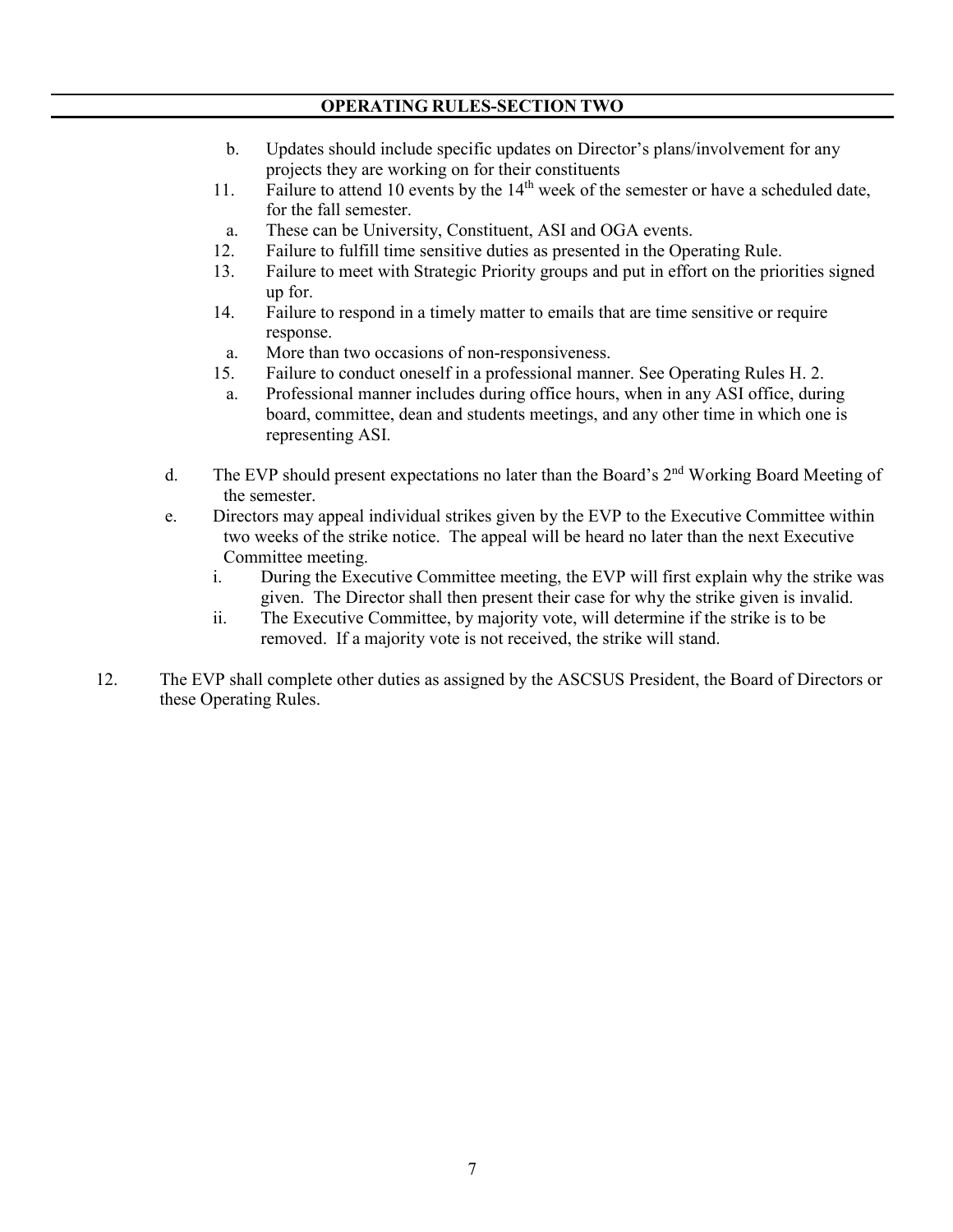### C. VICE PRESIDENT OF FINANCE (VPF), DUTIES AND RESPONSIBILITIES

- 1. The VPF shall function as the Board's Chief Financial Officer (CFO).
- 2. The VPF in conjunction with the President shall appoint (pending Board approval) and oversee all financial councils. (See Internal Bureaus 400.1)
- 3. The VPF shall review all legislation of financial impact prior to Board review (including Working Board Meetings).
- 4. The VPF shall oversee the development and implementation of the annual ASCSUS budget.
- 5. The VPF shall report to the Board of Directors in his/her board report an update of the financial situation of the ASCSUS including:

a. Quarterly updates on the financial situation of ASCSUS internal programs.

b. Updates on DOC funds granted to clubs and organizations during each formal Board meeting.

c. Updates on the National Transportation Funds and National Championship Funds.

- 6. The VPF shall serve as primary liaison between financial literacy efforts and the ASCSUS Board both on campus and off campus.
	- a. The VPF shall facilitate student engagement workshops, events, and resources related to financial wellness.
	- b. The VPF shall meet with the Financial Wellness Program Director or Assistant Director at least once per semester for the purpose of identifying potential resources for students.
- 7. The VPF shall complete other duties as assigned by the ASCSUS President, the Board of Directors or these Operating Rules.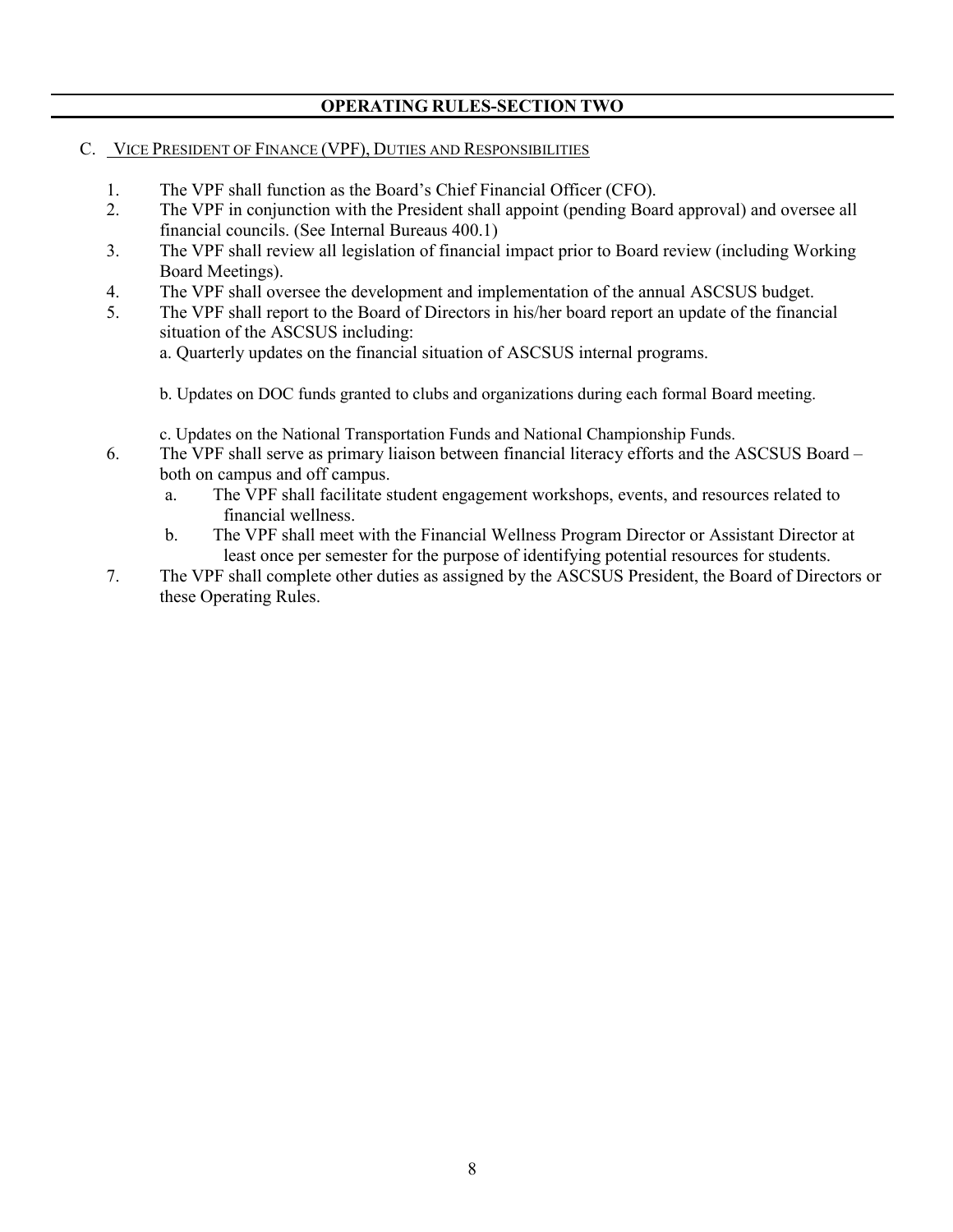## D. THE VICE PRESIDENT OF UNIVERSITY AFFAIRS (VPUA), DUTIES AND RESPONSIBILITIES

- 1. The VPUA shall function as the Board's shared governance liaison.
- 2. The VPUA shall be responsible for coordinating student representation on all university committees, boards, and councils.
	- a. The VPUA is responsible for ensuring that each ASI student representative is empowered to sit on a committee and prepared for the task at hand. This includes providing a committee handbook and current information about said committee.
	- b. The VPUA is charged with the responsibility to orient each new committee member to the ASI Government Office, meeting with each student to explain ASI and prepare them for the year ahead.
	- c. The VPUA shall also be responsible for recruiting students to get involved with ASI including attending New and Transfer Student Orientations, in the summer and winter sessions (if applicable.)
	- d. The VPUA shall define the absence policy with regard to ASI representation on internal and university committees at the beginning of the academic year to be stated on the committee contract. The VPUA shall also monitor representatives' adherence to the policy and address any attendance concerns.
	- e. The VPUA shall hold a semester forum with all the students appointed to committees.
- 3. The VPUA shall call for a committee report of all appointed committee members, in both internal and university positions, at the midpoint and end of the year. This should include the student's experiences on the committee, ideas for improvement, as well as reports about the committee's progress.
- 4. The VPUA shall serve as the liaison between University Committees and the Board of Directors.
- 5. The VPUA or designee shall serve as the ASI representative to the Union WELL, Inc. Board of Directors.
- 6. The VPUA or designee shall serve as the ASI representative to the Sexual Violence Awareness Team (SVAT.)
- 7. The VPUA shall work with the Student Technology Center (STC) on campus to promote ASI programs and work to bring awareness to the resources on campus for student use, especially the STC workshops and programs.
- 8. The VPUA shall meet with University Administrators that are charged with student safety and affairs once a semester so that they can successfully assess the needs of the students from the administrative standpoint. Administrators shall include:
	- a. Associate Vice President for Student Success and Support
	- b. Vice President of Student Affairs
	- c. Victims Advocate
	- d. Associate Vice President of Student Health & Counseling Services
- 9. The VPUA shall interact closely with the Office of Governmental Affairs to stay informed about issues affecting the University on all levels.

 a. The VPUA shall meet monthly with the CSSA Liaison in order to stay current on issues affecting the entire CSU system.

- b. The VPUA shall attend one (1) CSSA plenary meeting a semester to stay apprised of California State University (CSU) Systemwide initiatives.
- 10. VPUA, or designee, shall complete these or other duties as assigned by the ASCSUS President, the Board of Directors or these Operating Rules.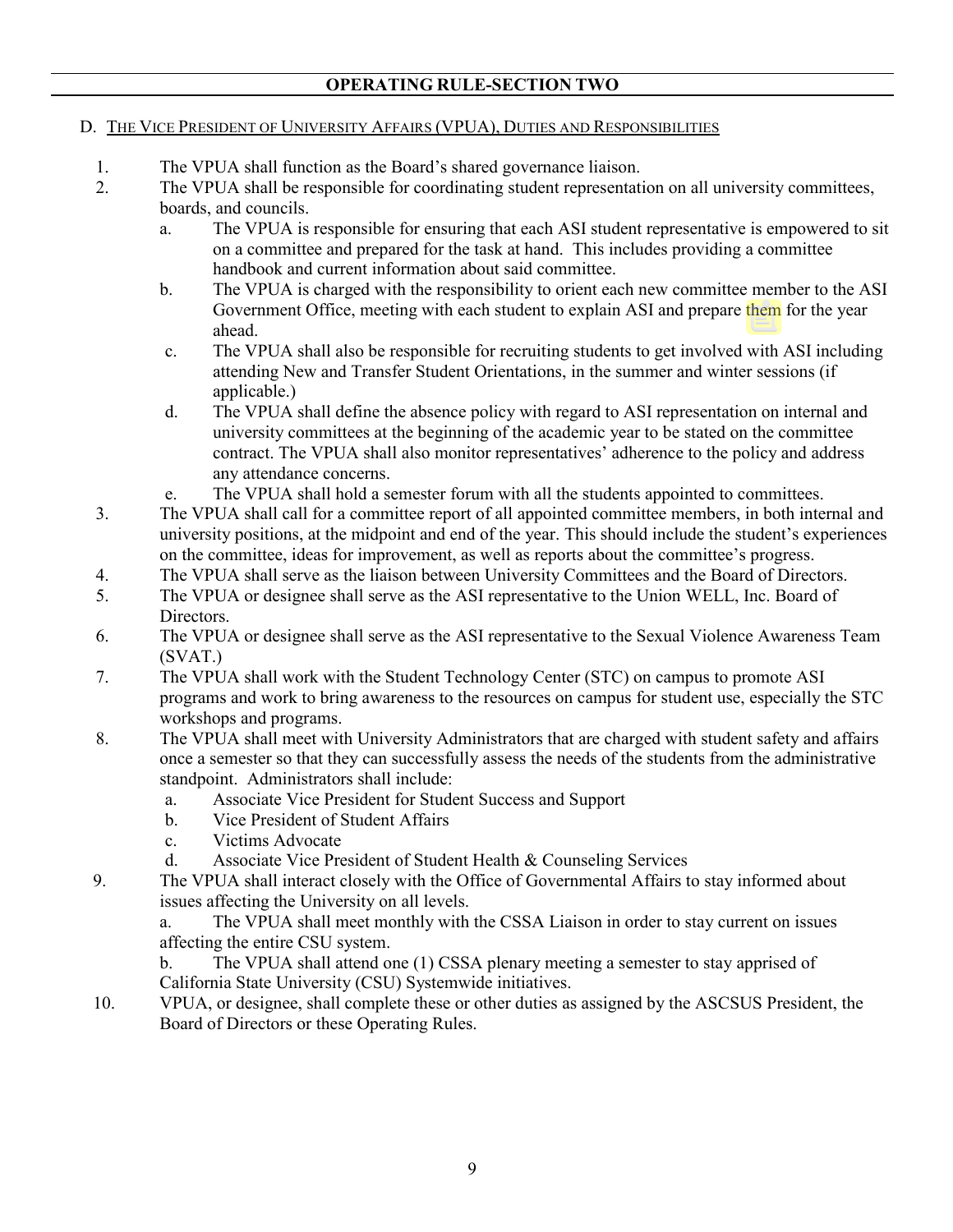- E. THE VP OF ACADEMIC AFFAIRS (VPAA), DUTIES AND RESPONSIBILITIES
	- 1. The VPAA shall function as the Board's representative responsible for all academic related issues such as, but not limited to: recruitment, enrollment, graduation, diversity, advising, and curriculum.
	- 2. The VPAA shall be the official liaison between the ASCSUS Board of Directors, CSUS Division of Academic Affairs, and all academic enhancement, programs, committees, Boards, commissions, and individuals.
	- 3. The VPAA shall be responsible for aiding students in understanding the process of the Student Grievance Procedures, Students Rights and Responsibilities, and the Grade Appeal Process which are outlined in the CSUS University Manual.
	- 4. The VPAA shall present an Academic Affairs Report to the Board of Directors, by the end of fall semester that outlines progress related to student academic success, as well as a plan to continue addressing the academic issues students are facing. The VPAA Report shall include:
		- a. Briefing the board on progress regarding academically related strategic priorities, as well as other relevant projects and initiatives.
		- b. Presenting an advocacy plan to further affect policy or institutional change to achieve relevant strategic priorities and overall student academic success.
	- 5. The VPAA shall meet at least once a semester with each College Director to discuss academic issues related to their respective College and to develop action plans, if needed, to advocate on these issues.
	- 6. The VPAA shall meet at least once a semester with the following CSUS administrators to discuss mutual academic issues that can be addressed by the ASI Board of Directors, Faculty Senate and CSUS Administration:
		- a. Provost/Vice President for Academic Affairs
		- b. Vice Provost
		- c. Associate Vice President for Enrollment and Student Services
		- d. Executive Director of University Initiatives and Student Success
		- e. Director of Career Center
		- f. Chair of the Faculty Senate
		- g. University Grade Appeal Manager
		- h. Director of Academic Advising
		- i. Associate Vice President for International Affairs
		- j. Vice President of Inclusive Excellence
	- 7. The VPAA shall attend at least one conference or CSU Academic Senate per year, which addresses academic issues relevant to CSUS.
	- 8. The VPAA or designee may sit as a member of Faculty Senate Standing Policy Committees (Academic Policies Committee, G.E./Graduation Policies Requirement Committee, Faculty Policies Committee, Curriculum Policies Committee, and Graduate Studies Policies Committee.) Should VPAA decide not to sit on these committee (s), VPAA shall work in conjunction with VPUA to appoint students to serve on these committees.
	- 9. The VPAA, or designee shall sit as a member on the Campus Educational Equity Committee, Committee on Diversity and Equity, and Academic Information Technology Committee.
	- 10. The VPAA must have regular meetings with appointed designees to discuss academic issues and to develop action plans, if needed to advocate on these issues. In addition, the VPAA shall incorporate updates and discussions from all the above listed committees into their monthly Board Report.
	- 11. The VPAA shall sit as a member of and attend all Faculty Senate and Faculty Senate Executive Meetings and report back to the Board on pertinent issues that may require Board action.
	- 12. The VPAA shall chair the Student Academic Senate, which shall meet at least twice a month.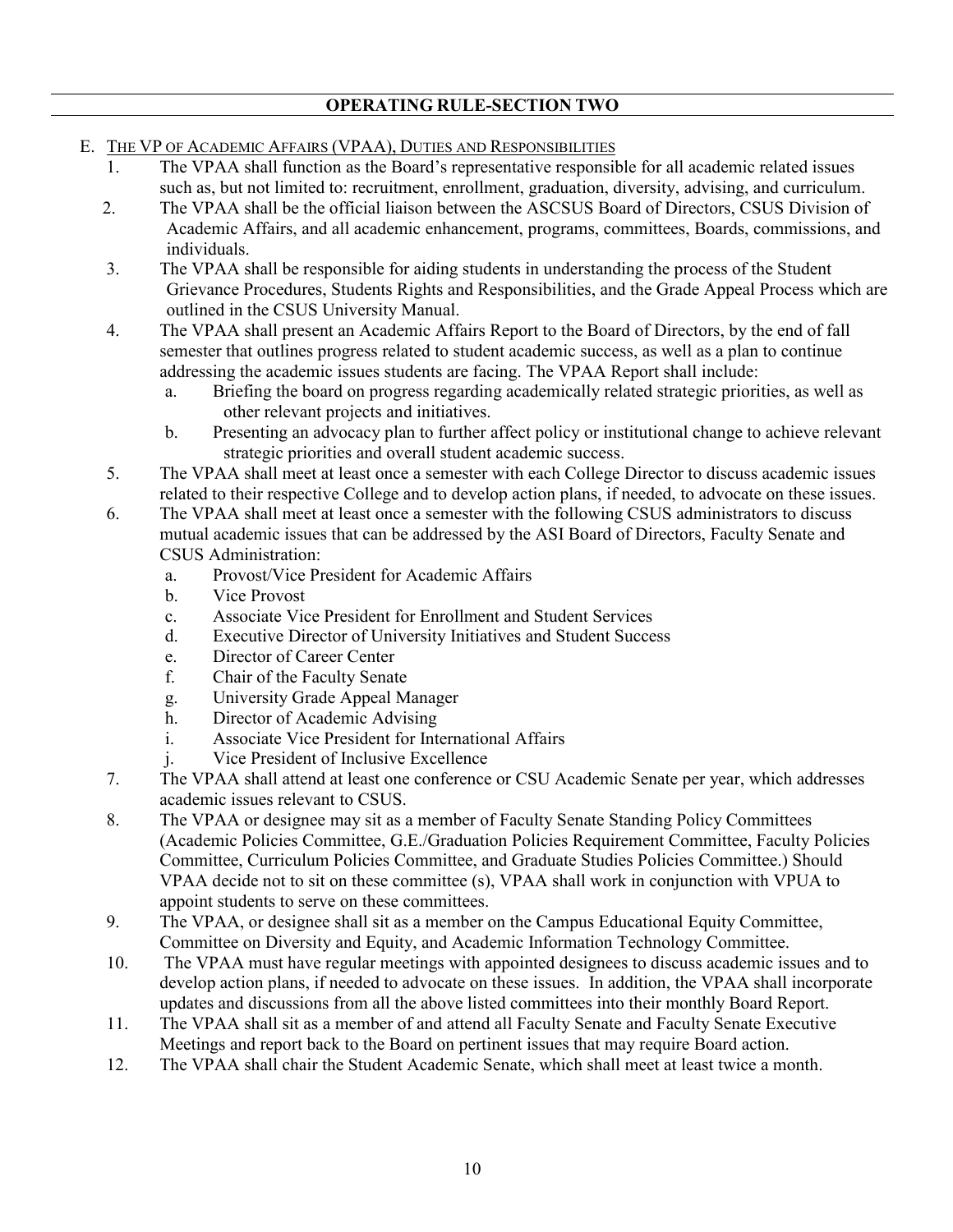- 13. The VPAA shall interview and recommend students to serve on the Grade Appeal Panel. VPAA (or staff designee) shall forward recommendations to the Grade Appeal Manager.
- 14. The VPAA shall complete other duties as assigned by the ASCSUS President, the Board of Directors or these Operating Rules.
- 15. The VPAA, in coordination with the Executive & Board Associate, shall facilitate ASI's partnership with Capital Public Radio to support the Public Radio Experience (P.R.E.) Internship and Scholarship Award each academic year by:
	- a. Participating in candidate interviews with Capital Public Radio staff, as able, to provide input on candidate selection only if and when all candidate interviews are equally attended.
	- b. Coordinate an end of semester report to the ASI Board of Directors, in which the intern shares the impact of experiences during their P.R.E. internship.
	- c. Provide ASI's shared financial contribution to support the P.R.E. Scholarship Award and reports the scholarship to Financial Aid Office.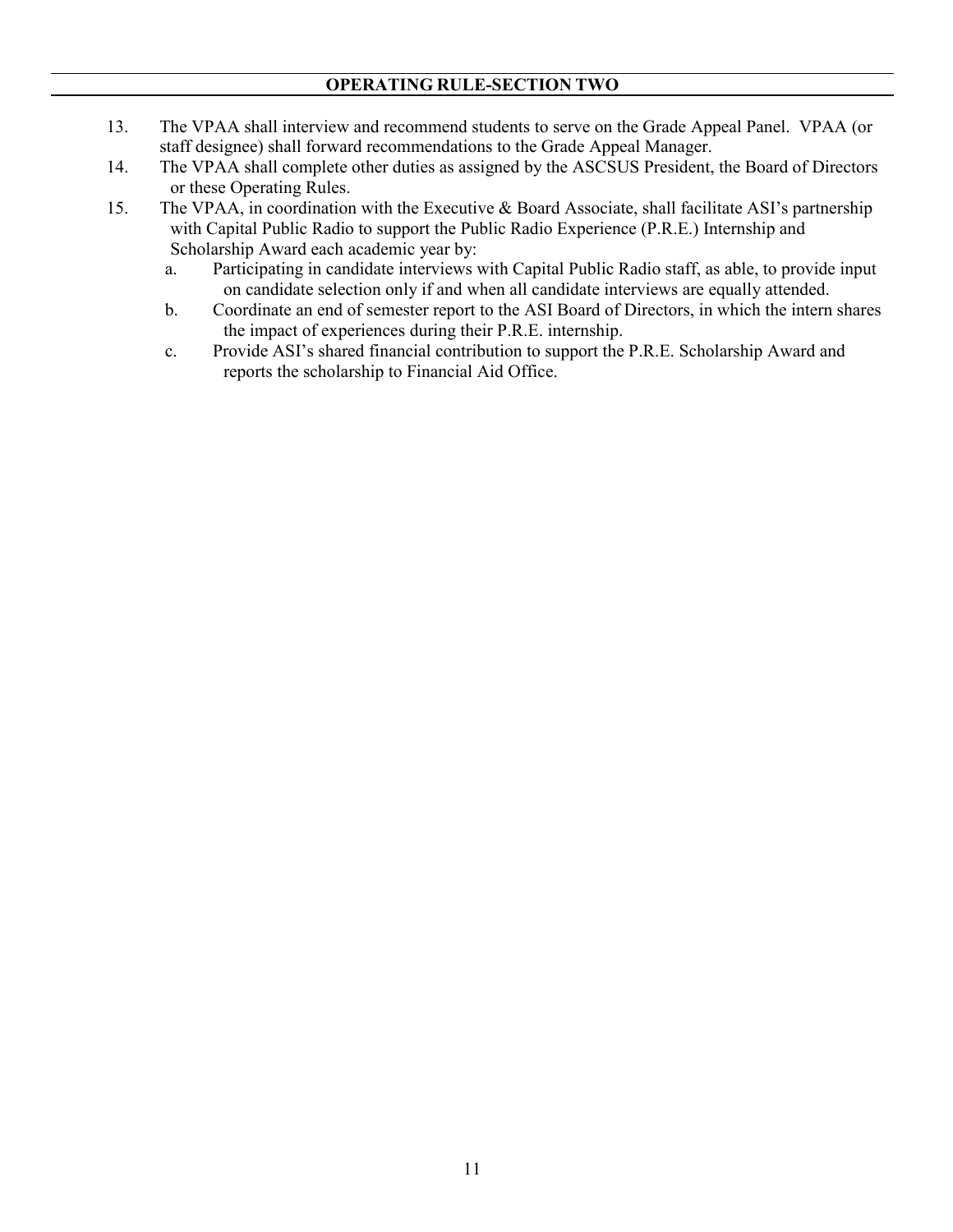### F. BOARD DIRECTORS, DUTIES AND RESPONSIBILITIES

- 1. JOINT COUNCIL (PLEASE SEE SECTION 200.1 G)
- 2. When referencing Directors, it is inclusive of all elected and appointed members of the Board, excluding Ex-Officio Directors and Advisors.
- 3. The Board of Directors shall function as the official representatives of their said representative body.
- 4. Directors are required to keep office hours. Four (4) hours in the office per week during the academic year will be the minimum, not including weekly Regular and Working Board meetings.
	- a. A schedule, phone number, and location of office hours will be filed with the Administrative Assistant to the Board no later than the second week of the academic semester. If a Director needs to revise their office hours for the semester, the Director shall notify the Executive Vice President and Administrative Assistant to the Board.
	- b. If a Director cannot make their his/her office hours, the Director must notify the Executive Vice President and the Administrative Assistant to the Board.
	- c. If there is substantial reasoning to believe that a Director is not holding their office hours as posted, the Executive Vice President shall conduct a meeting with the Director to review the claims. If the Executive Vice President is the director in question, the Vice Chair shall conduct the meeting. If it is found that the Director has not been holding office hours, the EVP shall bring the matter forward to the Executive Committee. The Executive Committee may, by majority vote, determine an appropriate consequence for the Director and then recommend legislation to the Board.
	- 5. Each Director shall be responsible for meeting with their College Dean or Associate Dean at least once a month excluding the summer and January to discuss issues of interest pertaining to their said representative body. If a Director chooses to meet with the Associate Dean, at least one (1) meeting per semester shall be held with their College Dean. The Director of Undeclared shall meet with the Dean of Undergraduate Studies at least twice, and the Director of Graduate Studies shall meet with the Dean of Graduate Studies.
		- a. Each College Director, with the exception of the Director of Business, Director of Undeclared Students, and Director of Graduate Studies, is required to CONTACT (email, phone call, visit office hours, etc.) all of the department chairs within their college each semester to gain a further understanding of the departmental issues that students are facing. All findings should be included in the monthly board report or put together in a separate correspondence sheet.
	- 6. Every director must complete seven (7) presentations per semester in order to promote and enhance the Board of Directors' yearly Strategic Priorities as well as promote and share resources and information available through ASI and their respective colleges.
	- 7. Directors must sit on at least one (1) of the ASCSUS Internal committees.
	- 8. Each Director shall sit on at least two (2) University committee**s**.
		- a. If a Director is in an intensive committee schedule, or cannot fulfill the required two (2) external committees, the EVP, in consultation with the ASCSUS Vice President of University Affairs may excuse a director from one (1) external committee, with approval by the Board.
	- 9. Directors shall assist in recruiting students to serve on University committees.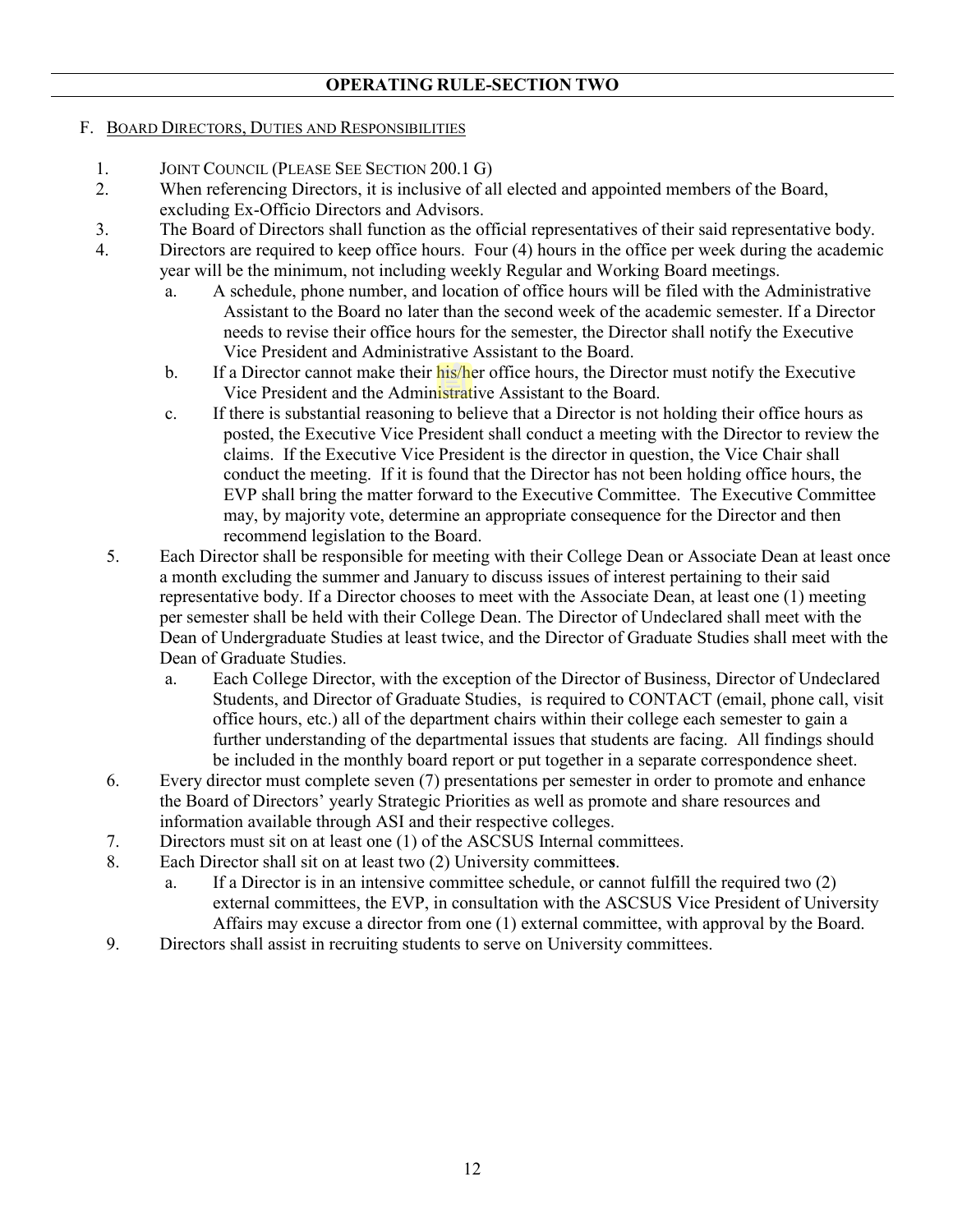- 10. Directors must attend all Board: strategic planning sessions, orientations and retreats, Board Meetings, Special Meetings, and Emergency Meetings.
- 11. Each Director will be required to attend at least ten (10) campus events per semester, which must include at least one (1) from each of the following:
	- a. An event hosted by the ASI Board or an ASI department;
	- b. An event hosted by the ASI Office of Governmental Affairs;
	- c. An University-wide event; and
	- d. An event hosted on behalf of their representative constituency.
- 12. Each Director will be responsible for maintaining and updating (at least twice a semester) their ASI bulletin board in their respective academic college. In addition, the Director of Undeclared Students and the Director of Graduate Students will place their information on each of the other Director's boards and are equally responsible for the maintenance and upkeep of their portion.
- 13. Directors shall prepare a final report highlighting their accomplishments in relationship to the strategic plan and any recommendations for changes or continued activities to the new Board. The final report should be submitted to the ASCSUS Executive Vice President prior to the end of the semester. This due date is to be determined by the Executive Vice President in consultation with the Board Associate. The document should be presented to the new Board during Orientation.
- 14. The Directors shall complete other duties as assigned by the ASCSUS President, the Board of Directors or these Operating Rules.
- 15. The Executive Committee shall review board members' compliance with the above policies upon the request of a fellow board member, an ASI staff member, or student constituent.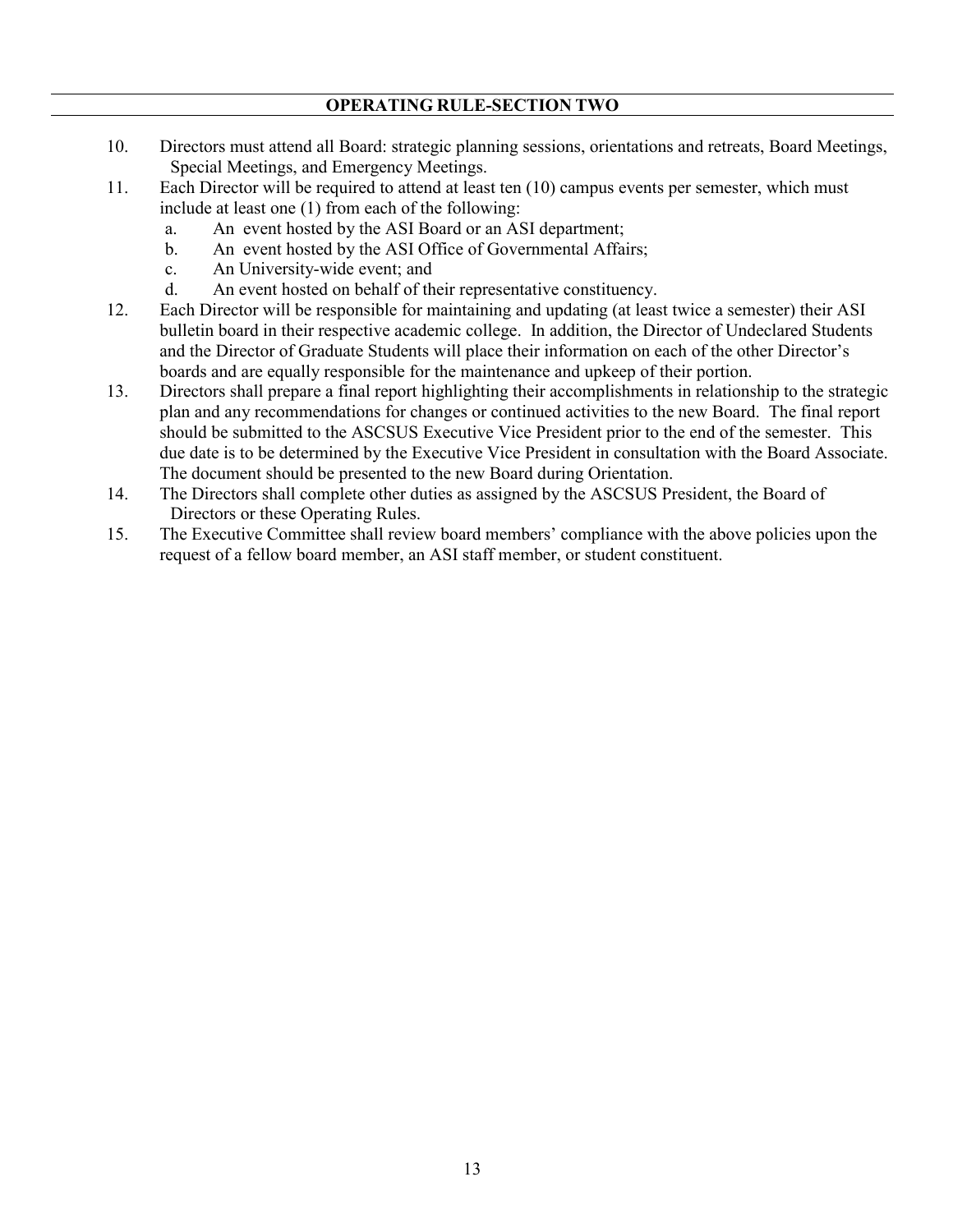### G. JOINT AND ADVISORY COUNCILS

- 1. The purpose of Joint Councils is to serve as umbrella organizations for the students and clubs within their respective colleges. They provide a forum for networking and collaboration among the students for the purpose of organizing joint events, finding ways of enhancing student life, and advocating for the needs of the students within the college and university level. In addition, they also serve to strengthen students academically within the college by encouraging them to apply for scholarships and work collaboratively with the faculty, staff, or administration of their college.
- 2. Directors shall submit a written action plan to the ASCSUS Executive Vice President on the creation of a Joint Council within one month of entering office. If a Joint Council action plan anticipates the need for additional funding to conduct Joint Council business, the Joint Council may seek to charter themselves with Student Organizations & Leadership in order to qualify for Associated Students, Inc. Dollars for Organizations and Clubs (DOC) Funding. If the creation of the Joint Council does not seem plausible, the Director must submit a detailed explanation on why they will not be creating the Joint Council to the Executive Vice President, the Executive Vice President shall determine if the reasons presented by the Director are valid. If so, then the Director and Executive Vice President shall come up with an alternative to reaching the constituents of the Director's College, if equivalent to the work of a Joint Council. The Joint Councils may act as vessels for: the creation of legislation, the sharing of ideas and grievances, college issue advocacy, special projects, event planning, or other appropriate means of representation. The guidelines for Joint Councils shall be as follows:
	- a. The Joint Councils shall consist of at least four (4) student representatives. At least one of the representatives must be a student of the college who is not representing a club/organization.
	- b. The Joint Councils shall be responsible for at least one (1) meeting per month during the fall/spring semester, unless otherwise stated by these Operating Rules and/or the Joint Councils (JC) constitution.
	- c. A brief annotation of the Joint Council's minutes shall be included in the Director's Monthly Board report.
	- d. All Joint Council Meetings shall be publicly announced and open, and shall post agendas. The chair shall be responsible for the agenda, unless otherwise stated by these Operating Rules and/or JC constitution.
	- e. Meetings shall be conducted according to Robert's Rules of Order, Newly Revised.
	- f. A quorum shall consist of 50 percent plus 1 of the voting members.
	- g. The Director or Designee shall act as the chair of the Joint Council, unless otherwise stated by these Operating Rules and/or the JC constitution. In case the director is not able to be the chair per the Operating Rules or the JC constitution, the Director shall be a non-voting member.
	- h. The Director shall be required to attend all meetings of the Joint Council.
	- i. The Board structure may include: Chair, Vice-Chair, ASCSUS Recorder, and members at large (all voting members), unless otherwise stated by these Operating Rules and/or the JC constitution. In case the JC chooses its own recorder, all minutes shall be forwarded to the ASCSUS Recorder.
- 3. Director of ECS may be responsible for re-chartering the Engineering & Computer Science Joint Council (EJC) within the first month of office.
	- a. The director may hold at least one EJC meeting a month during Fall & Spring Semester.
	- b. The director may contact all the newly elected clubs/organizations of the College of Engineering and Computer Science within the first month of office.
	- c. The director shall meet with the Dean and Associate Dean of the College of Engineering and Computer Science within the first month of office.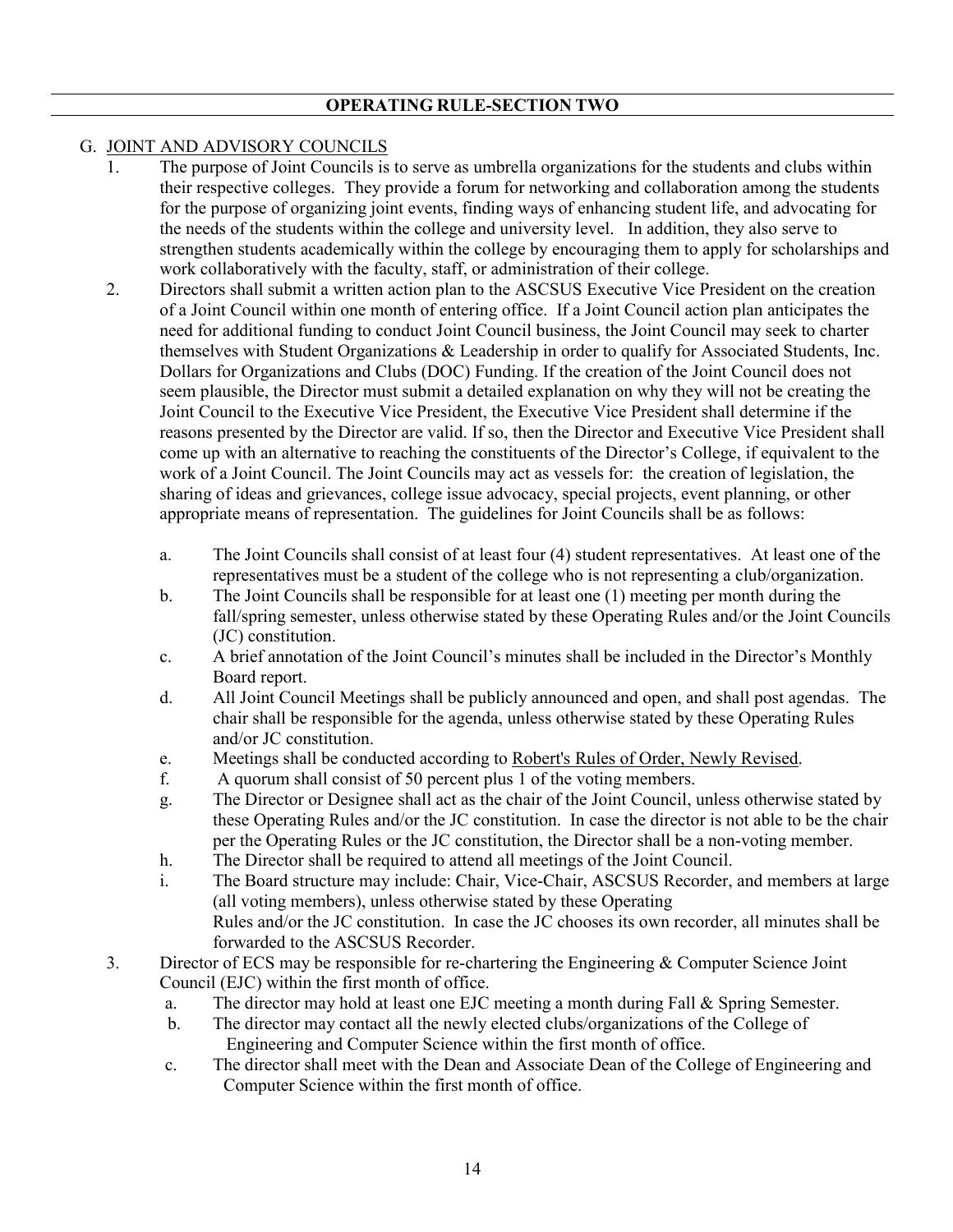- d. The director or designee shall recruit at least one representative from each college to serve as a representative to the Council.
- 4. Director of Natural Sciences and Mathematics (NSM)
	- a. The Director of NSM may re-charter the Natural Science and Mathematics Joint Council (NSMJC) within the first month of office.
	- b. The Director shall serve as the NSMJC Liaison to ASI and contact the current President of NSMJC within the first month of office to assist in holding one NSMJC Meeting each month during the Fall & Spring Semesters.
	- c. The Director may chair at least one NSM Joint Council meeting each month during the Fall and Spring semesters, which shall consist of the NSMJC President, Vice President, Treasurer, Secretary, and two students-at-large as voted upon by NSMJC in the previous semester.
	- d. In the event that one or more officers are not selected from the previous year, the Director shall recruit members for the College of NSM to serve as officers for NSMJC.
	- e. The Director shall contact all the newly elected club/organizations of the College of Natural Sciences and Mathematics within the first month of office.
- 5. Director of Business
	- a. The Director of Business shall be responsible for contacting all active Business Club Presidents and give an ASI presentation to at least five (5) Business Clubs at meetings per semester.
	- b. The Director of Business shall participate at Biz Fest in the fall semester and Biz Fling in the spring semester which is a great opportunity to interact with your constituents and the clubs.
	- c. The Director of Business may create a Business Club Union. The Business Club Union will consist of all the active Business Club Presidents (or designees.) The purpose will be to enhance the sense of community within the clubs and the College of Business.
- 6. Director of Health and Human Services (HHS)
	- a. The Director of HHS may re-charter the Health and Human Services Joint Council (HHSJC) within the first month of office.
	- b. The Director may serve as the HHSJC Chair.
	- c. The Director shall meet with the Dean and Associate Dean of Health and Human Services within the first month of office.
	- d. The Director may make contact with newly elected club officers and interested student representatives/leaders to serve as HHSJC officers and members.
	- e. The Director may hold at least one HHSJC meeting a month during the Fall & Spring semesters.
- 7. Director of Education (EDU)
	- a. The Director of Education may re-charter the Joint Education Council (JEC) within the first month of office.
	- b. The Director may serve as JEC Chair.
	- c. The Director shall meet with the Dean and Associate Dean of Education within the first month of office.
	- d. The Director may make contact with newly elected club officers and interested student representatives/leaders to serve as JEC officers and members.
	- e. The Director may hold at least one JEC meeting a month during Fall & Spring Semesters.
	- f. The purpose of the JEC will be to advocate for the College of Education and its clubs/programs.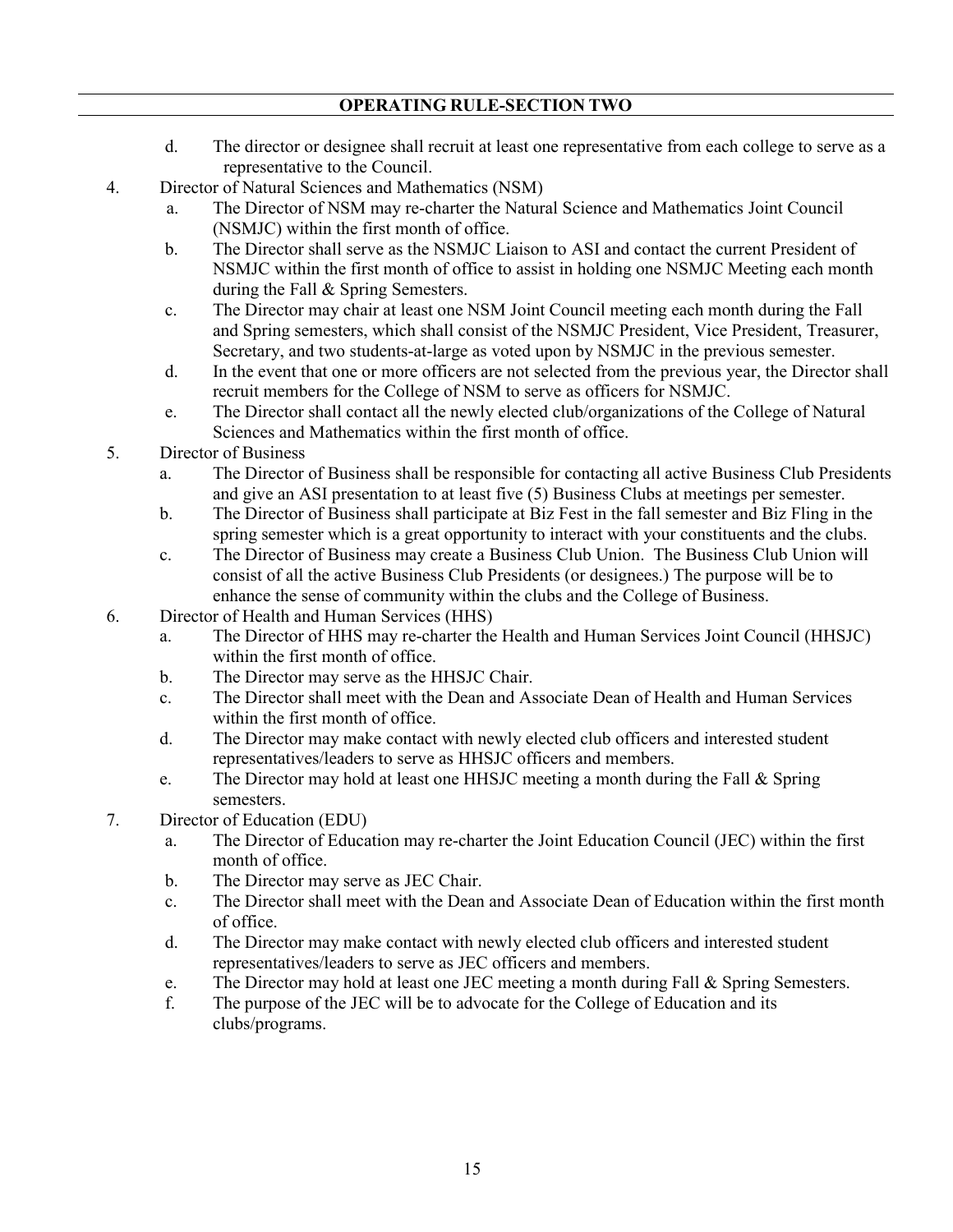- 8. Director, College of Arts and Letters (ALJC)
	- a. The Director of A & L may be responsible for re-chartering the ALJC within the first month of office.
	- b. The Director shall serve as an overseeing officer to the committee who will ensure that the council maintains and upholds its constitution.
	- c. The Director may assist in advocating for at least one member for each department.
	- d. In the event that one or more officers are not selected from the previous year, the Director may recruit members from the College of Arts and Letters to serve as officers for the ALJC.
	- e. The Director shall serve as the liaison between Associated Students and the Arts and Letters Joint Council.
	- f. The Director shall meet with the Dean and/or the Associate Dean of the College of Arts and Letters.
- 9. Director, Social Sciences and Interdisciplinary Studies (SSISJC)
	- a. The Director of Social Sciences and Interdisciplinary Studies may re-charter the Social Sciences and Interdisciplinary Studies Joint Council (SSISJC) within the first month of office.
	- b. The Director may serve as SSISJC Chair.
	- c. The Director shall meet with the Dean and Associate Deans of Social Sciences and Interdisciplinary Studies within the first month of office.
	- d. The Director shall make contact with newly elected club officers and interested student representatives/leaders to serve as SSISJC officers and members.
- 10. Director, Undeclared Students (USC)
	- a. The Director of Undeclared Students may re-charter the Undeclared Students Council before the Student Organizations & Leadership (SO&L) club renewal deadline.
	- b. The Undeclared Student Council will meet to discuss ideas for events, plan/schedule/implement the events, and do so with the guidance of the advisors and other faculty/staff members of the University.
	- c. The Director may serve as Chair of the USC. Other officers will be elected through a vote from the council members. Council members will consist of students at large and appointed members of the university, as selected by the Director of Undeclared. All officer positions on the executive board of the USC must either be undeclared, a pre-major, or expressed interest major when elected.
	- d. The Director may serve as an overseeing officer to the council who will ensure that the council maintains and upholds its constitution.
	- e. In the event that one or more officers are not selected from the previous year, the Director may recruit members from the student body to serve as officers for the USC.
	- f. The Director shall serve as the liaison between Associated Students, Inc. and the Undeclared Students Council.
	- g. The Director shall meet with the Academic Advising Center.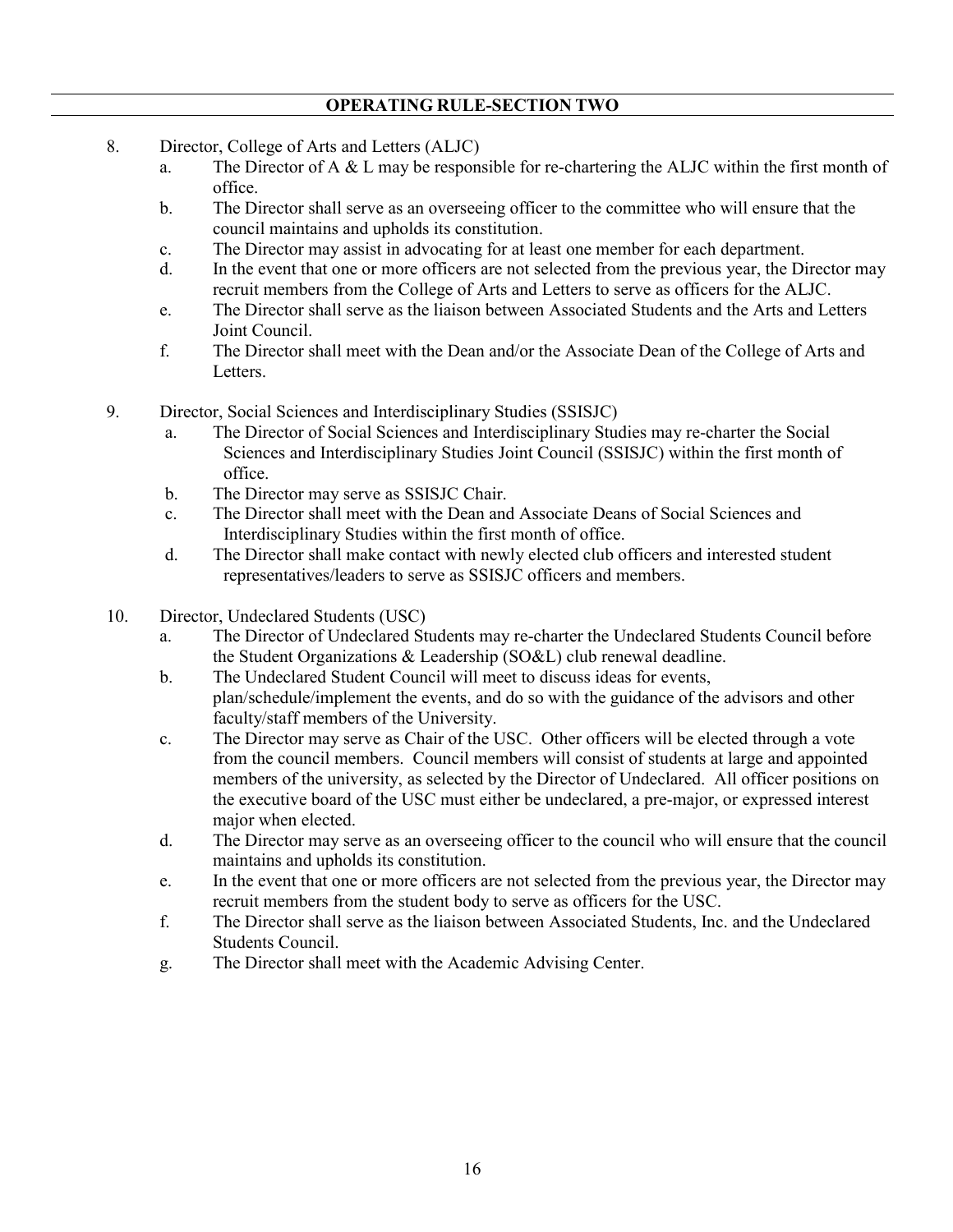- 11. The Director of Graduate Studies may be responsible for maintaining the Graduate Student Advisory Council (GSAC).
	- a. The purpose of the GSAC is to represent university graduate students and serve as the student advisory group to the Dean of Graduate Studies and ASI Director of Graduate Studies.
	- b. The Director may re-charter the GSAC before the Student Organizations & Leadership (SO&L) club renewal deadline.
	- c. The Director may ensure the GSAC is comprised of at least four (4) graduate students.
	- d. The Director may hold GSAC meetings to discuss relevant opportunities, policies, and other information pertaining to graduate students. These meetings shall be held at times convenient for graduate students (i.e. at night).
	- e. In April, with the assistance of the Dean, the Director may ensure each graduate academic department is contacted asking them to select one graduate student to represent their departments during the next academic year. The departments will have their own methods of appointing or electing GSAC representatives.
	- f. The Director and the Dean may hold an orientation session for the incoming GSAC representatives before the end of each spring term.
- 12. The Joint Council Kick-off fund shall exist to support the reinvigoration, operation, and outreach efforts of each ASI College, Undeclared, and Graduate Directors' joint council, club or council in the fall semester. Each ASI College, Undeclared, and Graduate Director will collaborate with their joint council, club or council to decide the best use of funds.
	- a. Each joint council, club or council will be allocated \$250 each fall semester. The monies must be utilized in the fall semester and may not be utilized in the spring semester except in extenuating uncontrollable circumstances such as campus closures, natural disasters, etc. deemed appropriate by both the President and Vice President of Finance. If deemed appropriate, the previously planned kick off must be held by week five (5) of the spring semester.
	- b. Each joint council, club or council must collaborate with their ASI Director to find an appropriate use of the kick off funds. Once decided, the ASI College, Undeclared, and Graduate Director will coordinate with the ASI Vice President of Finance and the ASI Executive & Board Associate to pay for the goods or services being requested for the kick off.

The use of these fund is up to the discretion of the ASI College, Undeclared, and Graduate Director for their representative constituencies. The use of these funds must follow the same DOC funding guidelines as outlined in the ASI Operating Rules.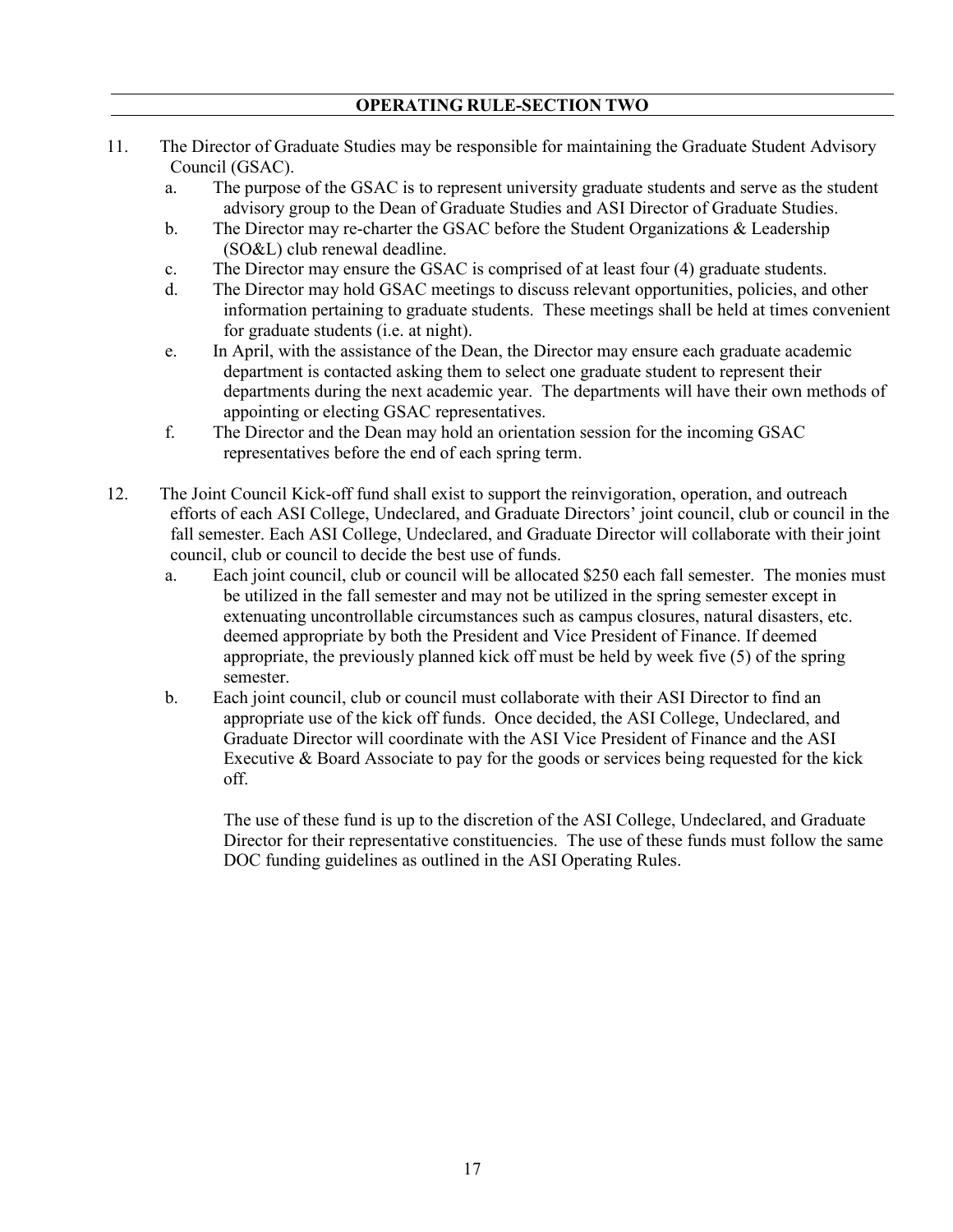#### H. BOARD OF DIRECTORS' CONDUCT, PROTOCOL AND ACCOUNTABILITY

1. If a Board Meeting, Working Board Meeting, or retreat is missed, a verbal and written excuse must be given to the Executive Vice President (or in the absence of the Executive Vice President, the President) within 72 hours prior to the meeting. Absent members will be charged an absence in accordance with the process outlines by ASI Bylaw VIIE. The charged absence may be waived by the Executive Vice President or a 2/3 vote of the Board in the case of extenuating circumstances if 72 hour notice has been given. Extenuating circumstances include, but are not limited to: ill health, a serious family emergency, transport difficulties, bereavement, jury service, having to care for someone, or a hospital appointment. Board members are expected to reserve time to attend Board meetings; excuses of a less serious nature are not extenuating circumstances. The EVP may not waive his or her own absence.

a. The Executive Vice President will determine, pending Board approval by the fourth week of the fall semester, the definition of a late arrival, absence, and early departure, and the extenuating circumstances under which they may be waived.

b. Two recorded late arrivals or early departures shall be equivalent to one (1) absence.

- 2. Members of the Board shall conduct themselves in a professional manner at all times. If a Board Member is called out of order two times, in a given meeting, they may be asked by the Chair to leave the meeting. Should the Chair not ask the member to leave, another Board Member may request a vote of the Board for the said member to leave.
- 3. The ASCSUS Recorder (Board Associate) shall reflect in the minutes any Board Member who arrives to a meeting late or leaves a meeting prior to the official adjournment. If prior consent by the Chair has not been given, the late arrival/early departure shall be noted as an absence. An overall record of Board attendance shall be posted on the ASI website. The records of all roll call votes taken shall be recorded in the minutes.

#### I. RECOGNITION FOR SERVICE ON THE BOARD OF DIRECTORS

- 1. ASI Board Members graduating during their term in office are eligible to receive a stole for commencement, granted free of charge as a recognition of their service towards students.
- 2. ASI Board Members who have completed one (1) semester in office at any point during their studies at California State University, Sacramento are also eligible to receive a stole for commencement. The stole will be granted free of charge as a recognition of their service towards students.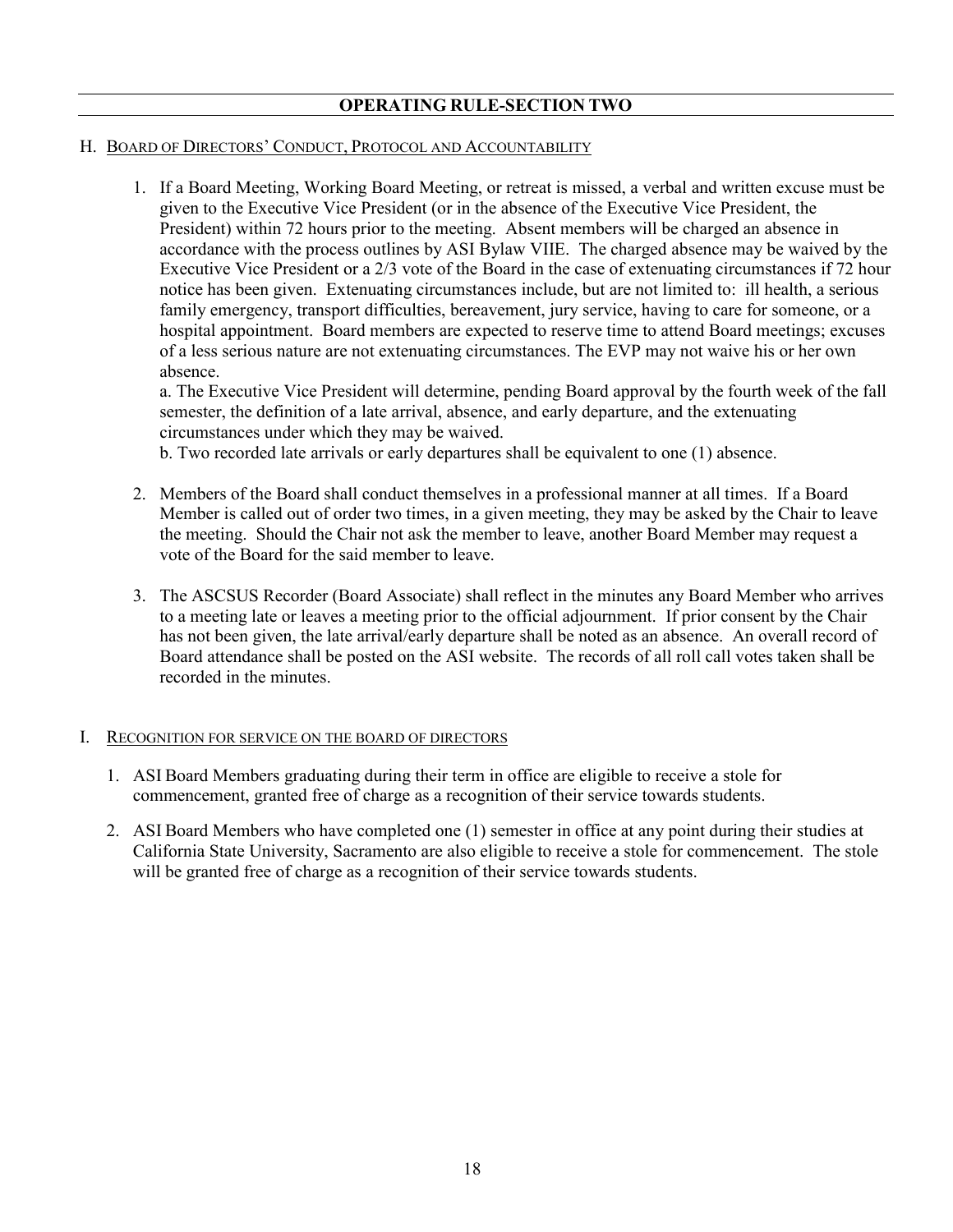#### **200.2 NON-VOTING ADVISORY MEMBERS OF THE BOARD**

Advisory Members may be approved by the Board of Directors in accordance with the ASI Bylaws VIII.A. Advisory members are meant to provide additional information and perspective that enrich the Board's awareness and consideration of issues before them. Advisory members are expected to attend regularly scheduled meetings, special meetings, and annual board retreat. Advisory members are required to submit written monthly reports. Advisory members do not have the privilege of initiating legislation or voting.

- A. The following representatives shall serve as Advisors to the Board of Directors as well as those already included in the Bylaws Section VIII.A.:
- 1. ASI Executive Director (as prescribed by the ASI Bylaws)
- 2. ASI Director of Finance and Administration (as prescribed by ASI Bylaws)
- 3. California State Student Association (CSSA) Liaison
- 4. Residence Hall Association Representative
- 5. Transfer Student Association Representative
- 6. Division of Inclusive Excellence Representative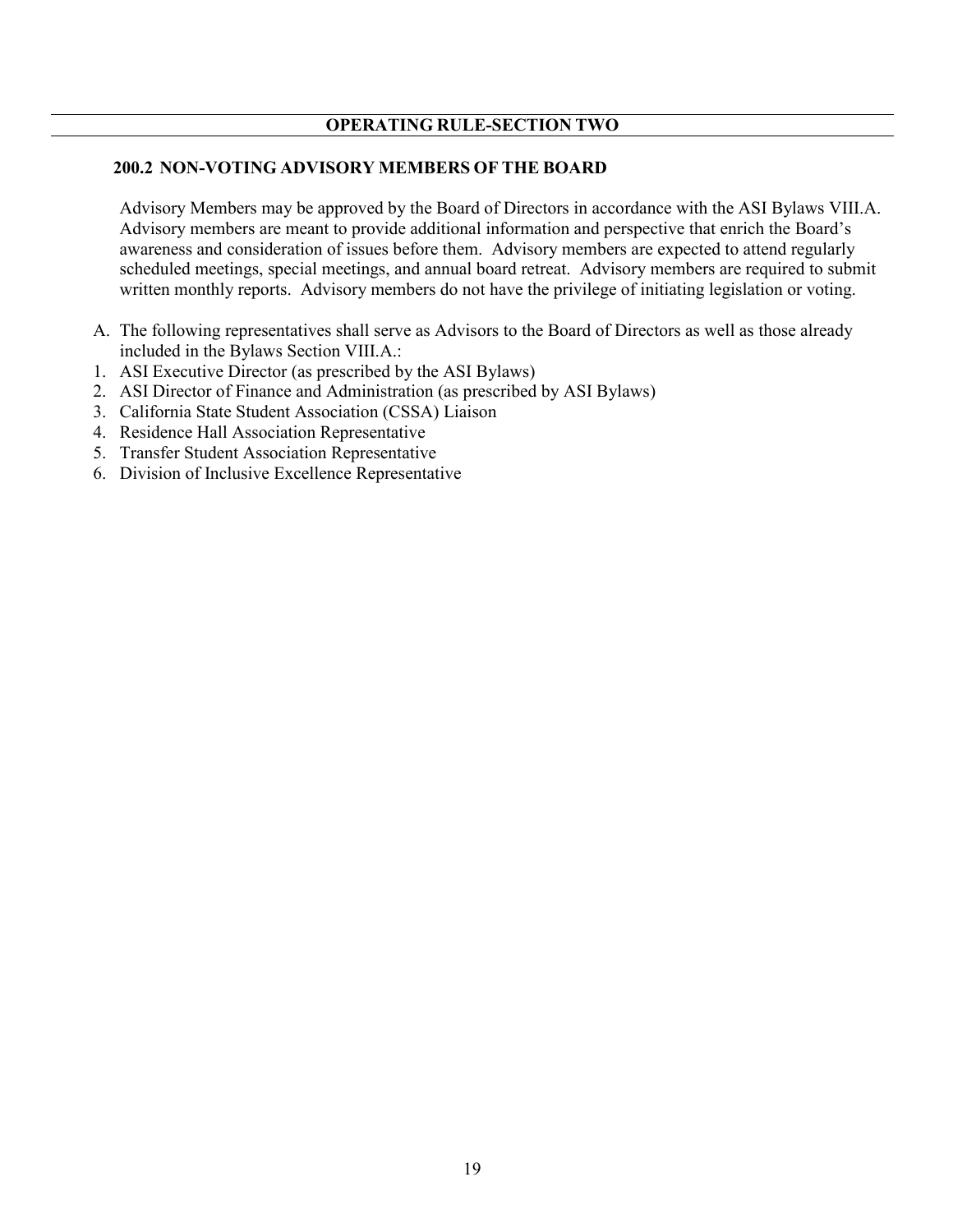#### **200.3 BOARD OF DIRECTOR APPOINTMENTS**

- A. A vacancy on the Board shall be declared if one of the following events occurs:
	- 1. An elected candidate is deemed disqualified or ineligible to take office and there are no other eligible candidates to assume the vacant office, per ASI Election Code, Article XIII and ASI Bylaw IX.A.3.
	- 2. A board member voluntarily resigns their position prior to the completion of their prescribed term in office.
	- 3. A board member fails to meet eligibility to continue in office by the Spring Semester Late Registration and Schedule Adjustment Deadline, as identified in the University's Academic Calendar.
	- 4. A board member is removed from office, per ASI Bylaw VII.E.
- B. In the event of a vacancy on the Board, the following guidelines shall be utilized by the ASCSUS President to carry out ASCSUS Bylaw VII.D.
	- 1. The ASCSUS President shall advertise for open Director and Board appointed ex-officio positions for not less than one (1) calendar week. Advertising shall begin within ten (10) days of official notification of a vacancy. If a position becomes vacant during the summer, the President shall determine the most effective means of advertisement of the vacant position.
		- a. The ASCSUS President shall advertise and form a search committee for the vacancy as follows:
			- i. The ASCSUS President must announce the formation of the vacancy search committee to the entirety of the ASI Board of Directors within ten (10) days of official notification of a vacancy
			- ii. The ASCSUS President shall form a vacancy search committee for the vacancy composed of at least two (2) but no more than four (4) students
			- iii. The committee must include one (1) elected board member, other than the ASCSUS President, and the Executive Director or designee
			- iv. Board members may request to sit on the vacancy search committee prior to the beginning of the interview process, requiring the ASCSUS President's final approval
			- v. Remaining positions may be filled by Board members and/or students at large and/or ASI student assistants
			- vi. The search committee shall be consistent for the entire appointment process
		- 2. The ASCSUS President shall present all candidates' applications to the non-applying Board members a minimum of forty-eight (48) hours prior to the Working Board meeting via direct email.
	- 3. The ASCSUS President shall submit a nomination for each vacancy to the Board no later than thirty (30) days from the commencement of advertising. This nomination will be presented during the Working Board meeting, at which time, the nominated candidate may answer questions.
		- a. If a qualified candidate is nominated for appointment, the Board shall then vote to appoint or decline the president's nomination.
		- b. If the nominee is appointed, they shall take their seat immediately.
		- c. If the nominee is rejected, they may not be recommended again for the same position, in the same academic year in which they are rejected. The ASCSUS President's options are as follows: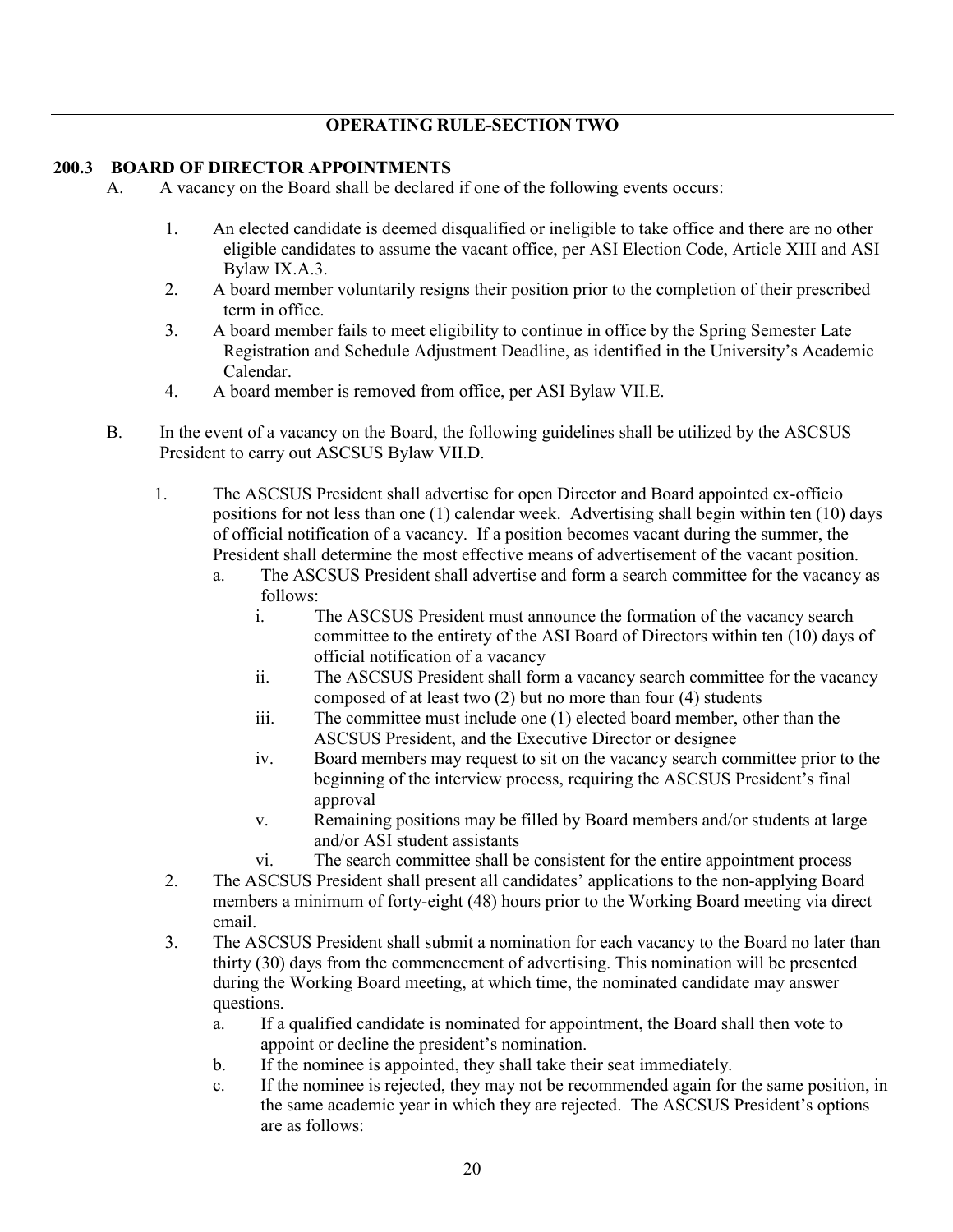- i. Recommend another qualified candidate
- ii. Recommend that there is no qualified candidate
	- a) Upon this recommendation, the Board may, with a majority vote, require another member of the Board to search for a candidate.
- iii. Recommend re-advertisement of the vacancy
	- a) This recommendation shall only be made in the event that no qualified candidate applies for the position.
- 4. Neither the President, nor any other member of the Board, shall nominate a candidate who within the prior 12 months has:
	- a. Been removed from the ASI Board of Directors
	- b. Voluntarily resigned from the ASI Board of Directors, or
	- c. Did not take office once elected.
	- d. This section may be suspended by a 2/3 vote of the Board.

# **200.4 BOARD OF DIRECTOR ASSISTANTS**

- A. Officers may designate Director Assistants pending Board approval.
	- 1. A Director desiring an official representative must submit a formal request in written form to the ASCSUS Executive Vice President for approval by the ASCSUS Executive Council. This authorization must include the name of the person who is to be the agent, the person's assignment, responsibilities, authority, and tenure.
	- 2. In cases of inter-organizational relationships, Director Assistantships may not be made in conflict with any applicable laws.
	- 3. Directors will be held directly responsible for the conduct of their appointed Assistants.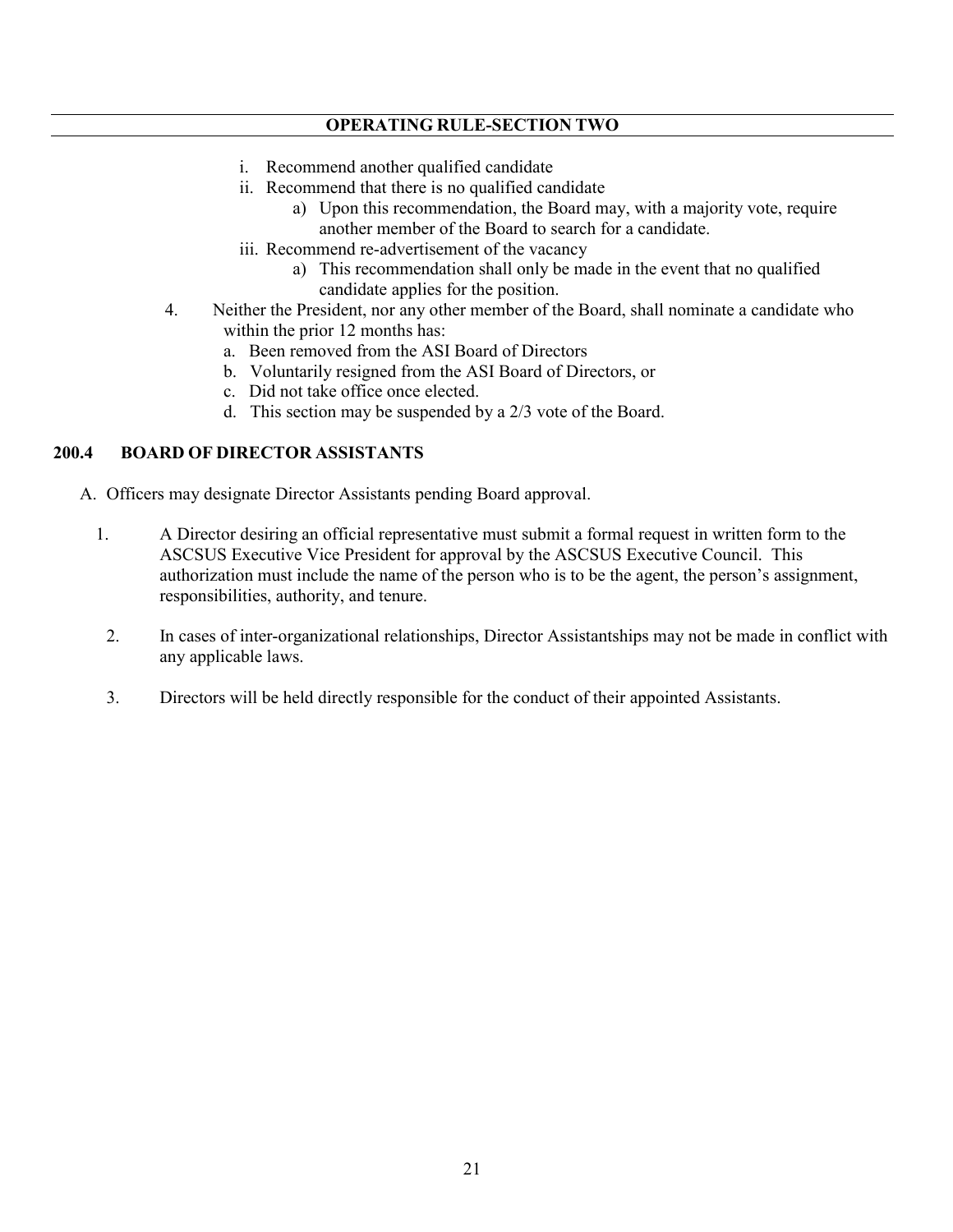### **200.5 IMPROPER CONDUCT AND PROCEDURES**

- A. Any member who gives, promises, or offers any valuable inducement to any elected or appointed officer for the express purpose of improperly influencing or corrupting an officer in the performance of official duties shall be charged with an allegation of improper influence and subjected to proceedings before the Executive Committee.
- B. Any elected or appointed officer of ASCSUS who has a financial interest in any proposal, bill, funding request or resolution that comes before the Board or any of its committees or subcommittees must not participate in the discussion or debate of the proposal and must not vote on the proposal. Officers who violate this rule shall be charged with an allegation of conflict of interest and be subjected to proceedings before the Executive Committee. **(Note policy and questionnaire below.)**
- C. Any elected or appointed member of ASCSUS who fails to perform their duties as prescribed in the Operating Rules may referred to the Executive Committee for review.

#### **Conflict of Interest Policy for Associated Students Board Members and Managers**

Associated Students is a California Nonprofit Public Benefit Corporation whose board members are elected o serve as the official governing body of the students of Sacramento State and to advance the welfare of Sacramento State students. The board members and management staff of the organization have a duty to conduct the affairs of Associated Students, Incorporated (ASI) in a manner consistent with such purposes and not to advance their personal interests. This conflict-of-interest policy is intended to permit the organization and its board members and managers to identify, evaluate, and address any real, potential, or apparent conflicts of interest that might, in fact or in appearance, call into question their duty of undivided loyalty to Associated Students.

#### **THE BASICS:**

### **FULL DISCLOSURE.**

Board members and staff members in decision-making roles should make known their connections with groups doing business with the organization. This information should be provided at least once annually.

## **BOARD MEMBER ABSTENTION FROM DISCUSSION AND VOTING.**

Board members who have an actual or potential conflict of interest shall not participate in discussions or vote on matters affecting transactions between the organization and the other group.

**TIMING OF DISCLOSURE:** All potential conflicts must be disclosed when they occur so that board members who are voting on a decision through the legislative process are aware that another member's interests are being affected.

#### **STAFF MEMBER ABSTENTION FROM DECISION-MAKING.**

Staff members who have an actual or potential conflict should not be involved in the decision-making process affecting such transactions.

#### **1. Covered Persons**

This policy applies to ASI board members and managers. Each Covered Person shall be required to acknowledge, not less than annually, that they have read and are in compliance with this policy.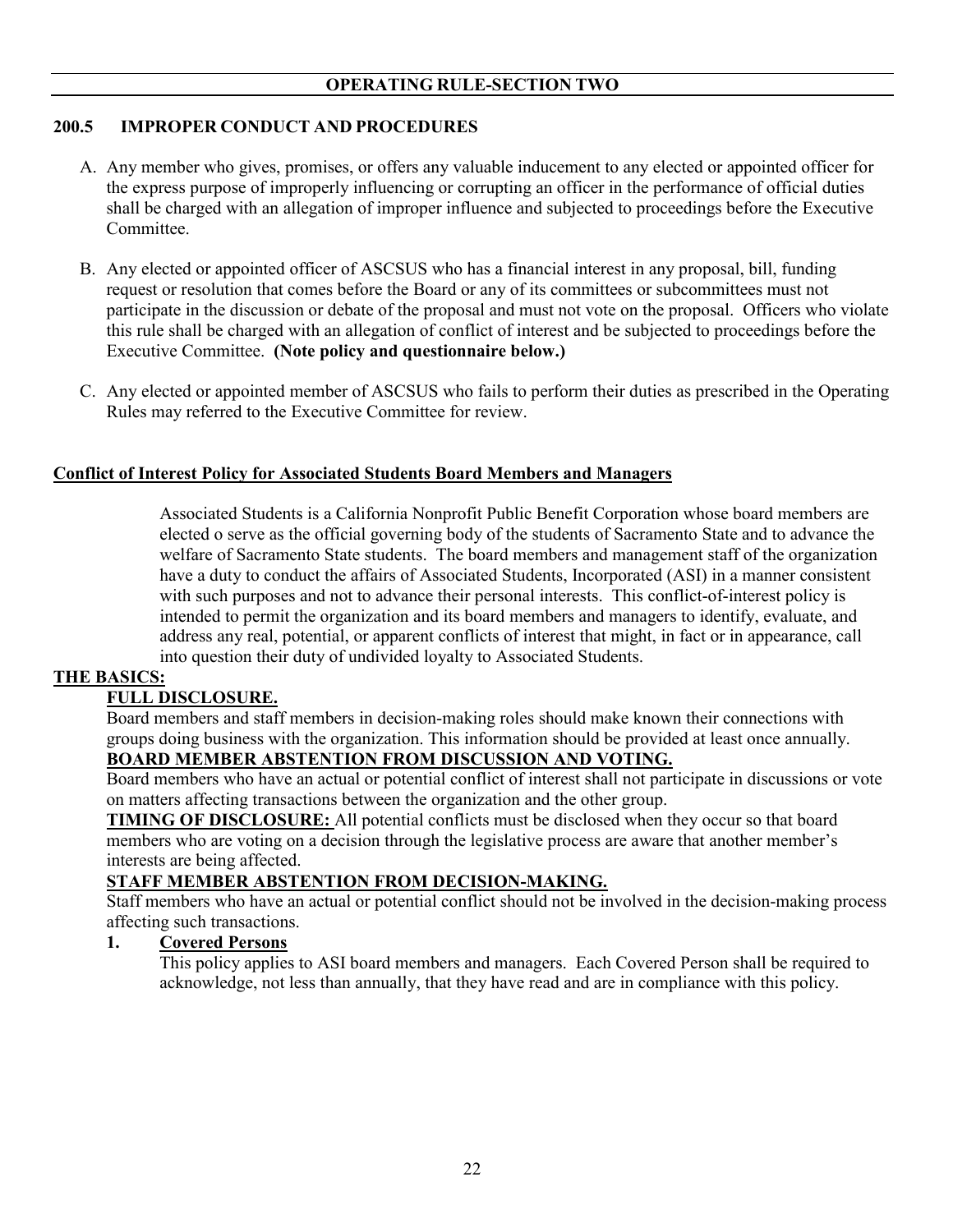# **2. Covered Transactions**

This policy applies to transaction between the ASI and a Covered Person, or between the ASI and another party with which a Covered Person has a significant relationship. A Covered Person is considered to have a significant relationship with another party if

- a) The other party is a family member, including a spouse, parent, sibling, child, stepchild, grandparent, grandchild, great-grandchild, in-law, or domestic partner;
- b) The other party is an entity in which the Covered Person has a material financial interest. This includes entities in which the Covered Person and all individuals or entities having significant Relationships with the Covered Person own, in the aggregate, more than 10 percent; or
- c) The Covered Person is an officer, director, trustee, partner, or employee of the other party.

A Covered Transaction also includes any other transaction in which there may be an actual or perceived conflict of interest, including any transaction in which the interests of a Covered Person may be seen as competing or at odds with the interests of ASI.

## **3. Disclosure, Refrain from Influence, and Recusal**

When a Covered Person becomes aware of a proposed Covered Transaction, they have a duty to take the following actions:

- a) Immediately disclose in writing the existence and circumstances of such Covered Transaction to the ASI Board or Executive Director;
- b) refrain from using their personal influence to encourage ASI to enter into the Covered Transaction:
- c) Physically excuse themselves from any discussions regarding the Covered Transaction except to answer questions, including board discussions and decisions on the subject.

In order to assist ASI in identifying potential Covered Transactions, each Covered Person annually shall complete a Conflict-of-Interest Questionnaire provided by ASI, and shall update such Questionnaire as necessary to reflect changes during the course of the year. Completed Questionnaires shall be available for inspection by any board member, the ASI Executive Director and may be reviewed by ASI legal counsel.

# **4. Standard for Approval of Covered Transactions**

Associated Students may enter into a Covered Transaction where a) such Transaction does not constitute an act of self dealing, and b) the board determines, acting without the participation or influence of the Covered Person and based on comparable market data, that such transaction is fair and reasonable to ASI. The board shall document the basis for this determination in the minutes of the meeting at which the Covered Transaction is considered, and shall consult with ASI's legal counsel as necessary to ensure that the Transaction does not constitute an act of self-dealing.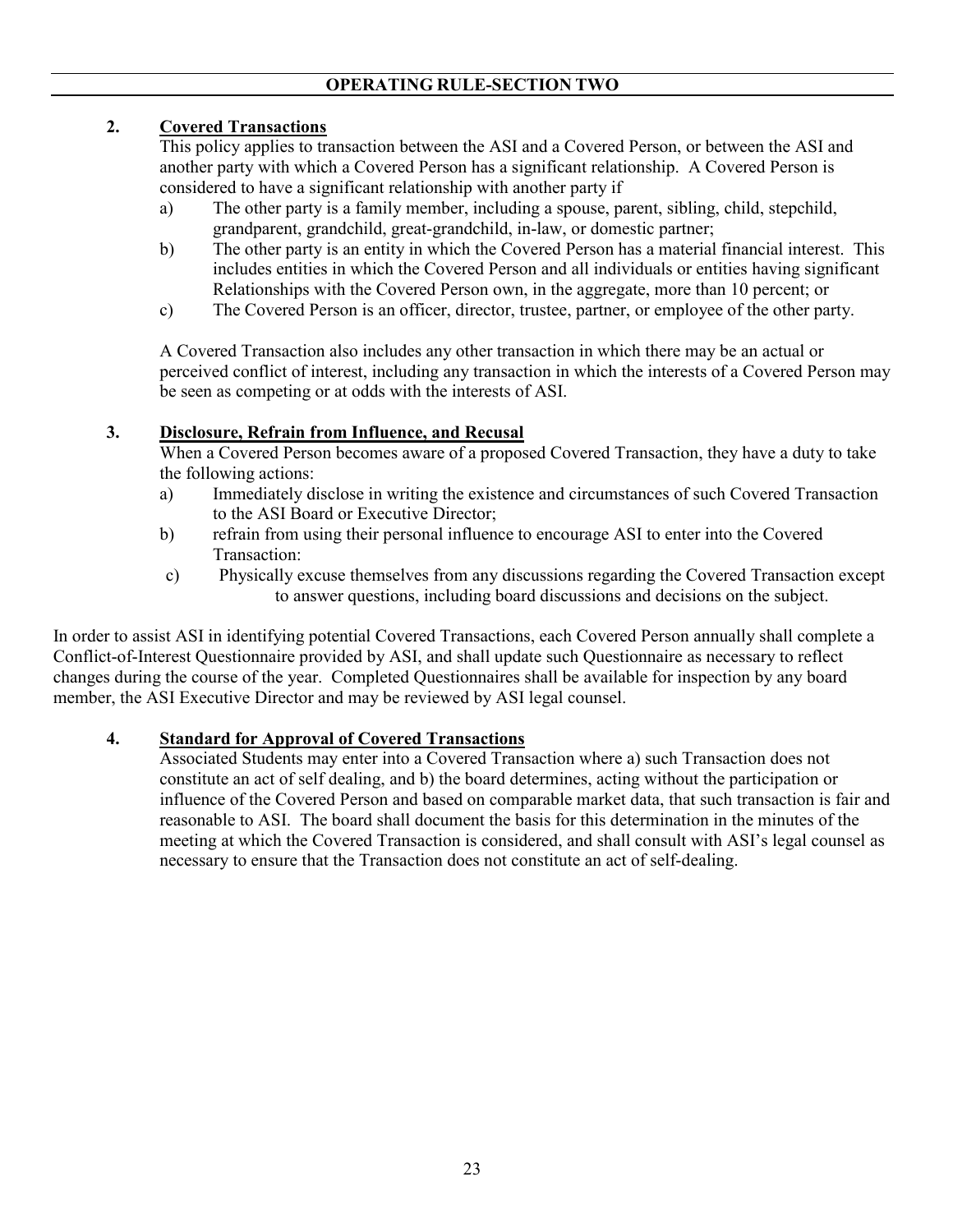### **5. Administration of Policy**

This policy shall be administered jointly by the Board and Executive Director, which shall be responsible for the following:

- a) Reviewing reports regarding the Conflict-of-Interest Questionnaires.
- b) Receiving disclosures of proposed Covered Transactions.
- c) Reviewing proposed Covered Transactions to determine whether they meet the abovedescribed standard.
- d) Maintaining minutes and such other documentation as may be necessary and appropriate to document its review of Covered Transactions.
- e) Reviewing the operation of this policy and making changes from time to time as it may deem appropriate**.**

#### 6. **Failure to Comply with Policies and Procedures**

- a) Board of Directors who fail to comply with policies and procedures, as prescribed above, shall be charged with an allegation of conflict of interest and be subjected to proceedings before the Executive Committee. Consequence may include removal from office in accordance with ASI Bylaw VII E (3).
- b) ASI Staff, who fail to comply with policies and procedures, as prescribed above, may have appropriate consequences applied by the Executive Director.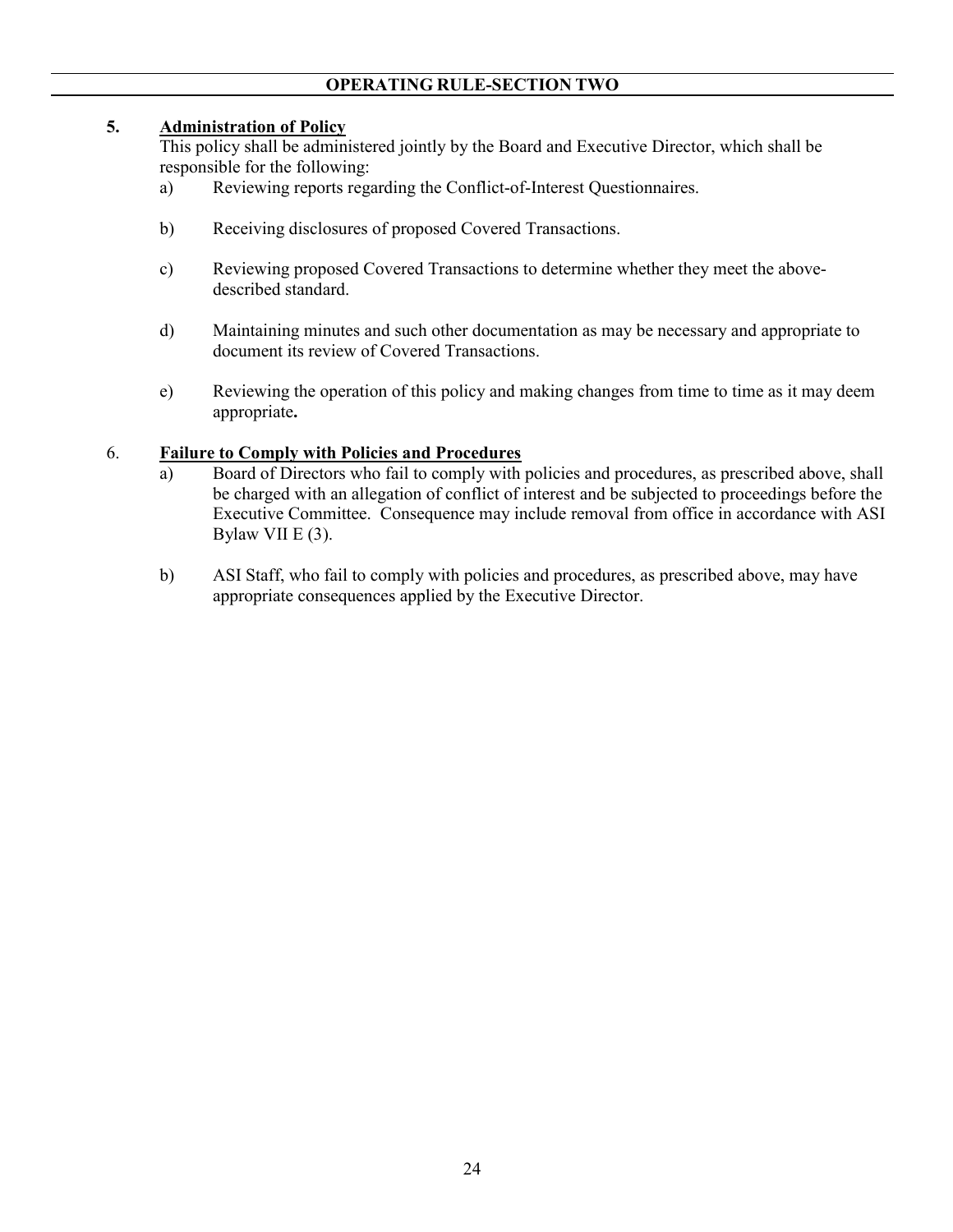Name: \_\_\_\_\_\_\_\_\_\_\_\_\_\_\_\_\_\_\_\_\_\_\_\_\_ Date: \_\_\_\_\_\_\_\_\_\_\_\_

# ASSOCIATED STUDENTS, INCORPORATED CALIFORNIA STATE UNIVERSITY SACRAMENTO

### Conflict-of-Interest Questionnaire

Associated Students, Incorporated (ASI) requires each board member and ASI manager annually 1) to review the ASI Conflict-of-Interest Policy (the "Policy"); 2) to disclose any possible personal, familial, or business relationship that reasonably could give rise to a conflict of interest or the appearance of a conflict of interest; and 3) to acknowledge by his or her signature that he or she is acting in accordance with the letter and spirit of such Policy.

The information provided on this form shall be available for inspection by members of the Board, the ASI Executive Director, and ASI's legal counsel, but shall otherwise be held in confidence except when, after consultation with the applicable board member or ASI manager, the Board determines that ASI's best interest would be served by disclosure.

Please respond to the following questions to the best of your knowledge.

 $\_$  , and the contribution of the contribution of  $\_$  . The contribution of  $\_$  , and  $\_$  , and  $\_$ 

- 1. Please list all corporations, partnerships, associations or other organizations of which you are an officers, director, trustee, partner, or employee, and describe your affiliation with such entity.
- 2. Please list all corporations, partnerships, or other entities in which you have a material financial interest as defined in the Policy.
- 3. Please list all business dealings that you, your family members, and/or entities listed in paragraphs 1 2 above have had with ASI in the past year.
- 4. Please list any proposed business dealings between ASI and you, your family members, and/or entities listed in paragraphs  $1 - 2$  above. Describe each such relationship listed and the actual and potential benefits as you can best estimate them.
- 5. Are you aware of any other relationships, arrangements, transactions, or matters which could create a conflict of interest or the appearance of conflict? If so, please describe.

I have received and read the Associated Students, Incorporated Conflict-of-Interest Policy. I am currently, and agree to remain, in compliance with the Policy.

Signature Date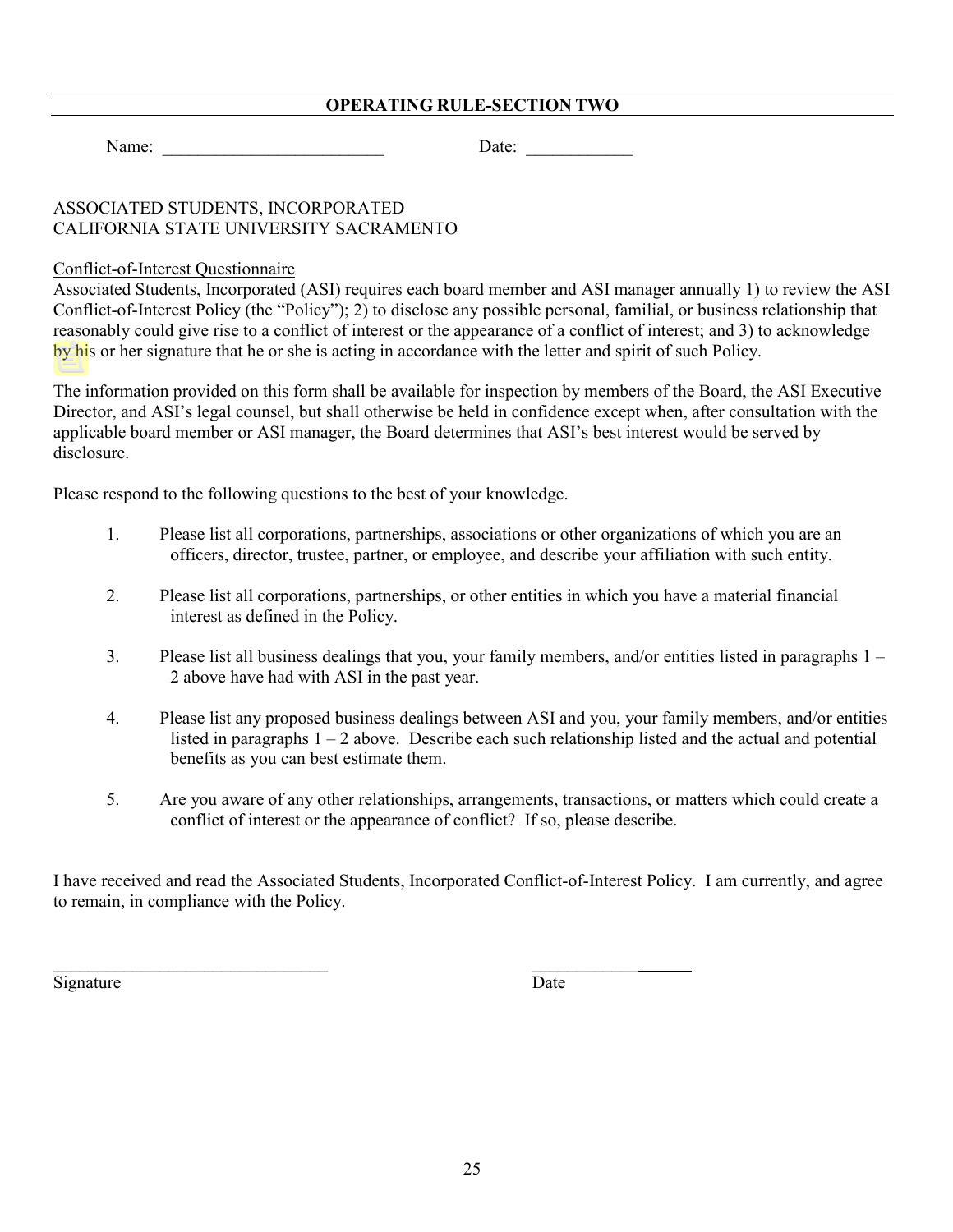#### **200.6 RECALL ELECTION PROCEDURES**

- A. A recall shall be defined as the procedure by which an elected member of the ASI Board of Directors may be removed from office by popular vote.
- B. Procedures for a recall election shall be compatible with provisions of the ASI Election Code, the ASCSUS BYLAWS and the guidelines outlined in the following:

Qualifying Valid Language

a. Recalls may be placed on the ballot by any student that has qualified the recall by gathering student signatures of at least five (5) percent of the membership unit which elected a Director, calling for the removal of said Director.

b. A separate petition must be registered and qualified for each Director being recalled.

c. In the case of a student petition for recall, the student(s) desiring to place the recall language on the ballot must first register the specific recall ballot language. This registration is done with the Vice President for Student Affairs Office ten (10) academic days prior to the gathering of signatures. The Office of the Vice President for Student Affairs will notify the student of the recall language qualification within ten (10) academic days of registration.

d. Recall ballot language must include the specific name and office held of the elected official being recalled.

e. The entirety of the recall ballot language must be written clearly at the top of every page of the petition to ensure every student can clearly understand the ballot language they are signing to support.

2. Qualifying Petition Signatures

a. Each signature received must include the student's name in legible print, the student's signature, and the student's social security number.

b. Each signature must be verified as a current CSUS student and the student must have been eligible to vote in the most recent general election.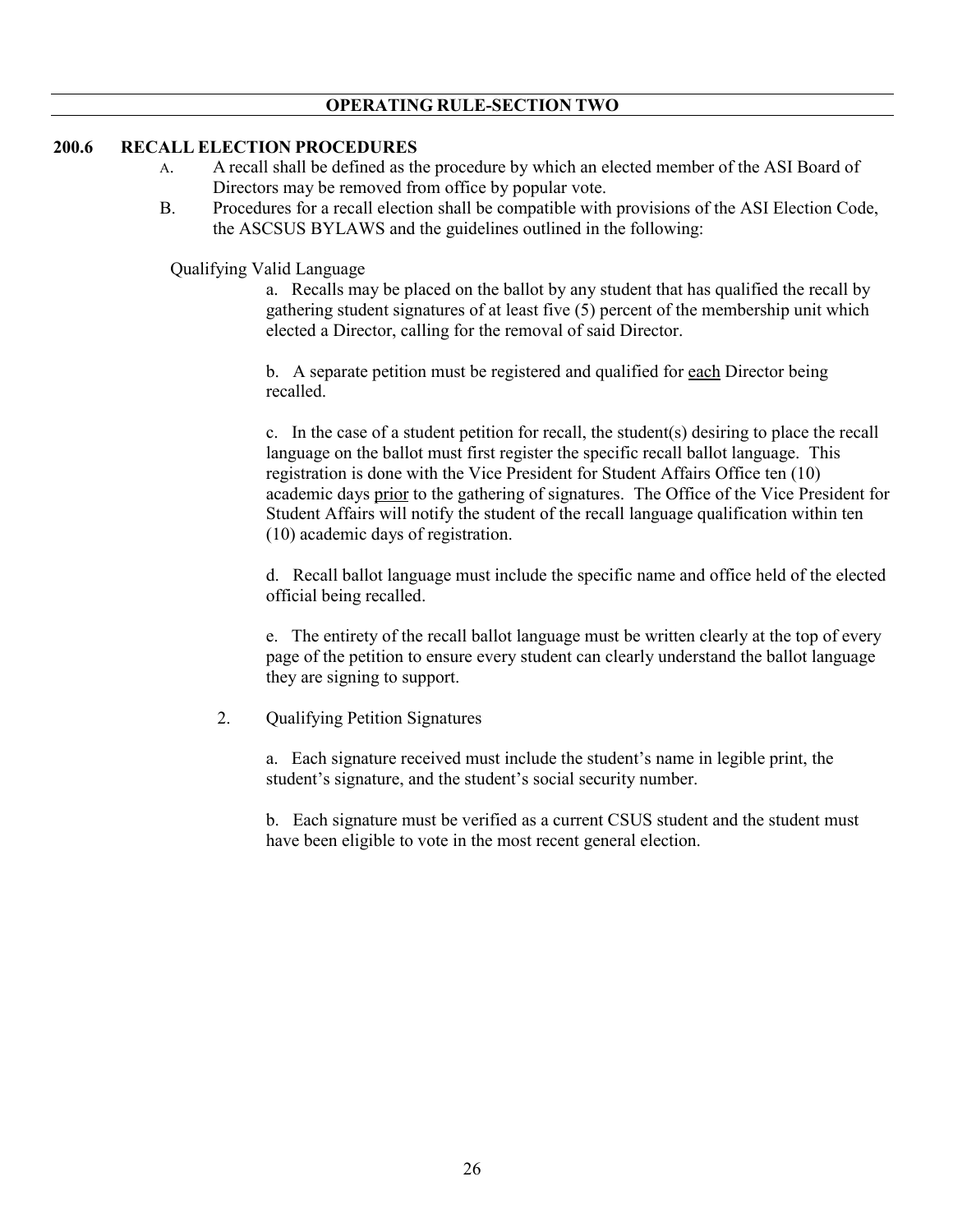3. Recall Election

a. Per ASCSUS BYLAW VII.E (2), once a petition to recall has been registered and qualified a referendum shall be held within thirty-five days.

b. Each qualified petition for recall shall appear as a separate referendum on the recall ballot.

c. The office of said Director shall be vacated if a majority of those voting in favor of removal and if the total number of votes cast in favor of removal is equal to or greater than the number of votes which elected the Director.

d. In the event the Director was appointed to their office, the office will then be vacated if a majority of those voting in favor of removal; and if the total number of votes cast in favor of removal is equal to or greater than half of the total votes cast for that position in the most recent general election.

e. In the event of a successful recall election, the Director vacancy shall be filled in accordance with the procedures set forth in the ASCSUS BYLAWS.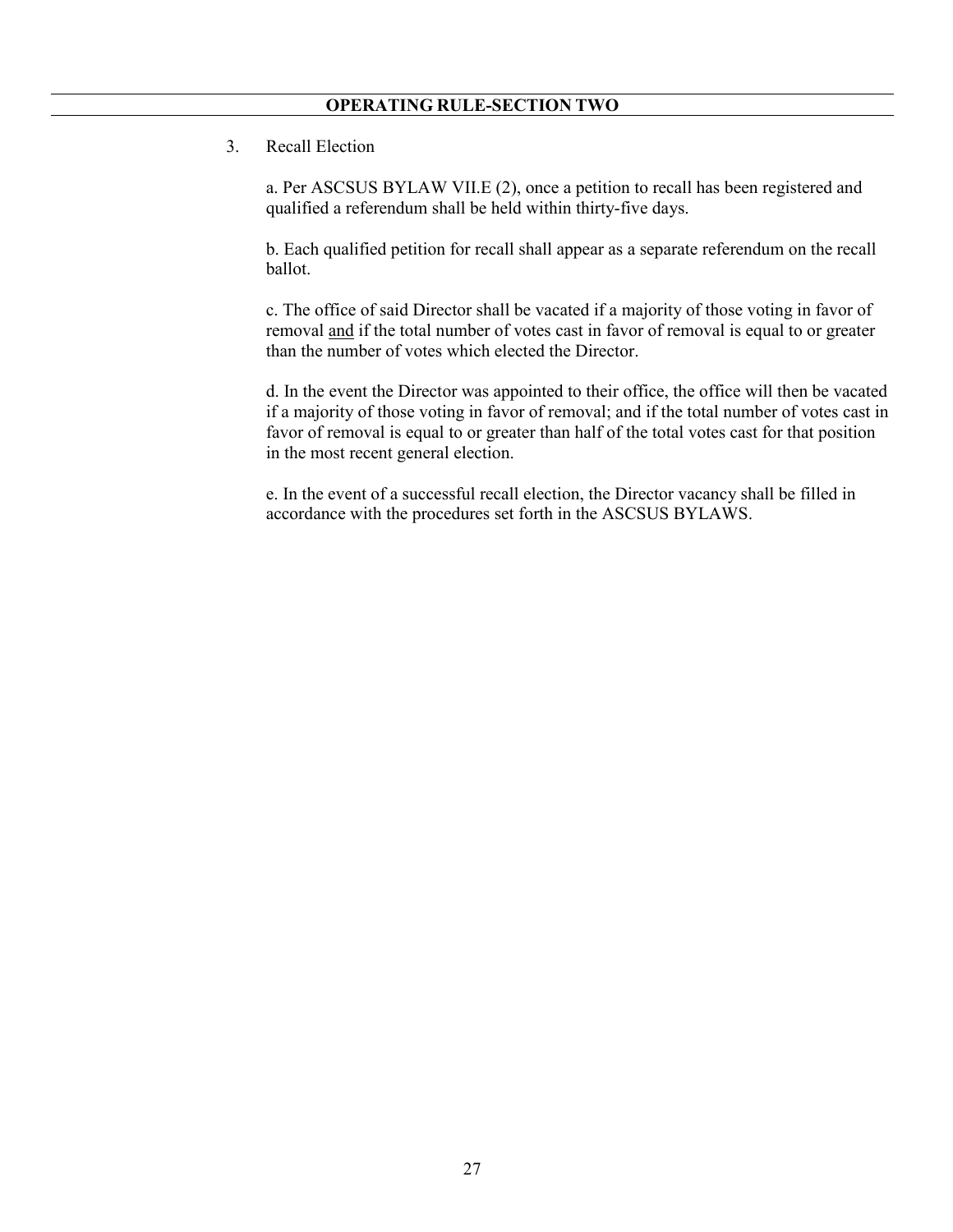### **200.7 BOARD OF DIRECTORS SCHOLARSHIP**

- A. Scholarship Criteria
	- 1. Members of the Board of Directors as defined in ASI Bylaw Section VII B(2), Elected Directors, shall receive Board of Directors Scholarships:
		- a. ASI President
		- b. ASI Executive Vice President
		- c. ASI Vice President of Finance
		- d. ASI Vice President of University Affairs
		- e. ASI Vice President of Academic Affairs
		- f. Directors of each College, Undeclared, and Graduate Students
	- 2. Members must meet all Director requirements to hold office as prescribed in ASI Bylaw Section VII B. (4), Qualifications, to be eligible for Board of Directors Scholarship.
	- 3. A Board Member may not be employed in any Associated Students, Inc. (ASI) operated program. A Director in this situation must terminate ASI employment or resign their seat on the Board. Board Members may continue employment as student assistants in non-director or coordinator positions in Instructionally Related Activities funded programs, ASI external grant funded programs, or the State Hornet. However, they must inform the Board of Directors of their positions, declare their affiliation on their Conflict of Interest form, and abstain from voting on legislation that impacts the program that employs them. They may not be authorized to sign any personnel or check requests that are processed by ASI.
- B. Scholarship Award
	- 1. Scholarships will be awarded per semester (fall and spring) based on a percentage of the estimated cost of attendance for living off campus as published by the Sacramento State Financial Aid Office. Any Board member who is paying graduate student fees will have their cost of attendance adjusted to include this differential. Adjustments to the cost of attendance that are put into effect after the approval of the ASI annual budget will not be considered until the following fiscal year. Each scholarship amount is rounded to the nearest dollar. The percentage of the "estimated cost of attendance" shall be awarded in the following amounts:
		- a. ASI President -70%
		- b. ASI Executive Vice President, ASI Vice President of Finance, ASI Vice Presidents of University Affairs and Academic Affairs -60%
		- c. Directors of each College, Undeclared, and Graduate 35%
	- 2. Scholarships will be administered through the ASI Business Office in the following manner:
		- a. The Board Scholarship shall not be disbursed any earlier than one week prior to the onset of the fall semester and spring semester respectively.
		- b. Board Scholarship awards will be reported to the Sacramento State Financial Aid Office by the ASI Executive Director in compliance with Education Code Section 89392 of the *CSU Auxiliary Organizations Compilation of Policies and Procedures* which stipulates: "Student body funds used for scholarships, grants-in-aid, stipends, loans, and similar expenditures shall conform to the regulations of the Trustees. The funds shall be approved by the Financial Aids Office before expended and shall be reflected on the student's record kept in that office. The student's financial aid record shall include all funds received by the student."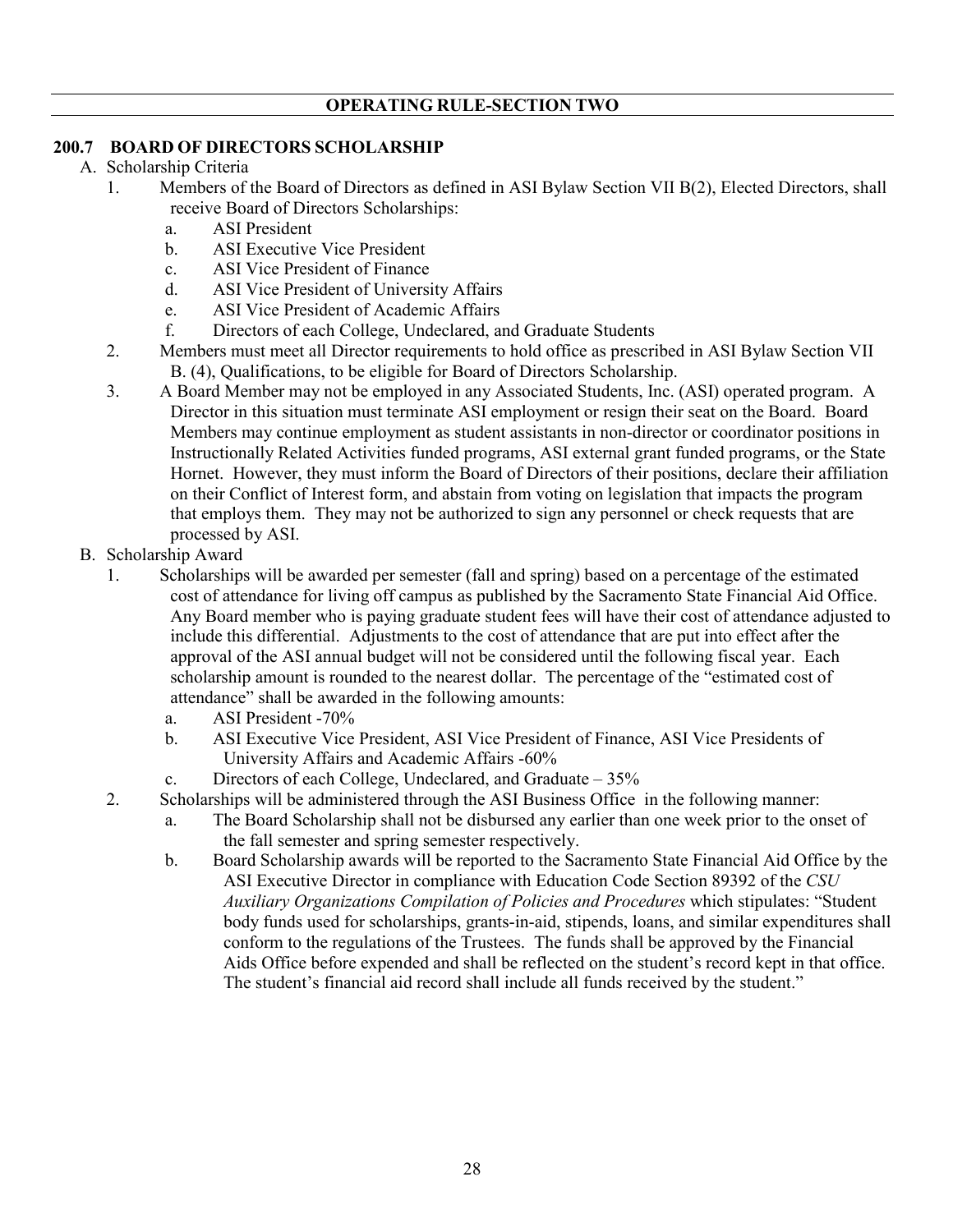- c. The Scholarship shall be allocated in equal amounts; 50% each semester (semester amount will be spilt into two (2) disbursements).
- d. The Board Scholarship shall be disbursed 50% of the semester scholarship amount approximately one week prior to the onset of each semester; then within one (1) week after census for the balance.
- e. In the event of resignation or removal from office, the Board member is no longer eligible for further Board Scholarship monies in that semester and/or Academic Year.
- f. The ASI Director of Finance and Administration shall prepare an annual statement of scholarship earnings for the calendar year for each board member.
- g. The ASI Executive Director and/or Executive & Board Associate shall assist each Board Member with a review of their scholarship award and their consultation with a Sacramento State Financial Aid officer, if needed.
- C. Board of Directors Scholarship Review Committee
- 1. Every other year, in the Fall Semester, the ASI Executive Director shall convene the Board of Directors Scholarship Review Committee.
- 2. Membership of the Board of Directors Scholarship Review Committee shall be composed of the following members:
	- a. Two members of the current Board of Directors who are not running for re-election recommended by the ASI President and approved by the Board of Directors
	- b. Three students-at-large recommended by the ASI Vice President for University Affairs and approved by the Board of Directors
	- c. One member of the ASI Finance & Budget Committee recommended by the ASI President and Vice President of Finance and approved by the Board of Directors. If either or both member(s) intends to seek re-election, the member(s) next in line of succession, per ASI Bylaws, shall make the recommendation.
	- d. ASI Executive Director
	- e. ASI Director of Finance & Administration
	- f. Sacramento State Director of Financial Aid or designee
- 3. The Committee shall report to the ASI Board of Directors their findings and recommendations for any change in the scholarship criteria and method or percentage level of Board Scholarship prior to the presentation of the following year's ASI budget to the Board of Directors.
- 4. Any changes shall be voted by the Board of Directors; approved changes will take effect the next fiscal year.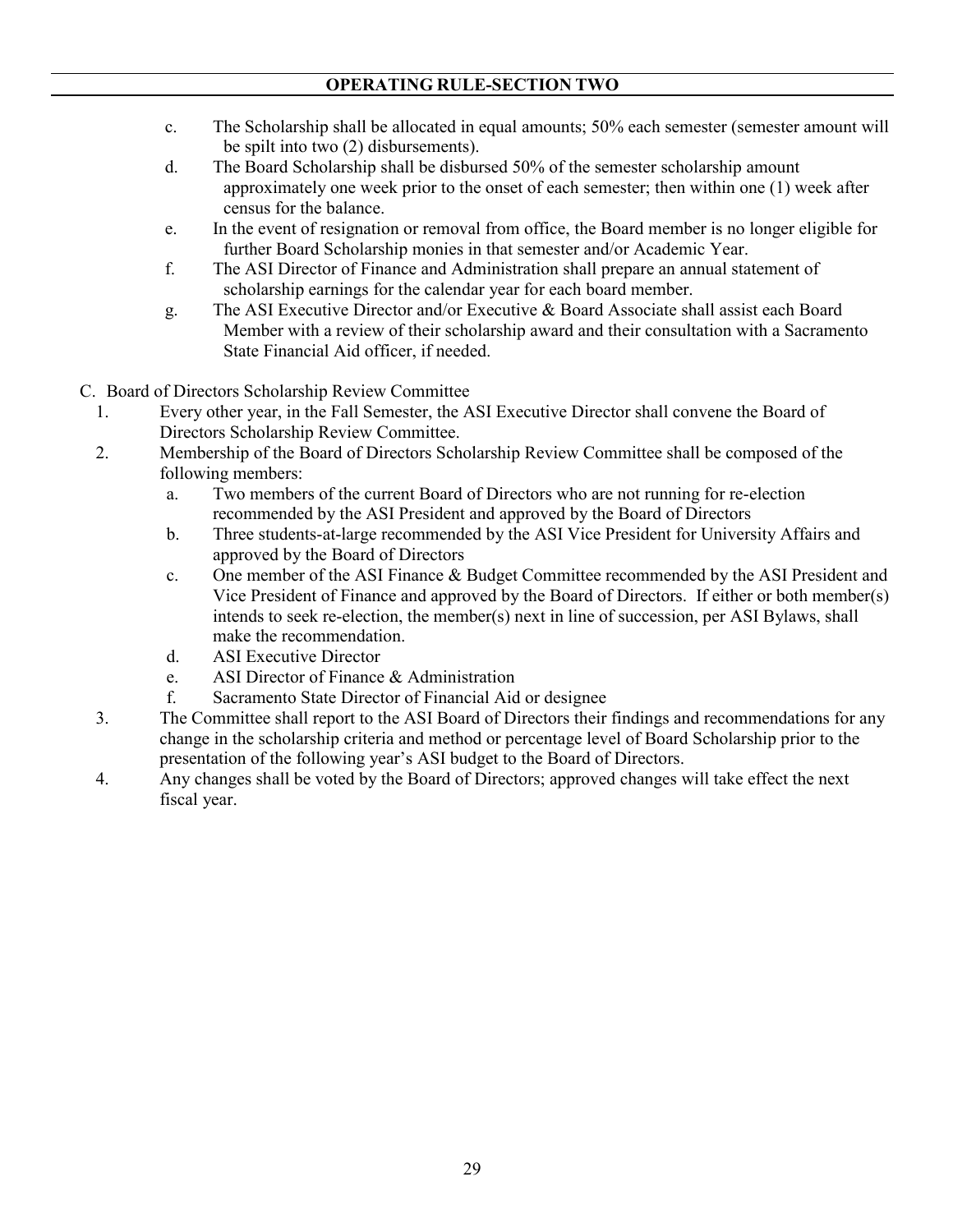### <span id="page-29-0"></span>**300.1 LEGISLATIVE SESSION OF THE BOARD OF DIRECTORS**

The normal manner in which the Board shall conduct business is the Legislative Session. Legislation shall be considered and enacted through this two week process. A draft of proposed legislation will be presented for consideration at the Working Board Meeting. The Board shall take action on the proposed legislation at the Regular Board Meeting.

- A. A draft proposal of legislation: Legislation that is to be presented at the Working Board Meeting must contain accurate information to be considered before the next Regular Board Meeting. At minimum the draft proposal of legislation must include a description under the following categories: the purpose, the recommendation, the impact of legislation, and (if any) the financial impact. The description should fully outline the intended purpose of the legislation leaving those in attendance well informed and prepared so that they may provide feedback. The overall intent of the legislation needs to be provided but the details may still be edited until 12:00 PM, a day before voting at the Board Meeting.
- B. The Executive Vice President shall review all proposed items on the agenda for approval of appropriate content as outlined in 300.1 A. While consulting with the Board Associate, the Executive Vice President shall approve or deny any item submitted that does not fully describe items listed in 300.1 A. to be on the agenda for the Working Board meeting / Board meeting.

#### **300.11 REGULAR MEETINGS AND AGENDAS**

- A. Regular Board of Director Meetings will convene on alternating Wednesdays at 2 pm.
- B. The regular order of business shall be:

Call to order Land Acknowledgement Pledge of Allegiance Moment of Silence Roll Call Approval of Any Unapproved Minutes

Public Comment**—**Members of the audience may address the Board on any item within the jurisdiction of the Board or any agenda item. If you wish to address the Board, please sign the speaker identification sheet. When you are called upon to speak, step forward to the podium and state your name and major clearly for the record. Comments are limited to three minutes, and the overall time for public comment is limited to 15 minutes, unless extended by the Board. Those wishing to speak on non-agenda items will be called upon at the beginning of the meeting. Those wishing to speak for or against an agenda item will be called upon after the item has been officially introduced to the Board. Every agenda item will be open for public comment before the Board takes formal action on the item. All items of legislation will be preceded by an opportunity for public input. Time of input will be at the discretion of the Chair.

Special Presentations

Consent Calendar

Unfinished Business

New Business—Detailed information regarding the content of the legislation below can be accessed through the Legislative Author, the staff of the ASI Government Office, or any Board member. Please do not hesitate to seek more information on any issue.

Board Reports

Announcements

Adjournment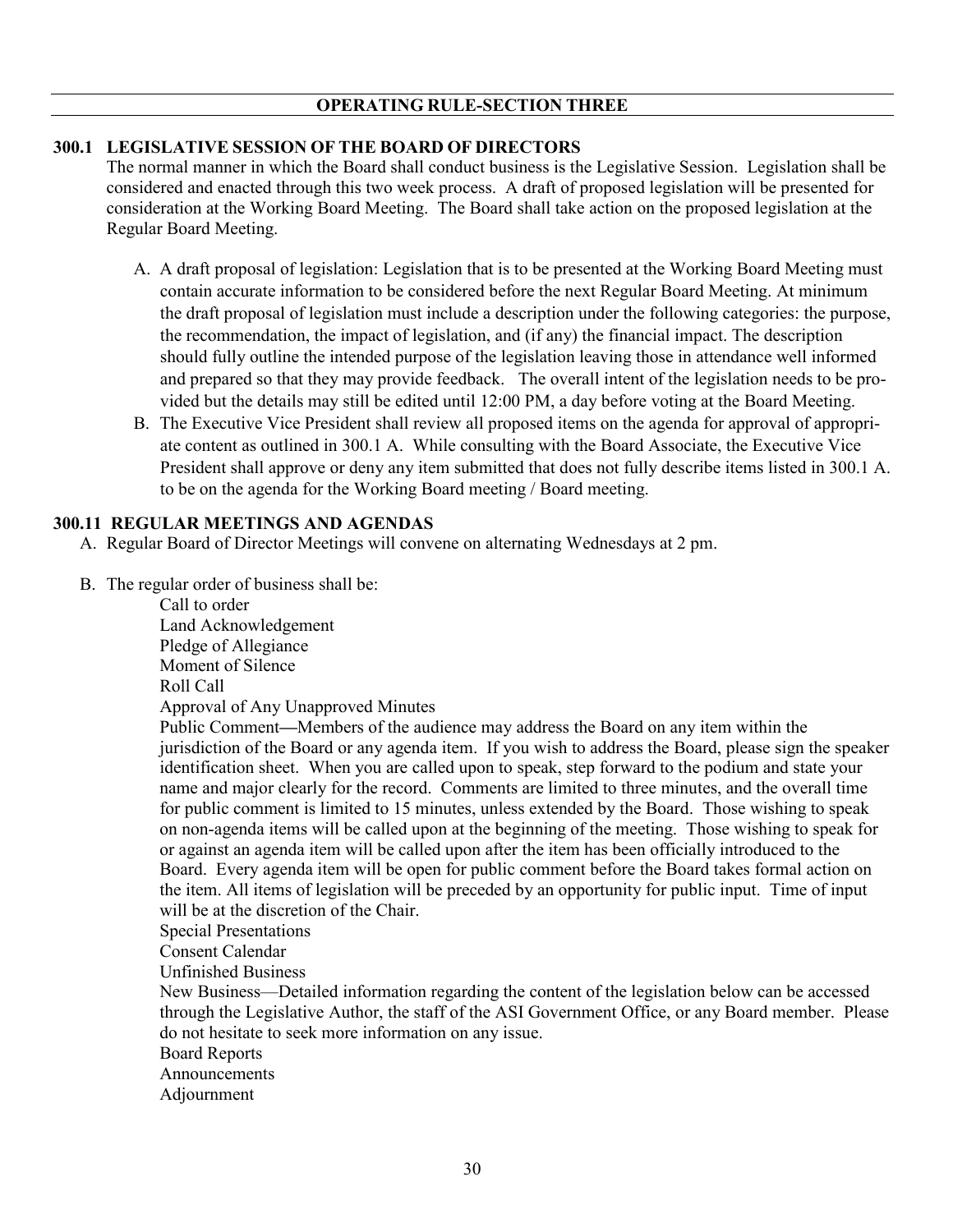C. Creation of the Agenda: New legislation is presented to the Board for consideration by submitting it into the legislative database prior to the next Working Board Meeting. Board support staff organizes a draft agenda, which is then, approved by the Executive Vice President. All items listed on the agenda shall include a brief explanation and name of the Director(s) authoring and co-sponsoring the request or proposal.

D. Board Reports: All Board members are required to present itemized written reports once monthly. At the beginning of each semester, the Executive Vice President will set the schedule for when reports are due. The Chair shall make this schedule available to the Board members at least 7 days prior to the first Board Meeting.

- E. Open Forums: The Board shall hold an open forum before approving legislation with an expense over \$10,000 not previously approved in the annual budget. The Chair shall explain both the procedures and purposes at the meeting. Open Forum Procedures:
	- 1. During Open Forum, any member of the audience may address the Board to make suggestions and/or, express concerns on the legislation.
	- 2. Open Forum may last up to a total of fifteen (15) minutes with no more than three (3) minutes allotted to each speaker. An additional thirty (30) minutes may be added by a majority vote of the Board. Under no circumstances may Open Forum last longer than a total of forty-five (45) minutes.
- F. Rules of Debate: Each Director or Advisor may speak twice (2) on each motion, on the same day, for up to five (5) minutes each time.
- G. Closed Session: The Board may hold closed session as necessary under the regulations of the Education Code Section 89307.
	- 1. Items discussed in Closed Session must be noted with a brief general description on the publicly posted agenda. The agenda shall state the provision of applicable open meeting law that authorizes the Closed Session.
	- 2. The Executive Director or Legal Counsel can present Closed Session items.
	- 3. Closed Session may be held only under the following circumstances (See Education Code, Section 89307.)
		- a. To confer with a negotiator prior to the purchase, sale, exchange, or lease of real estate by or for ASCSUS regarding the price and terms of payment for the purchase, sale, exchange, or lease.
		- b. To confer with Legal Counsel regarding pending litigation.
		- c. To discuss the employment or performance of an ASCSUS employee.
		- d. Other matters, as specifically authorized by Education Code, Section 89307.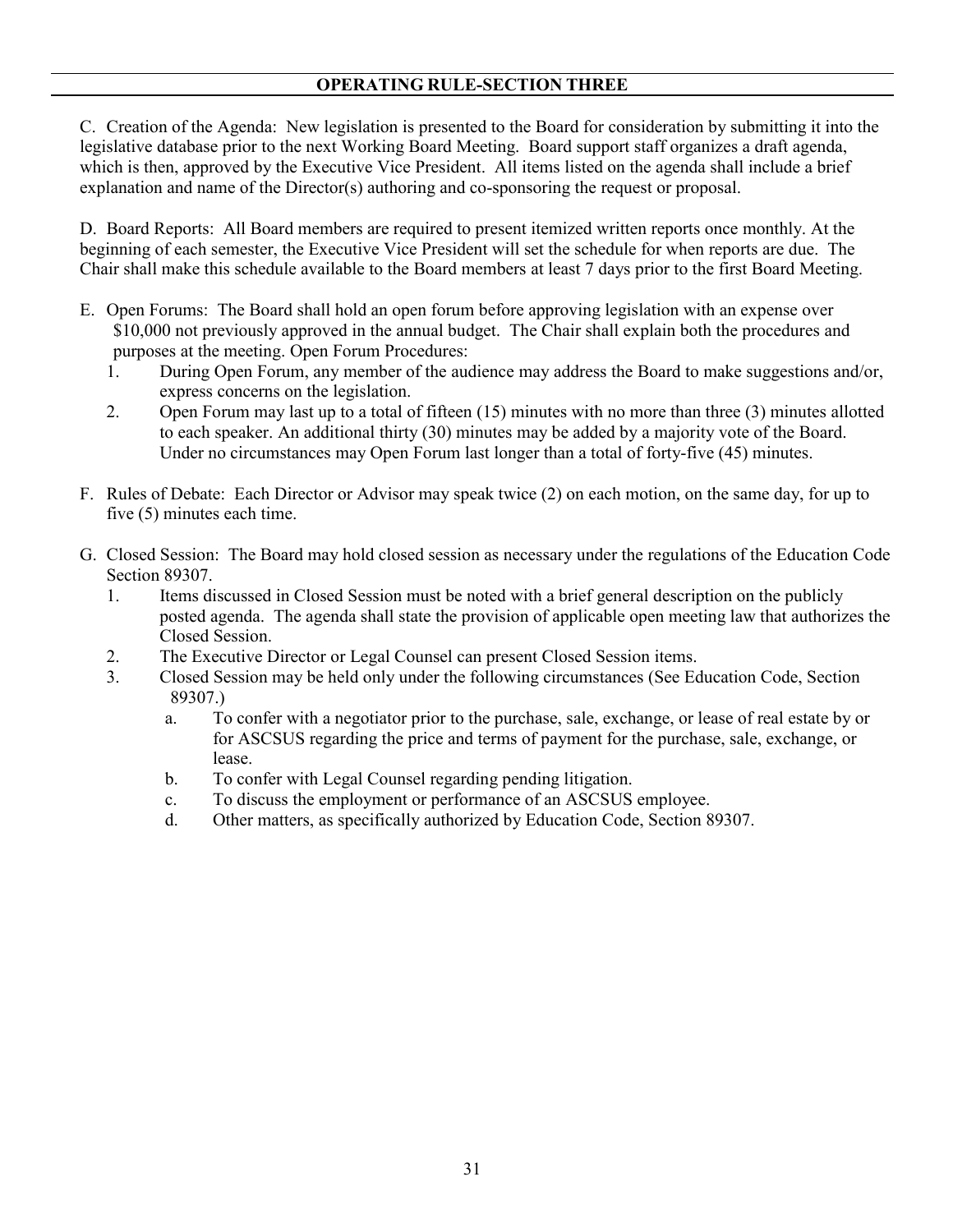#### **300.12 WORKING BOARD MEETINGS**

- A. All legislation considered by the Board must be presented for a first reading at Working Board Meetings, except as provided for in Section 300.2 and 300.3.B.
- B. All Working Board Meetings shall follow applicable laws and, except as noted below, shall follow the rules for regular Board Meetings. (See Section 300.11).
	- 1. Will be held on alternating Wednesdays at 2:00 pm.
	- 2. All agendas shall be posted with all topics of discussion as is specified.
	- 3. The Executive Vice President shall serve as facilitator. They shall not be excluded from the discussion. The Executive Vice President shall set time limits for discussion on each item.
	- 4. Working Board Meetings are for discussion only. Accordingly, there shall be no binding votes taken or any decisions made.
	- 5. As no decisions are to be made, the quorum shall consist of those members present.
	- 6. Working Board Meetings are mandatory and will count against the number of meetings a Board member may miss.
- C. The agenda shall be formulated as follows:

Call to Order Roll Call Public Comment Special Presentations Committee Reports Agenda Review for next regular Board Meeting Announcements Adjournment

D. Committee Reports: ASI Internal and Financial Committee Chairs are required to submit reports once a month. At the beginning of each semester, the Executive Vice President will set the schedule for when reports are due. The overseeing Executive Officer of each committee is responsible for ensuring that reports are turned in.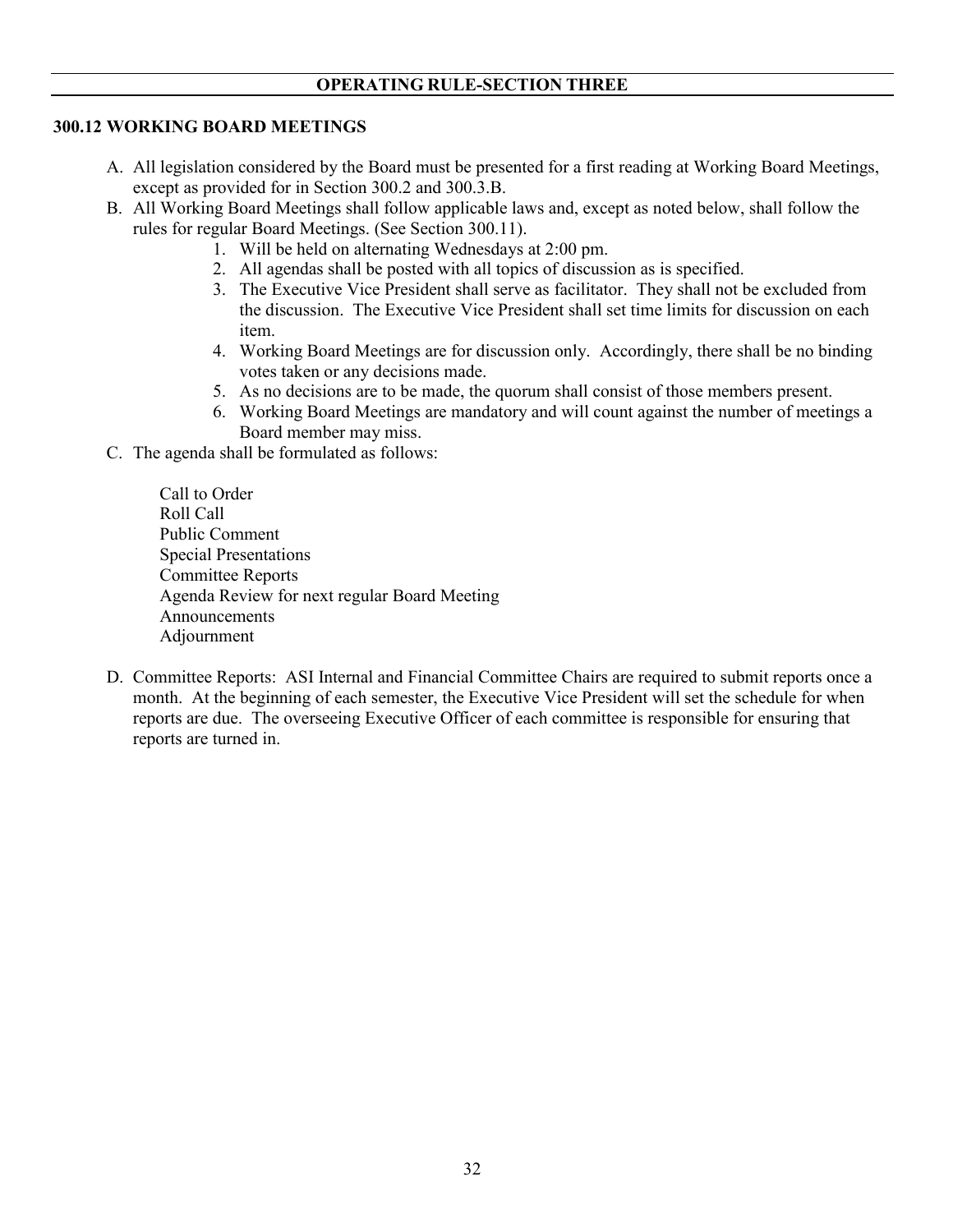## **300.2 SPECIAL MEETINGS**

- A. Limitations and Rules
	- 1. Special meetings may be called by the Executive Vice President or a majority vote of the Board of Directors. Notifications for a special meeting must be given in written form to all members of the Board and as otherwise provided by law; this may also include campus newspaper and radio and all Associated Students Incorporated public web forums. See the California Education Code, Section 89306.5.
	- 2. Written notice shall specify the time and place of the meeting and the agenda for the special meeting shall be posted in a freely accessible location to member of the public (See section 300.2 subsection 1) at least twenty-four (24) hours prior to the meeting. The agenda shall be posted with all items to be considered as is specified in 300.1. No other items shall be considered. All persons shall be free to observe the meeting in accordance with regular meeting standards (see section 300.1B)
	- 3. All rules which apply to regular Board Meetings (See Section 300.1) also apply to special Board Meetings, except as provided for by California Education Code, Section 89306.5.
	- 4. Legislation considered at the Special Meeting may, but is not required to, have a first reading at a Working Board Meeting.
	- 5. In the event of University guidance or a campus shutdown, the Board shall hold its regular, special or emergency meetings via teleconference.
- B. Emergency Meetings
	- 1. In serious cases where Board action needs to be taken within 24 hours, the Executive Vice President or a two-thirds (2/3 vote of the entire membership of the Board may call an emergency meeting under the regulations of Education Code, Section 89306.5.
	- 2. An Emergency Meeting is essentially a Special Meeting which waives the posting time requirement; all Emergency Meetings shall follow the rules of the Regular and Special Board meetings (see Section 300.11 and 300.2.A) except as specified below:
		- a. An Emergency Meeting may be held only under the following circumstances (See Education Code, Section 89306.5):
			- i. Work stoppage or other activity that severely impairs public health, safety, or both;
			- ii. Crippling disaster that severely impairs public health, safety, or both.
			- iii. Any other situation deemed necessary to protect the integrity, security, or financial stability of ASCSUS and all of it members;
			- iv. Other circumstances as specifically authorized by Education Code Section 89306.5.
		- b. Legislation considered at the Emergency Meeting may, but is not required to, have a first reading at a Working Board Meeting.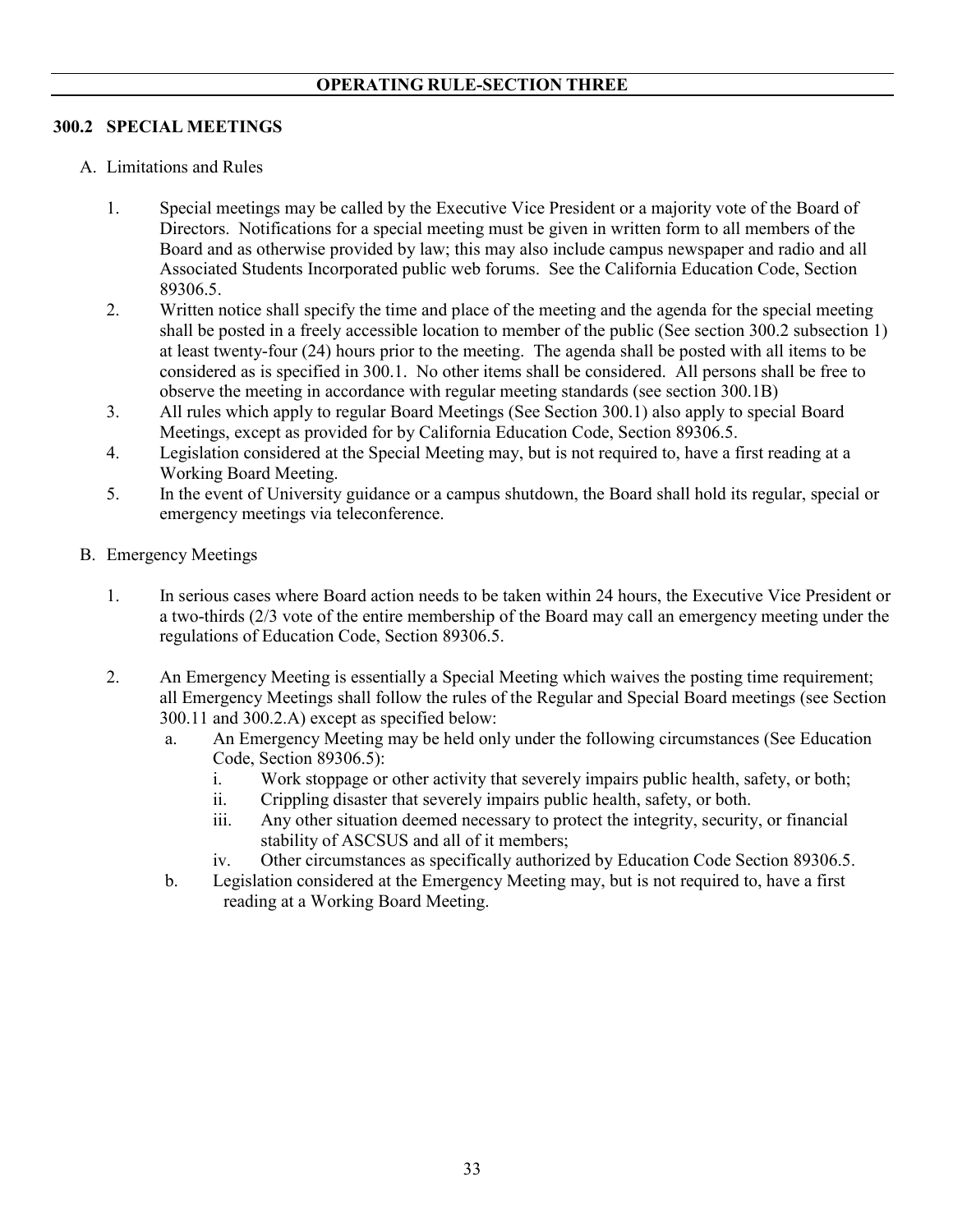### **300.3 LEGISLATION**

A. All legislation submitted to the Board shall take the following format:

Date: (Date of Regular Board Meeting Legislation will be voted on)

To: (Who is this addressed to?)

From: (Who is writing this?)

Subject: (What is this about?)

- I. PURPOSE/HISTORY (Give the Board a clear understanding of the background of the issue. Why does this need to be addressed?)
- II. RECOMMENDATION (State the recommended action. Is there any required implementation that has to take place?)
- III. IMPACT OF LEGISLATION (What will happen if this legislation is adopted? What will happen if this legislation is rejected? What changes will be made to current policy or procedure?)
- IV. FINANCIAL IMPACT (How much money will this cost? Where will the money come from? Provide a budget if there are multiple expenses.)
- V. DISCUSSION/SUPPORT (Who supports this piece of legislation? Who will be affected if it is adopted/rejected? What should be taken into consideration when reviewing this legislation? If this legislation includes appointments, Operating Rules or Bylaw changes, or a resolution; include them here.)
	- B. Emergency legislation: Emergency legislation is defined as business too urgent to wait upon the normal legislative session. Emergency legislation is not required to have a first reading at a Working Board Meeting or appear on the publicly posted agenda if it is proposed subsequent to the agenda's posting.
	- 1. The Board shall accept emergency legislation for consideration with a two-thirds (2/3) vote of the voting members present. Emergency legislation must qualify for one or more of the following:
		- a. Determination at the meeting by the Board that an emergency situation exists.
		- b. Any other legislation deemed too urgent to wait upon regular order of operations, provided that the need for action came to the attention of the author subsequent to the posting of the agenda.
	- 2. The Board member or committee presenting the emergency legislation shall attach a memo to the legislation detailing why the proposed legislation is an emergency. It should also detail how it will be detrimental to the organization to hear the proposed legislation at a later date.
	- 3. Failure for a Board member or a committee to turn in legislation on time is not a valid reason to accept the proposed legislation as emergency legislation.
	- 4. The Board shall adopt emergency legislation by a two-thirds (2/3) vote.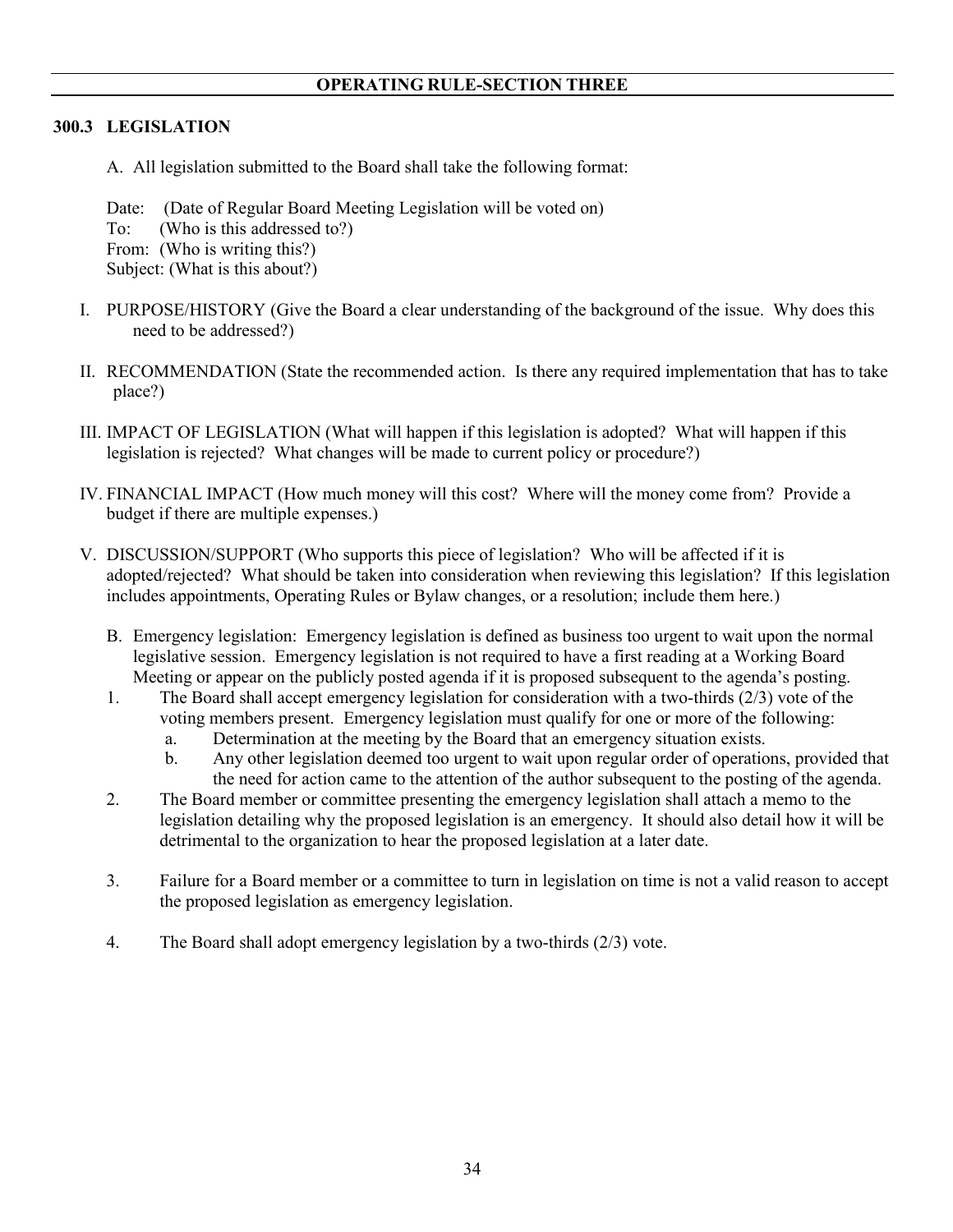C. The authors of legislation shall give a written and/or email notification to all Board members outlining any substantive changes that are made to their legislation after the first introduction of the legislation at a Working Board meeting.

1. The notification shall be given to the Board at least 24 hours before the regular board meeting, in which the legislation will be voted. If the authors of the legislation fail to notify the Board appropriately, the legislation shall be postponed to the next regularly scheduled board meeting.

2. The authors shall be required to update their legislation on the legislative database with those exact changes at least 24 hours before the regular board meeting, in which the legislation will be voted. 3. This shall not apply to emergency legislation, legislation at special board meetings, and legislation at

emergency meetings.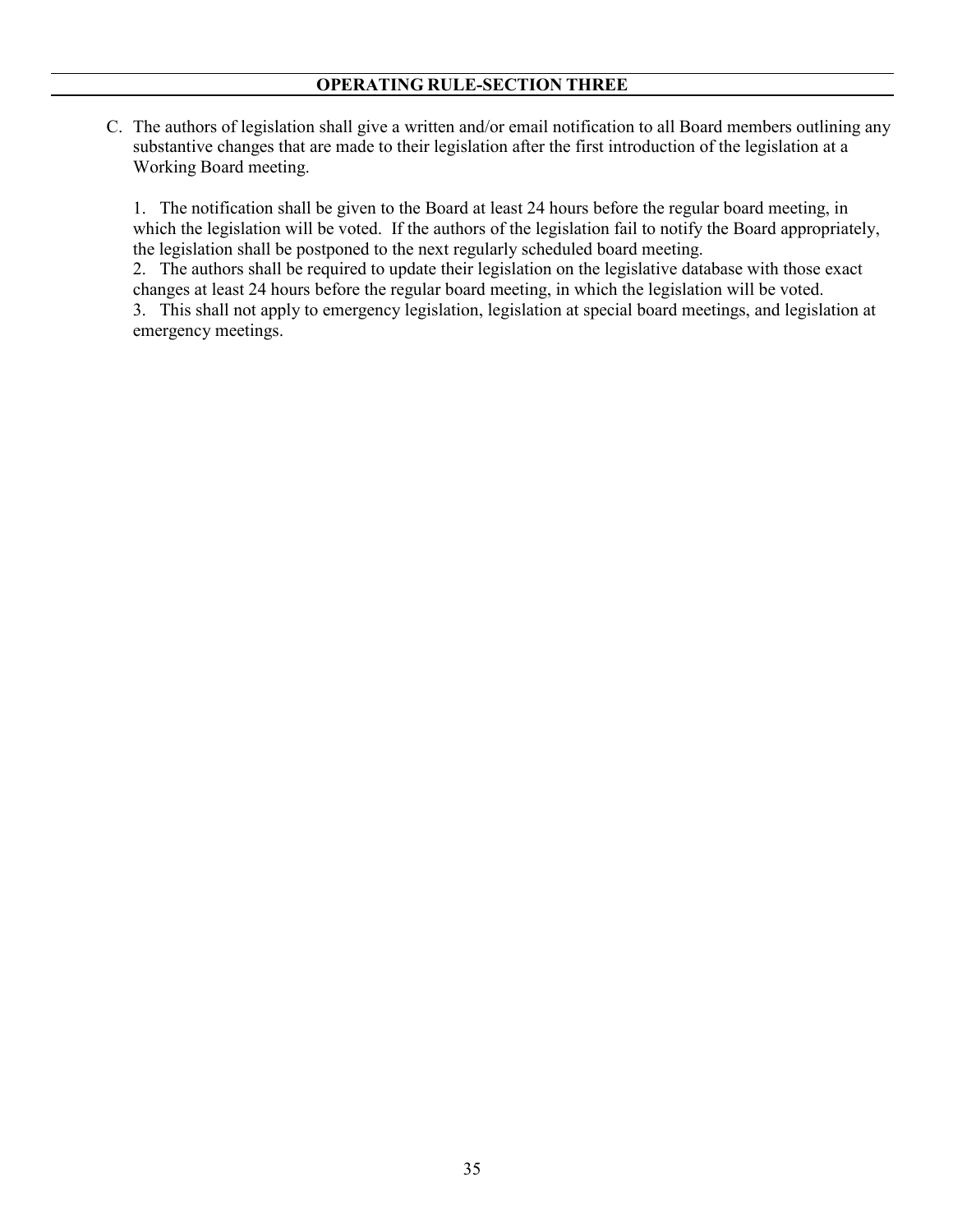### **300.4 BOARD INDUCTION AND ORIENTATION**

The ASI Executive Vice President shall work in conjunction with the ASI Executive Director, Executive & Board Associate, and Administrative Assistant to plan and implement the Board of Directors' induction and orientation.

- A. Board of Directors' Transition Event
	- 1. In accordance with ASI Bylaw VIII A (3), Directors "shall serve one year terms beginning with the transition event which shall be no less than seven (7) nor more than ten (10) calendar days after the university's official date that Spring Semester grades are due." The individuals declared by the Agency as elected in the annual General Election conducted during that same academic year shall assume the offices of the ASI Executive Officers or Directors of the ASI Board if the individual has met the prescribed eligibility requirements to take office and has not been disqualified (ASI Bylaw VII.B.4.a)
	- 2. Outgoing Board members will present their Board Transition Binder to their respective incoming member at the Transition event.
- B. Oath of Office
	- 1. The Oath shall be administered by the previous year's President to the incoming President. If the previous year's President is unavailable, the Oath shall be administered in appropriate order of succession. Once sworn in, the President shall administer the oath to the incoming Board of Directors, as he/she sees fit in accordance with appropriate timing.
	- 2. If the incumbent ASI President is also the incoming President, they shall be sworn in by the Executive Director.

### C. Board Orientation

1. The Board of Director's orientation shall be a full program of information and conversation designed to orient all elected Board Members to prepare them to fulfill their role and responsibilities within Associated Students and the campus community.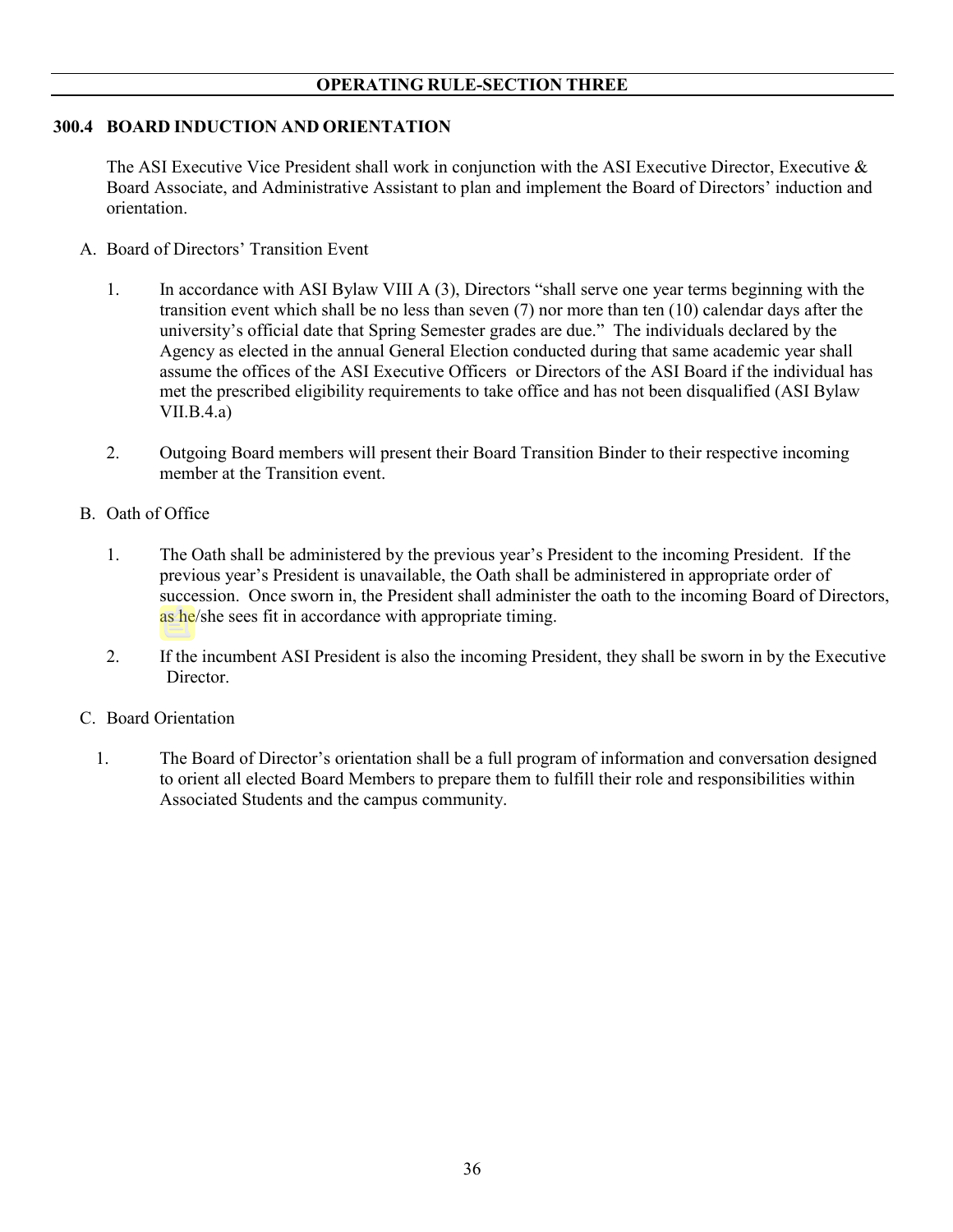# **OPERATING RULE-SECTION THREE**

- 2. Policies
	- a. Board orientation shall be held following the ASCSUS Transition Event. The orientation shall be mandatory for all new ASCSUS Board members.
		- i. Any Member who is not in attendance shall be provided one opportunity for a make up with the highest ranking board member who was in attendance. After such time, appropriate action to be taken shall be decided by a two-thirds (2/3) vote of the Board of Directors.
	- b. Objectives of orientation are:
		- i. To familiarize the Board of Directors with the administrative organization of ASCSUS.
		- ii. To familiarize the Board of Directors with the procedural rules, applicable laws, and long-term directional goals of ASCSUS.
		- iii. To familiarize the Board of Directors with the: tasks, rules, procedures, authorities, and the responsibilities specific to their office.
		- iv. To familiarize the Board of Directors with matters of current interest to the University community and ASCSUS.
		- v. To familiarize the Board of Directors with their financial responsibilities and liabilities.
		- vi. To acquaint the Board of Directors with each other and to develop communication among themselves so that they can work together effectively and productively.
		- vii. To transition incoming Board Members through: experiential education, issue discussion, and strategic planning.
		- viii. To discuss pertinent topics of the upcoming term including goals and projects for each office
- D. Required Information for Board Members
	- 1. The current and previous year budgets broken down by department
	- 2. A contact list of all members
	- 3. The previous semester's strategic goals
	- 4. ASCSUS's legislation guidelines
	- 5. ASCSUS's organizational charts-including Executive Director's Contract/Job Description and Officeholder's Duties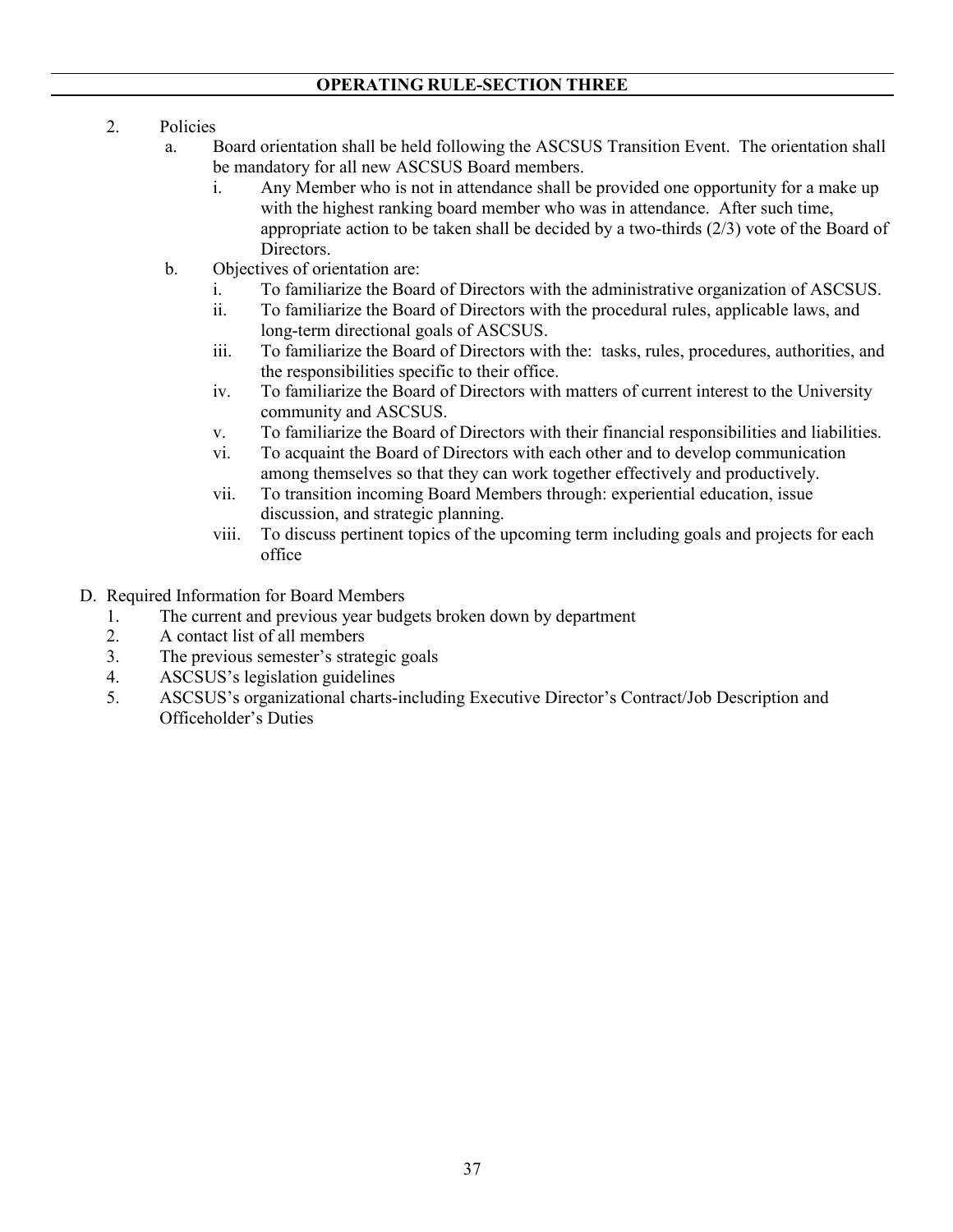## **OPERATING RULE-SECTION THREE**

### **300.5 BOARD RETREAT**

The ASI Executive Vice President shall work in conjunction with the ASI Executive Director, Executive & Board Associate, and Administrative Assistant to plan and implement the Board of Directors' Retreat(s).

- A. Purpose
	- 1. Board Retreat shall include the full Board of Directors, ASI Executive Director and leadership support staff to provide opportunity to review, plan, and evaluate the Board's strategic priorities and objectives for the year.

### B. Policies

- 1. Board Retreat shall be held twice a year, once prior to the onset of Fall Semester and once during the Winter Intersession.
- 2. All ASCSUS Board members must attend the Retreat.
- 3. Objectives of the retreat are:
	- a. To discuss matters of current interest to the University community and ASCSUS.
	- b. To discuss the organization's strategic plan and other source documents.
	- c. To develop the Board of Directors' strategic objectives and action plan for their term in office.
	- d. To develop communication among Board of Directors so that they can work together effectively and productively.
	- e. To plan a working calendar of ASCSUS to be posted in the ASI Government Office.
	- f. To evaluate performance of the Board and review progress on the Board's strategic objectives at the mid-year retreat.
	- g. To familiarize Board members with each other to increase ability to discuss issues with each other in a comfortable manner.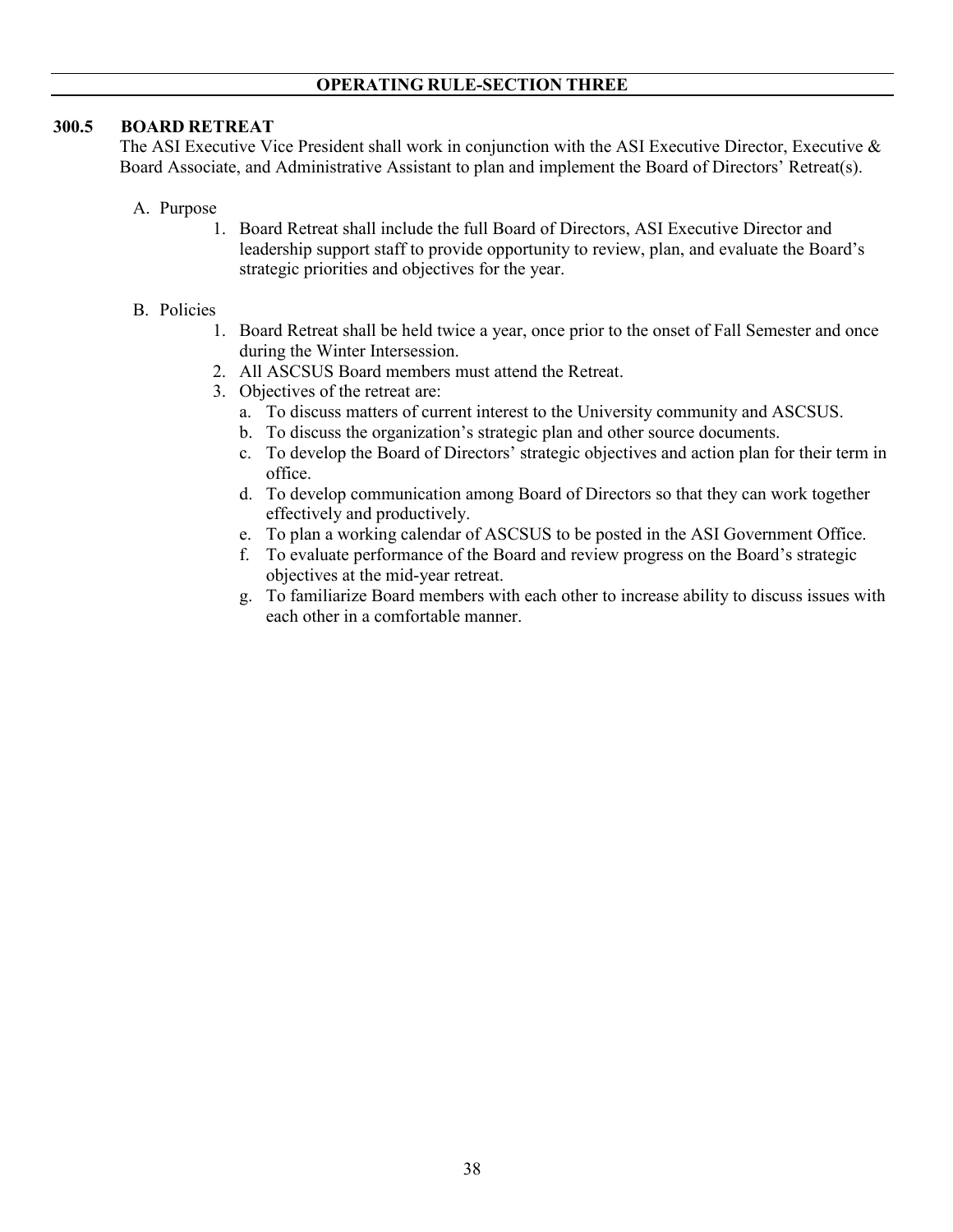## **OPERATING RULE-SECTION THREE**

#### **300.6 BOARD DEVELOPMENT**

The ASI Executive Vice President shall work in conjunction with the ASI Executive Director to plan and implement additional workshops, presentations and/or experiences that will enhance the Board's ability to fulfill their roles and responsibilities.

A. One Safe Zone training and one Dreamer Ally training shall be scheduled and/or shall be chosen from a pre-established time and date in August prior to the beginning of the fall semester for all of the ASI Board of Directors to attend.

1. The August Safe Zone training and Dreamer Ally training shall be planned no later than June. 2. If no training date is possible, the ASI Executive Vice President must schedule a Safe Zone training and Dreamer Ally training for the fall semester.

- B. Topics for Board development will be identified during the Board of Directors' summer Retreat.
- C. The presentation of information and/or activities may be incorporated into Board orientation(s), retreat(s), or special training sessions.
- D. Topics may include, but are not limited to:
	- 1. Introduction to Roles and Responsibilities
	- 2. Introduction to Entities & Documents that Govern the Board
	- 3. Understanding Fiduciary Responsibility & Conflict of Interest
	- 4. Introduction to ASI's Organizational Structure
	- 5. Introduction to CSU, CSSA and CSUS Structures
	- 6. Establishing Relationships with the University
	- 7. Introduction to Parliamentary Procedure
	- 8. Understanding the Legislative Process & Writing Legislation
	- 9. Strategic Planning Process & Setting Board's Annual Strategic Objectives
	- 10. ASI Annual Budget
	- 11. Board Travel & Business Reimbursement Policies & Procedures
	- 12. Ethical Leadership
	- 13. Leadership Style (s)
	- 14. Public Image & Media
	- 15. Establishing Group Norms & Expectations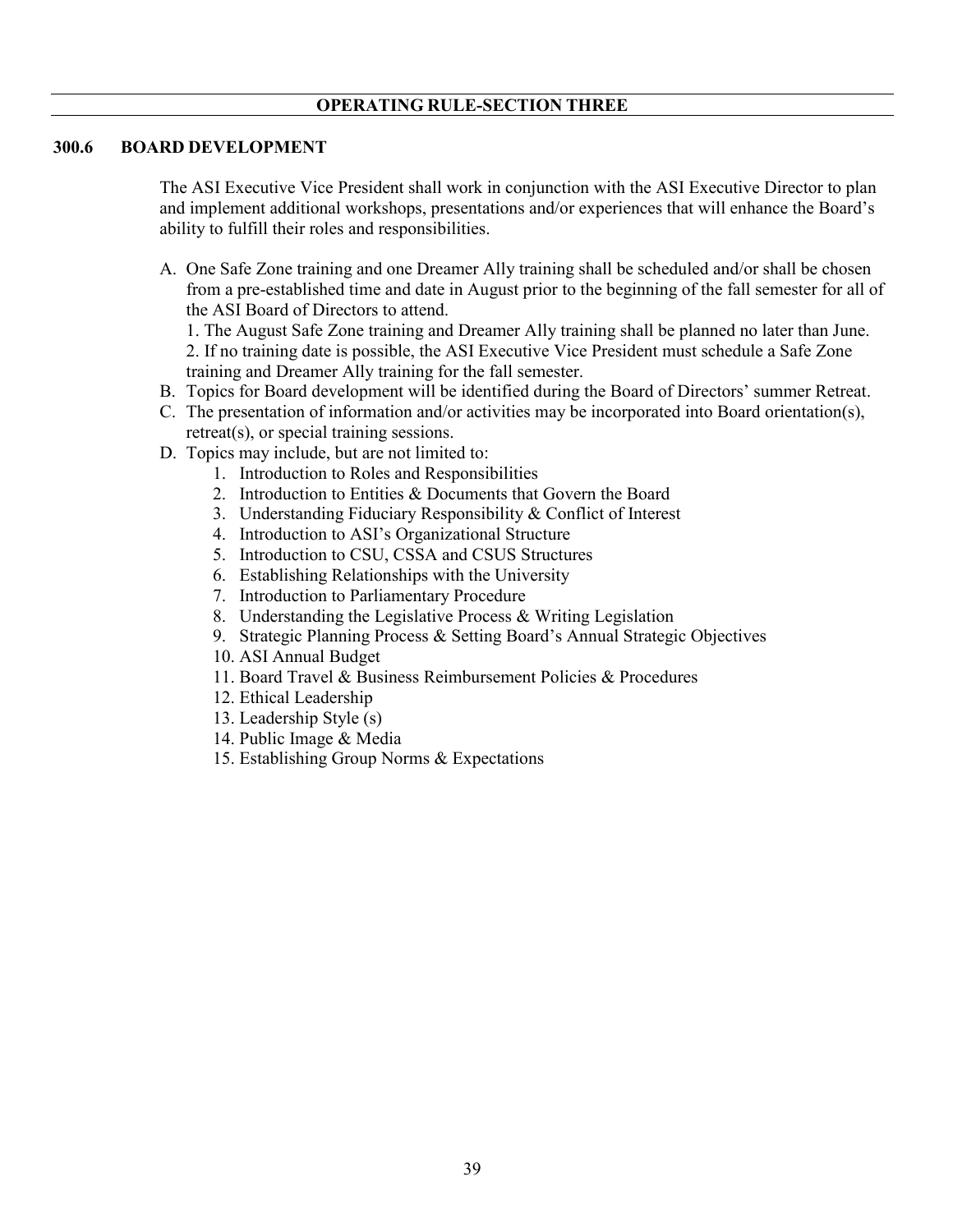## **400.1 INTERNAL COMMITTEES & WORK TEAMS**

- A. The standing councils under the direction of the ASCSUS Vice President of Finance are:
	- 1. Finance and Budget Committee (400.2)
	- 2. Audit Committee (400.10)
	- 3. ASI Scholarship Committee (400.11)
- B. The standing advisory committees under the direction of the ASCSUS Executive Vice President are:
	- 1. Internal Affairs Committee (400.5)
	- 2. Student Marketing & Outreach Committee (400.6)
	- 3. The Green Team (400.8)
	- 4. Student Social Justice and Equity Council (400.9)
	- 5. Executive Officer Committee (400.7)
	- 6. ASI Memorial Scholarship Committee (400.14)
- C. The standing advisory council under the direction of the ASCSUS Office of Governmental Affairs are:
	- 1. Lobby Corps (400.12)
	- 2. City Ambassadors (400.19)
- D. The standing advisory councils under the direction of the ASCSUS Vice President of Academic Affairs is: 1. Student Academic Senate (400.15)
- E. The standing advisory council under the direction of the ASCSUS Vice President of University Affairs are: 1. Wellness, Safety & Sexual Assault Committee (SWSC) (400.16)
- F. Each Executive Officer who oversees an Internal Council, Committee, Work Team, or Commission shall evaluate the performance of their said bureau and present it to the Board of Directors at the end of each semester in order to meet the requirements of a full Board report.
- G. Guidelines for Councils, Committees, Work Teams, and Commissions:
	- 1. Term of office shall expire on May 31st.
- H. Any legislation that may have a financial impact on ASCSUS must be referred to the Finance and Budget Committee for review and recommendation prior to Board action.

1. All legislation referred to an Internal Committee & Work Team shall be dealt with prior to the subsequent Board of Directors meeting, unless time is specified by the Board of Directors.

2. If any Bureau should submit legislation to the Board of Directors, it should go through the overseeing Executive Officer. Although the Officer will be listed as legislative sponsor for agenda purposes, the Committee or Work Team itself will author their own legislation.

- I. Meeting Procedures
	- 1. All Committees & Work Teams shall meet a minimum of twice a month during the fall and spring semester, unless otherwise stated in these rules, and further as deemed necessary.
	- 2. A quorum shall consist of 50 percent plus 1 of the voting members.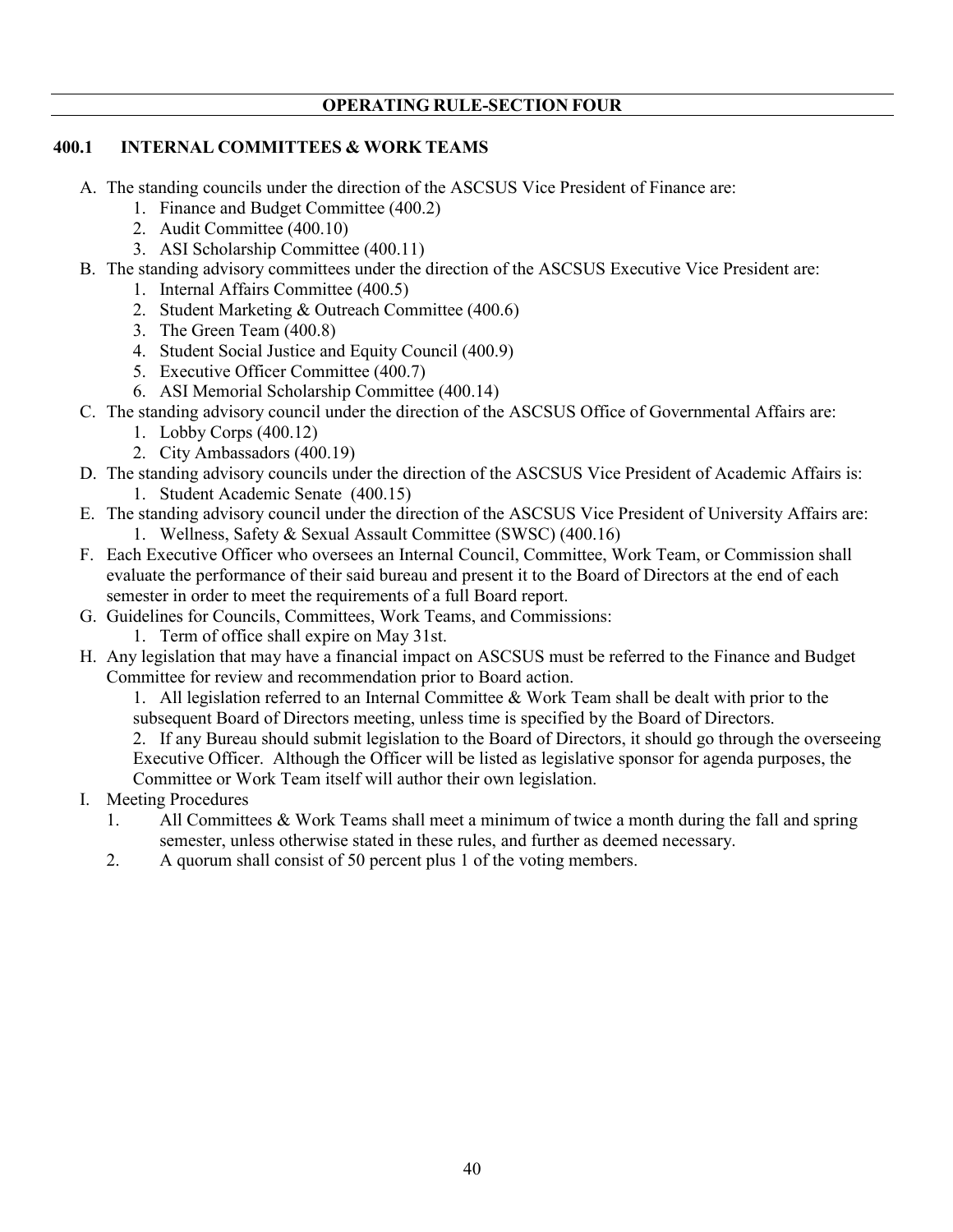## **400.2 FINANCE AND BUDGET COMMITTEE (F&B)**

## **A. Membership**

## 1. Voting Members

- a. Vice President of Finance or designee (chair)
- b. One (1) non-Executive Board Member Appointed by the Vice President of Finance.
- c. Minimum of six students
- d. Executive Vice President (or designee)
- e. University CFO Designee to the Board of Directors
- 2. Non-Voting Members
	- a. ASCSUS Executive Officers or designees
	- b. Executive Director
	- c. Director of Finance & Administration
	- d. Board Associate
- 3. Duties and Responsibilities
	- a. Shall receive and review program proposals that financially impact Associated Students.
	- b. Shall keep in contact with all contracts and grant programs of the Associated Students.
	- c. Shall hear, decide and recommend to the Board the annual Associated Students budget.
	- d. Shall hear, review and recommend all changes to the budget.
	- e. Shall review the Student Employment Grant application budget parameters, proposed budgets for Operating Programs and Student Programs prior to assembling the budget.
	- f. Members shall lose voting privilege if the member has two unexcused absences for regularly scheduled meetings. If there is an occasion where a member is to miss a meeting, he/she shall notify the Vice President of Finance prior to the meeting. The Vice President of Finance shall determine whether or not the absence is excused or unexcused, and shall notify the Finance and Budget Committee at their next regularly scheduled meeting. The Vice President of Finance must also inform the Board of any unexcused absences in their Board report. Any members that lose their voting privilege will immediately become ex-officio members to the Finance and Budget Committee.

# B. **Finance and Budget Operating Principles**

- 1. Conduct of Meetings
	- a. Meetings shall be conducted in accordance with the then current edition of Robert's Rules of Order.
	- b. Each member shall have one (1) vote, which shall not be cast by proxy, except that the chair shall only vote in the event of a tie.
	- c. All actions taken by the Committee shall be by majority vote of those present and voting except as herein specified.

2. The Vice President of Finance (Chair) shall not make any decisions regarding approval of funding without the supporting majority vote of the Committee.

- a. Votes shall be made by at least a quorum of the full Committee.
- b. Votes shall be recorded and printed in the minutes.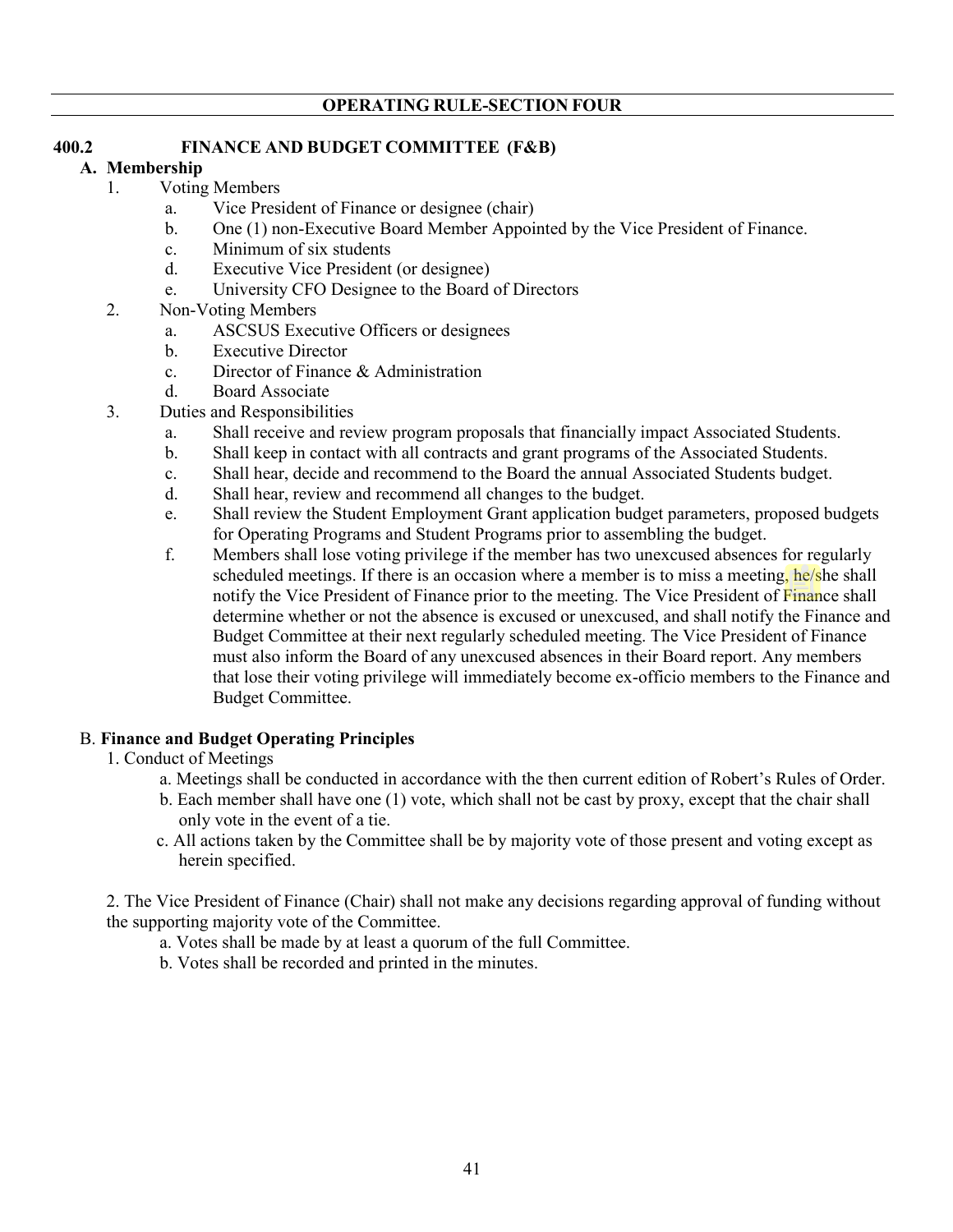- 3. At a minimum, the following Budgeting Policies will be included:
	- a. Reasonable attempts will be made to maintain the Spirit of student referenda;

b. A sufficient contingency should be budgeted;

c. ASCSUS Corporate responsibilities and good standing requirements will be met in the development of budget allocations.

## C. **Timeline for the Student Employment Grant**

1. The timeline will define a process that allows a minimum of four (4) weeks for University departments to complete the Student Employment Grant Application from the time the application is made available. The process should specify how the availability of the application will be advertised. The timeline should also be designed so that the Committee's Budget and ASI Student Employment Grant allocation recommendation can be presented to the Board of Directors for their approval no later than April 15.

## D. **The ASI Student Employment Grant should include requests for the following information as a minimum**:

1. All program and/or activities that are not funded through a contract are required to submit an application to the ASI Student Employment Grant.

2. Total estimated program/department revenue and expenses.

3. A detailed line item of each classification of student assistants at a specific hourly rate and the total funds requested from ASCSUS.

4. Obtain their assigned Sacramento State Vice President's approval prior to being considered for funding.

## E. **The Bozarth Calculation**

The following formula was created and approved for use by the ASI Finance and Budget Committee, for the first time during the 2020-2021 fiscal year, to be used as an objective method of calculating the allocation of Student Employment Grant Funds.

- 1. All applicants are entitled to the following Base Allocation:
	- a. 1 student employee at 10 hours a week for 32 academic weeks.
	- b. Amount rewarded is based on the average minimum wage rate for the fiscal year.
	- c. The formula is as follows:  $1 \times 10 \times 32 \times 10^2$  average minimum wage rate

### 2. Re-allocations

After the Base Allocation is awarded to each program the remaining funds available are distributed using a percentage calculation.

a. Step One: Calculate Remaining Funds Available for distribution.

b. Step Two: Calculate Remaining Total Amount Requested.

c. Step Three: Divide Remaining Funds Available by Remaining Total Amount Requested.

This step provides the percentage needed to allocate the remaining funds available.

d. Step Four: Calculate the Remaining Amount Requested for each applicant by deducting their base allocations from their requested amount.

e. Step Five: Multiply each applicant's Remaining Amount Requested by the percentage calculated in Step Three.

f. Step Six: Allocate calculated amounts from Step Six to each applicant.

g. Step Seven: Divide overage funds evenly if needed and repeat until allocation is complete\*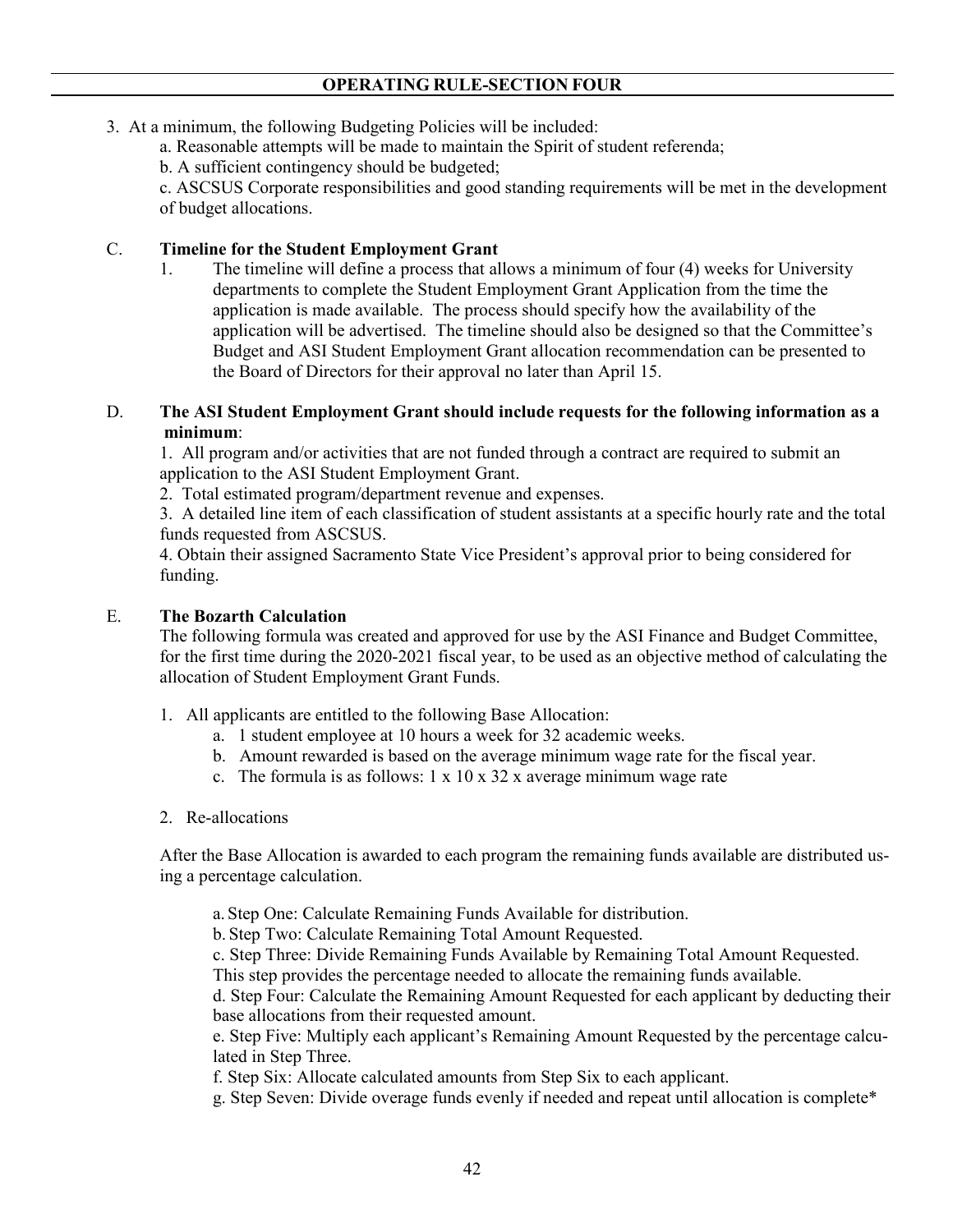\*Each applicant is only to be rewarded up to the amount originally requested on the application. If an applicant reaches their requested amount prior to allocation completion, the remaining overage is then evenly distributed to the remaining programs that have not reached their requested amount. This policy applies to Base Allocations, Re-allocations, and Possible Capped Amounts.\*

## 3. Capped Amounts:

The use of a cap and type of cap, is left to the discretion of each fiscal year's ASI Finance and Budget Committee. A cap may be put in place to avoid substantial allocations to a single applicant. This allows funds to be distributed more evenly across all applicants.

# **F. APPEAL OF ASI STUDENT EMPLOYMENT GRANT**

All decisions of Associated Students, Inc. (ASCSUS) are final unless appealed in accordance with this section of the ASI Student Employment Grant.

## **1. Grounds for Appeal**

Appeals regarding the ASI Student Employment Grant funding process must be filled in accordance with the guidelines below.

If ASI denies an application for the ASI Student Employment Grant, ASI must:

- (a.) Issue its decision in writing to the department /program director, and
- (b.) Identify the specific reason (s) for the denial.

If the department/program director disagrees with the decision, the department /program may request an appeal of the decision to ascertain that the process and determination was made per the guidelines and rules of the funding process with viewpoint neutrality requirement.

# **2. Appeal Process**

## **Generally**

If the department /program contends that ASI's decision violates or did not comply with the viewpoint neutrality requirement, the department/program may file an appeal within three (3) business days after receipt of the written decision to file an appeal.

Such appeal must be in writing and state the reason the department /program believes the application was wrongfully denied. The appeal shall be limited to the question of whether the application was properly denied pursuant to the policy of whether viewpoint or opinion played an impermissible role in the denial.

The CSUS Vice President of Student Affairs (VPSA) or VPSA's designee will review the appeal and issue a written decision as soon as reasonably practicable but no later than five (5) business days following receipt of the appeal.

### **Standard of Review**

The VPSA or VPSA's designee shall determine "de novo" (i.e., without any deference to the decisions below whether the funding decision complied with the terms of the policy or whether it violated the viewpoint neutrality requirement.

### **Authority and Jurisdiction**

Decisions, once reviewed and approved by the CSUS VPSA, are final and binding.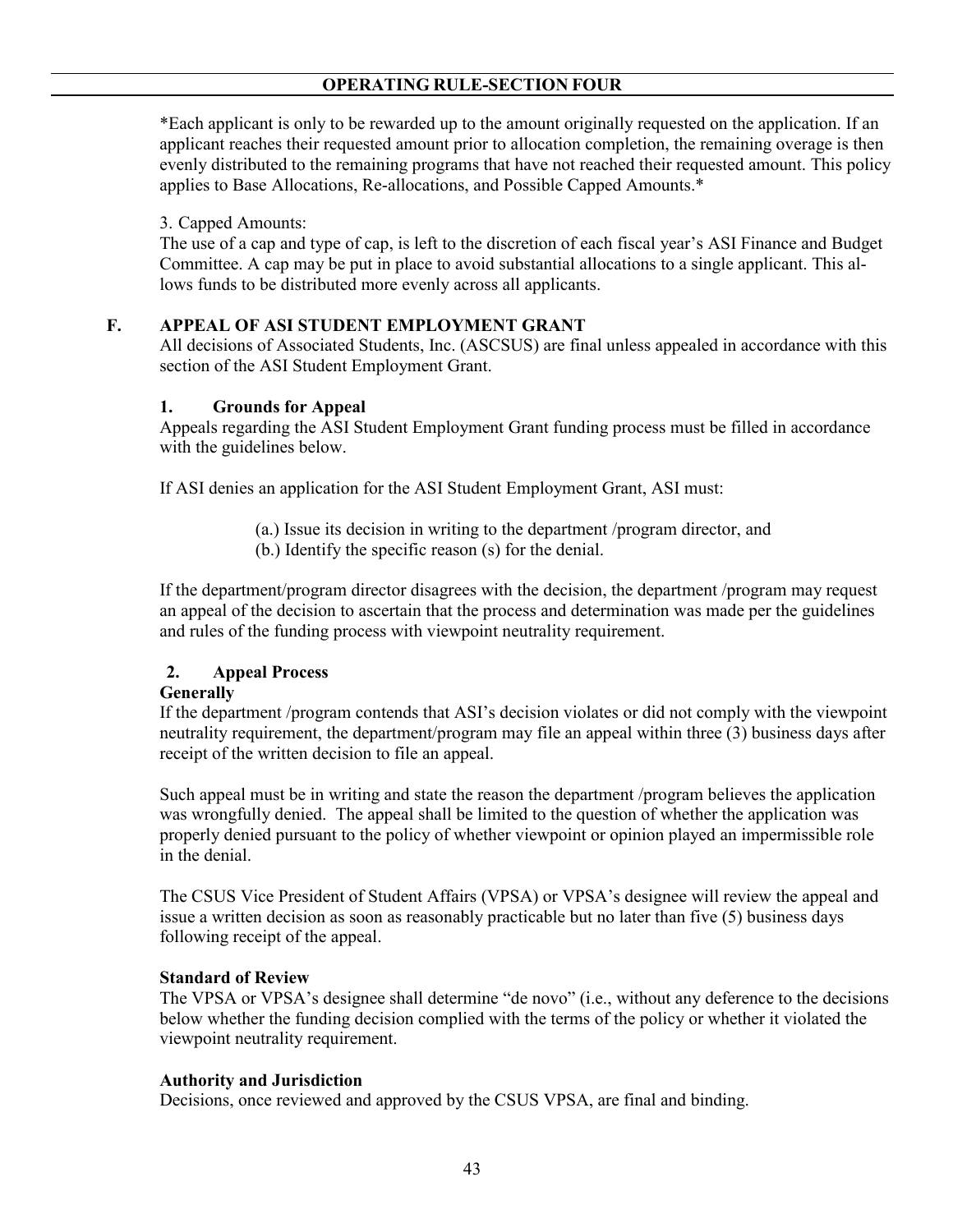# **400.3 DOLLARS FOR ORGANIZATIONS AND CLUBS (DOC) FUNDING GUIDELINES**

- A. The following shall be considered the guidelines for DOC funds:
- 1. The application for DOC funding will begin on a date as determined by ASI and posted on its website and shared through some other announcement to the campus community, and will remain open until ASI funds have been fully awarded for that academic year. All the applications will be processed in accordance with viewpoint neutral application procedures. Awarded funds are on a first come, first served basis.
- 2. Funded events/activities must be open to **all** Sacramento State students.
- 3. To be able to submit an application and be awarded DOC funding:
	- a. The club or organization must be in good standing with the Student Organizations and Leadership Office (SO & L).
	- b. The President, Treasurer or authorized signer on the Club Agreement Form (CAF) must submit the DOC application via Presence.
	- c. A DOC application submitted by 5:00 p.m. on Monday will be notified of the amount by the Thursday at noon.
	- d. A current Club Agreement Form (CAF) must be on file with the ASI Business Office. A club must resubmit a new CAF anytime changes occur in authorized signers, club name, etc.
- 4. Items/events granted through DOC cannot be resold or charged admission fees.
- 5. Reimbursement is contingent upon meeting all requirements stated in the DOC rules on the ASI website and approval by the ASI Director of Finance and Administration.
- 6. The final date to be reimbursed for DOC funding reimbursements that take place during the fall semester shall be February 1st.
- 7. The final date to be reimbursed for DOC funding reimbursements that take place during the spring semester shall be June 1<sup>st</sup>.
- 8. The final date to be reimbursed for DOC funding reimbursements that take place during the summer DOC Session 1, which is established as the day after the final graduation date through June 30<sup>th</sup>, shall be no later than July 8<sup>th</sup>.
- 9. The final date to be reimbursed for DOC funding reimbursements that take place during the summer DOC Session 2, which is established as July 1 through the last Friday before the commencement of the fall semester, shall be the Friday before the commencement of the fall semester.
- 10. Organizations will be notified of their funding amount by noon on Thursday following the Monday deadline the application was submitted via SacLink email to the organization's President and Treasurer (or like officers). In addition, funded amounts will also be posted on the ASI website by Thursdays following the Monday deadline.
- 11. Organizations must wait until after they are notified of DOC funding to spend funds in order to be reimbursed.
- B. Guidelines to *deny* a request for DOC funding may include:
	- 1. Any campus events or activities that are not open to **all** Sacramento State students
	- 2. Funding is not available, and may not be used, for any of the following: door prizes, raffles, opportunity drawings, honorariums, speaker fees, donations, gifts, or give-away items.
	- 3. If a request is not in compliance with DOC guidelines and/or generally accepted accounting principles
	- 4. A club or organization is not in good standing with the S O &L Office
	- 5. Event took place prior to DOC funding being granted
	- 6. Expenditures took place prior to approval of funding request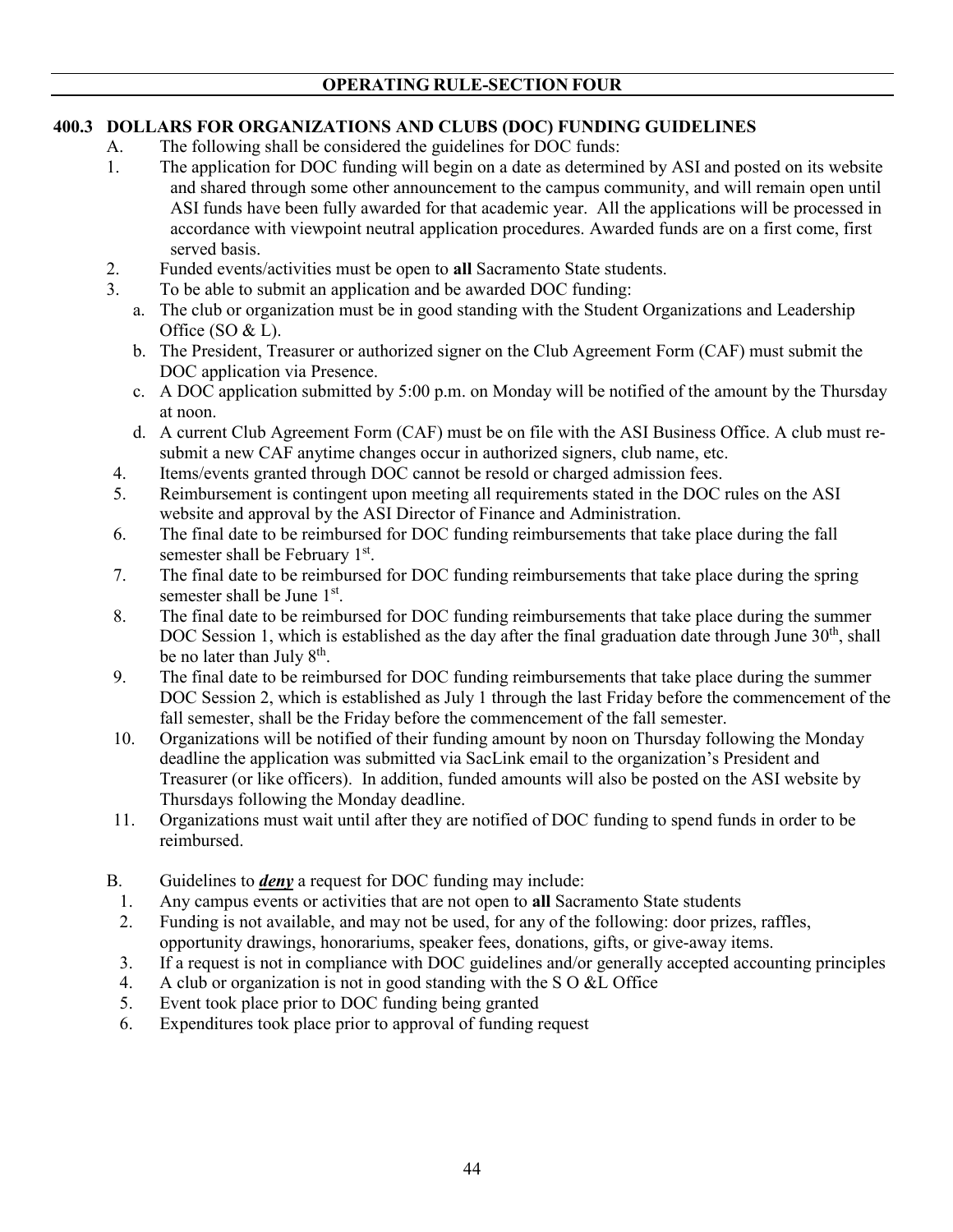- 7. Funding requests for scholarships
- 8. Expenses for alcohol, tobacco products, recreational drugs, and firearms
- 9. Funding requests for graduation paraphernalia or graduation related expenses
- 10. Funding requests for donations to other organizations, clubs, non-profits, etc.
- 11. Exceeding funding eligibility for fiscal year

### C. Application Decision

A club or organization shall submit the DOC application electronically via Presence. The application will be approved if it satisfies all the criteria set forth above and the DOC funds are available. The club/organization President and Treasurer and advisor will receive an email notification with the decision by noon on the Thursday following the Monday deadline on which the application was submitted. If the application is denied, the club/organization President and Treasurer will (1) receive a decision in writing via electronic mail, and (2) receive the reason (s) for the denial. If the club/organization disagrees with the decision the club/organization can appeal the decision per the appeal process described in Operating rule 400.32.

## **400.32 APPEAL OF DOLLARS FOR ORGANIZATIONS & CLUBS (DOC) AWARD**

All decisions of Associated Students, Inc. (ASCSUS) are final unless appealed in accordance with this section of the Dollars for Organizations & Clubs (DOC) Award

## **1. Grounds for Appeal**

Appeals regarding the Dollars for Organizations & Clubs (DOC) awards process must be filled in accordance with the guidelines below.

If ASI denies an application for reimbursement funding to a club or organization, ASI must:

- (a.) Issue its decision in writing to the department /program director, and
- (b.) Identify the specific reason (s) for the denial.

If the department/program director disagrees with the decision, the department /program may request an appeal of the decision to ascertain that the process and determination was made per the guidelines and rules of the funding process with viewpoint neutrality requirement.

### **2. Appeal Process**

### **Generally**

If the department /program contends that ASI's decision violates or did not comply with the viewpoint neutrality requirement, the department/program may file an appeal within five (5) business days after receipt of the written decision to file an appeal.

Such appeal must be in writing and state the reason the department /program believes the application was wrongfully denied. The appeal shall be limited to the question of whether the application was properly denied pursuant to the policy of whether viewpoint or opinion played an impermissible role in the denial.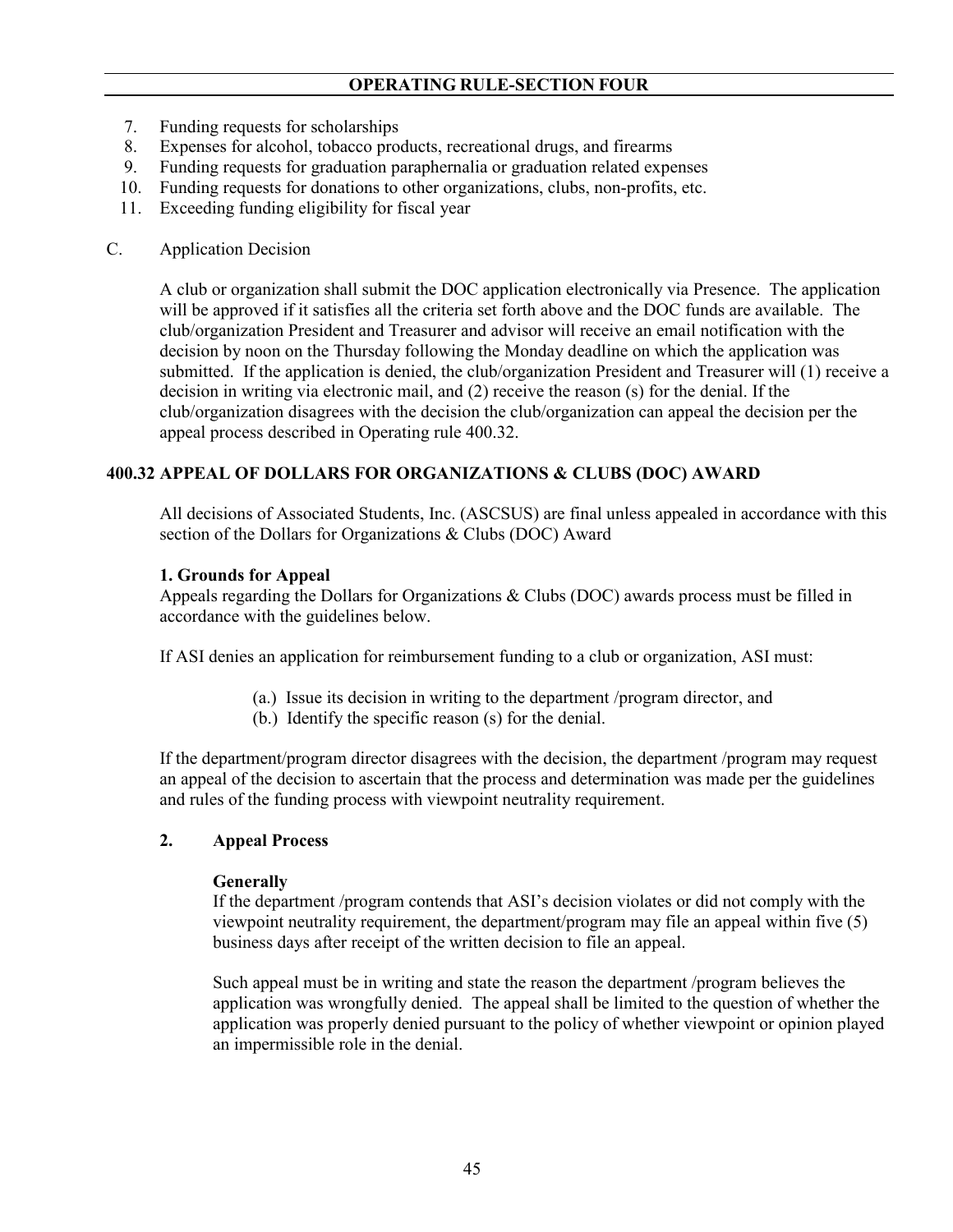The CSUS Vice President of Student Affairs (VPSA) or VPSA's designee will review the appeal and issue a written decision as soon as reasonably practicable but no later than five (5) business days following receipt of the appeal.

#### **Standard of Review**

The VPSA or VPSA's designee shall determine "de novo" (i.e., without any deference to the decisions below whether the funding decision complied with the terms of the policy or whether it violated the viewpoint neutrality requirement.

#### **Authority and Jurisdiction**

Decisions, once reviewed and approved by the CSUS VPSA, are final and binding.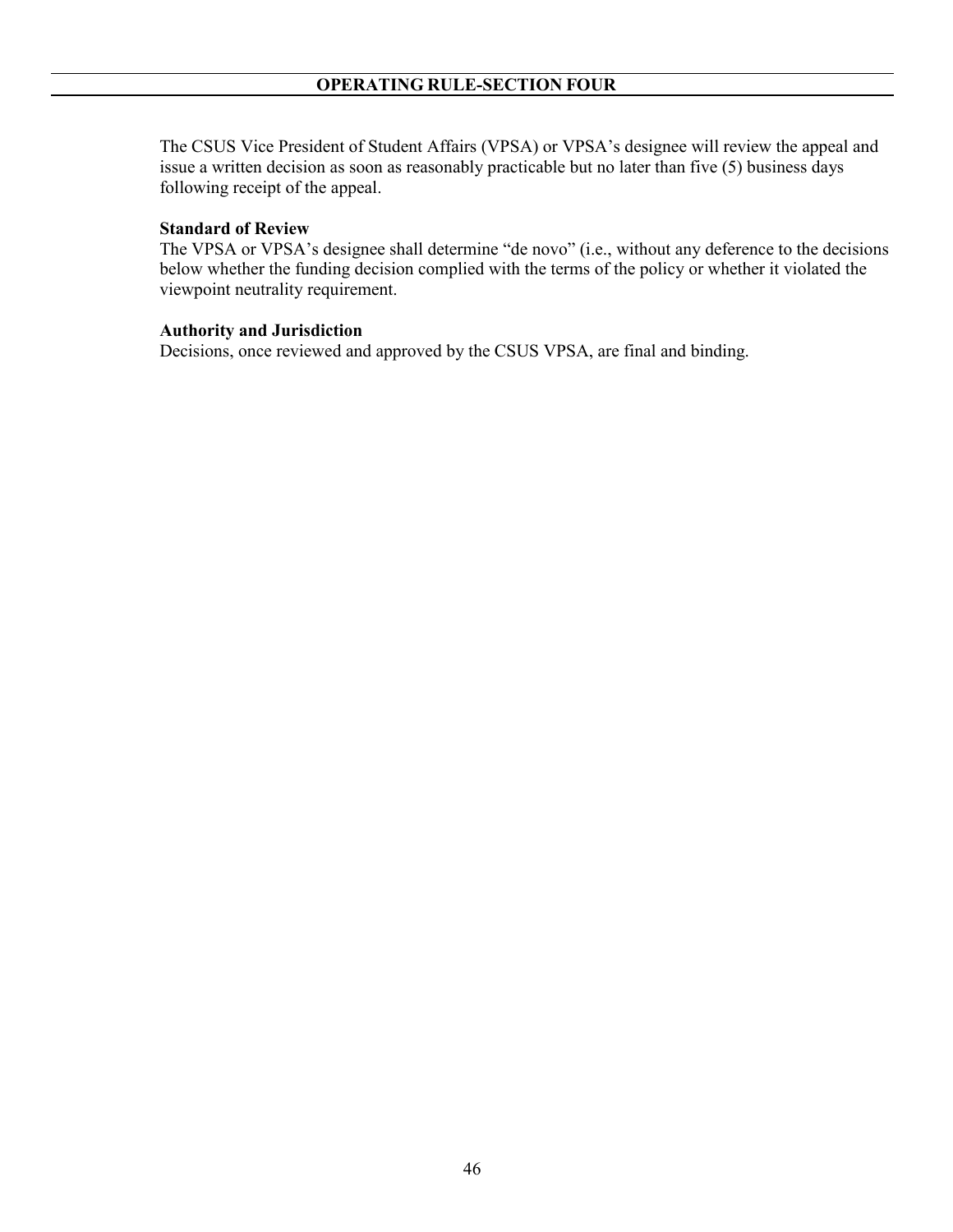## **400.4 TRAVEL FUNDS**

### **400.41 National Championship Fund**

A. General Purpose

1. The National Championship Fund shall exist in order to support clubs and organizations managing their travel costs to attend national competitions.

2. Clubs and organizations must qualify for a national competition before applying for National Championship Funds.

3. All applicants must be recognized organizations as defined by those groups having filed the necessary campus organization registration forms with the Sacramento State Student Organizations and Leadership Office and deemed in "good standing."

4. Each applicant may receive a maximum of up to \$1,000 per organization. A club or organization may not be funded more than two (2) consecutive years.

5. Only direct travel expenditures will be funded. This includes, but is not limited to: airline tickets, vehicle rental, rideshare and gas.

6. This eligibility is separate from the organization's DOC eligibility.

7. The National Championship Fund follows the DOC reimbursement deadlines for the semester in which the club or organizations was funded in.

B. Allocation of Funding**—**the funds will be allocated on first come first served basis. Funding decisions will be done in a viewpoint neutral manner and will not be based on the organization's point of view. Amounts allocated will depend on basis of the travel destination time.

Allocation for National Championship Fund based on location.

|        | Pacific    | <b>Mountain</b> | Central      | <b>Eastern</b> |
|--------|------------|-----------------|--------------|----------------|
| Up to: | \$625      | \$750           | \$875        | \$1,000        |
|        | California | Arizona         | Alabama      | Connecticut    |
|        | Nevada     | Colorado        | Arkansas     | Delaware       |
|        | Oregon     | Idaho           | Illinois     | Florida        |
|        | Washington | Montana         | Iowa         | Georgia        |
|        |            | New Mexico      | Kansas       | Indiana        |
|        |            | Utah            | Louisiana    | Kentucky       |
|        |            | Wyoming         | Minnesota    | Maine          |
|        |            | Alaska (1)      | Mississippi  | Maryland       |
|        |            |                 | Missouri     | Massachusetts  |
|        |            |                 | Nebraska     | Michigan       |
|        |            |                 | North Dakota | New Hampshire  |
|        |            |                 | Oklahoma     | New Jersey     |
|        |            |                 | South Dakota | New York       |
|        |            |                 | Tennessee    | North Carolina |
|        |            |                 | Texas        | Ohio           |
|        |            |                 | Wisconsin    | Pennsylvania   |
|        |            |                 |              | Rhode Island   |
|        |            |                 |              | South Carolina |
|        |            |                 |              |                |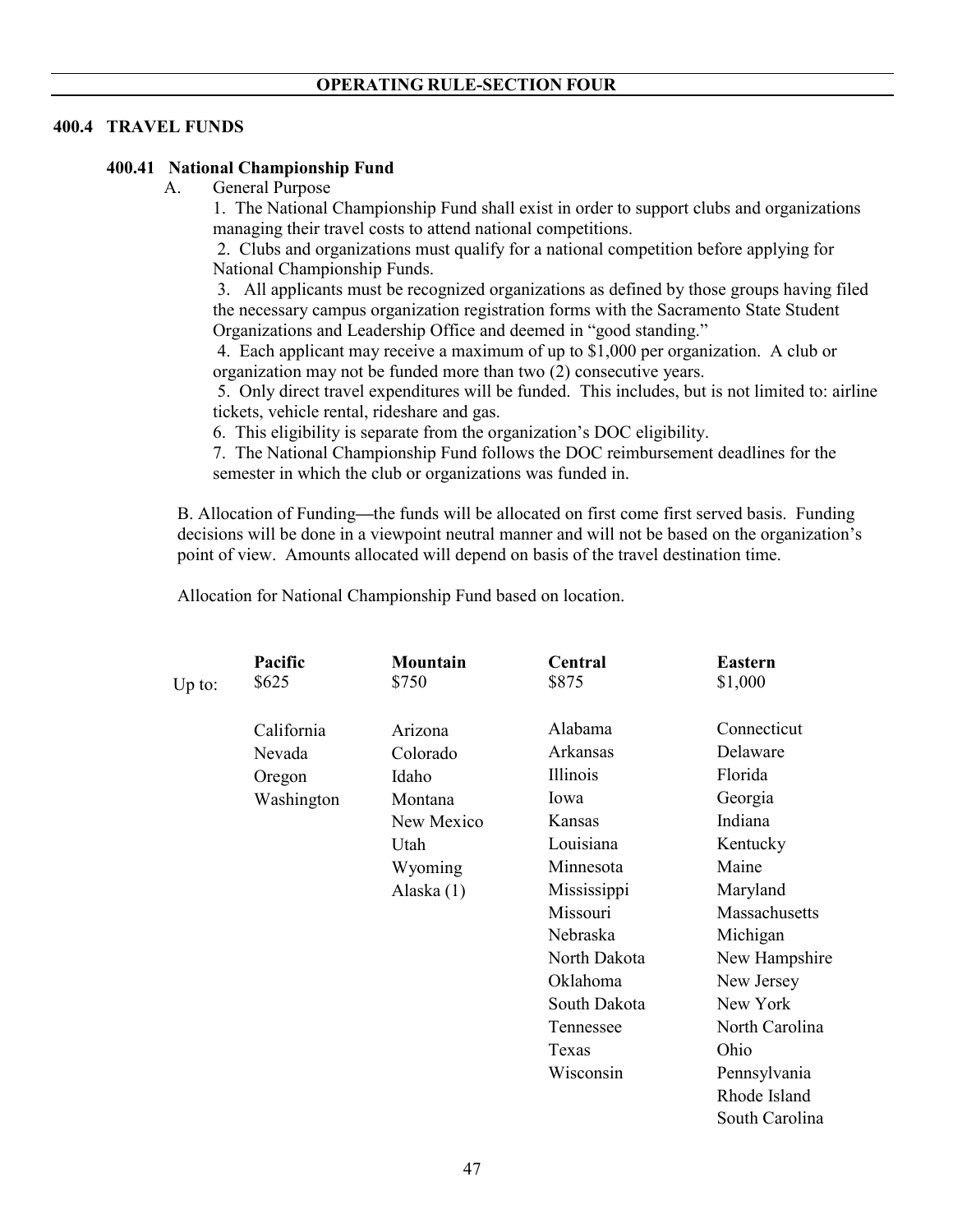Vermont Virginia Washington DC West Virginia Hawaii (2) International (3)

\*(1) Alaska is included under Mountain since it is 1 hour behind CA instead of 1 hour ahead. \*(2) Hawaii is included under Eastern since it is 3 hours behind CA instead of 3 hours ahead.

\*(3) International Travel will receive up to \$1,000

C. Disqualification of Applicants**—**any club or organization that receives money from the National Championship Fund is not eligible to receive any money from any other ASI travel fund for the same event.

## **D. Appeal of National Championship Funding**

All decisions of Associated Students, Inc. (ASCSUS) are final unless appealed in accordance with this section of the National Championship Fund operating rule.

## **1. Grounds for Appeal**

Appeals regarding the National Championship Fund process must be filled in accordance with the guidelines below.

If ASI denies an application for reimbursement funding to a club or organization, ASI must:

- (a.) Issue its decision in writing to the department /program director, and
- (b.) Identify the specific reason (s) for the denial.

If the department/program director disagrees with the decision, the department /program may request an appeal of the decision to ascertain that the process and determination was made per the guidelines and rules of the funding process with viewpoint neutrality requirement.

## **2. Appeal Process**

### **Generally**

If the department /program contends that ASI's decision violates or did not comply with the viewpoint neutrality requirement, the department/program may file an appeal within five (5) business days after receipt of the written decision to file an appeal.

Such appeal must be in writing and state the reason the department /program believes the application was wrongfully denied. The appeal shall be limited to the question of whether the application was properly denied pursuant to the policy of whether viewpoint or opinion played an impermissible role in the denial.

The CSUS Vice President of Student Affairs (VPSA) or VPSA's designee will review the appeal and issue a written decision as soon as reasonably practicable but no later than five (5) business days following receipt of the appeal.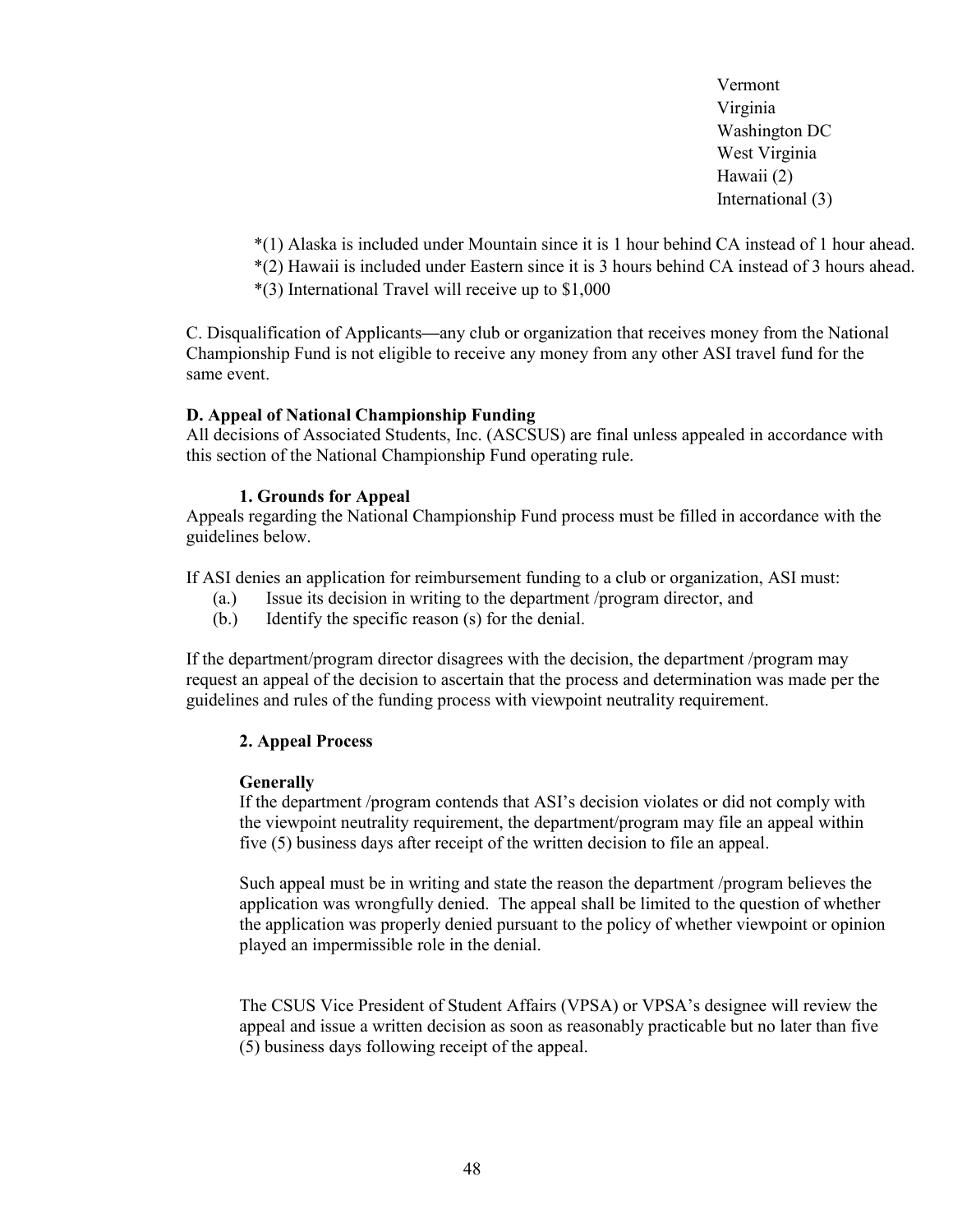#### **Standard of Review**

The VPSA or VPSA's designee shall determine "de novo" (i.e., without any deference to the decisions below whether the funding decision complied with the policy or whether it violated the viewpoint neutrality requirement.

#### **Authority and Jurisdiction**

Decisions, once reviewed and approved by the CSUS VPSA, are final and binding.

### **400.42 National Transportation Funding**

### A. General Purpose

1. The National Transportation Fund shall exist in order to support clubs and organizations managing travel expenses to attend national conferences.

2. Clubs and organizations must be attending a national conference in order to apply for National Transportation Funds.

3. All applicants must be recognized organizations as defined by those groups having filed the necessary campus organization registration forms with the Sacrament State Student Organizations and Leadership Office and deemed in "good standing."

4. Each applicant may receive a maximum of up to \$1,000 per organization. A club or organization may not be funded more than two (2) consecutive years.

5. Only direct travel expenditures will be funded. This includes, but is not limited to: airline tickets, vehicle rental, rideshare and gas.

6. This eligibility is separate from the organization's DOC eligibility.

7. The National Transportation Fund reimbursement deadlines adhere to the DOC reimbursement deadlines for the semester in which the club or organization was funded in.

- B. Allocation of Funds**—**The ASI Director of Finance and Administration and the VPF will collaborate to decide the level of funding for each request based on the scheduling of the national competition.
- C. Disqualification of Applicants**—**any club or organization that receives money from the National Transportation Fund is not eligible to receive money from any other ASI travel fund for the same event.

Allocation for National Transportation Fund based on location.

|        | Pacific    | <b>Mountain</b> | <b>Central</b> | <b>Eastern</b> |
|--------|------------|-----------------|----------------|----------------|
| Up to: | \$625      | \$750           | \$875          | \$1,000        |
|        | California | Arizona         | Alabama        | Connecticut    |
|        | Nevada     | Colorado        | Arkansas       | Delaware       |
|        | Oregon     | Idaho           | Illinois       | Florida        |
|        | Washington | Montana         | Iowa           | Georgia        |
|        |            | New Mexico      | <b>Kansas</b>  | Indiana        |
|        |            | Utah            | Louisiana      | Kentucky       |
|        |            | Wyoming         | Minnesota      | Maine          |
|        |            | Alaska $(1)$    | Mississippi    | Maryland       |
|        |            |                 | Missouri       | Massachusetts  |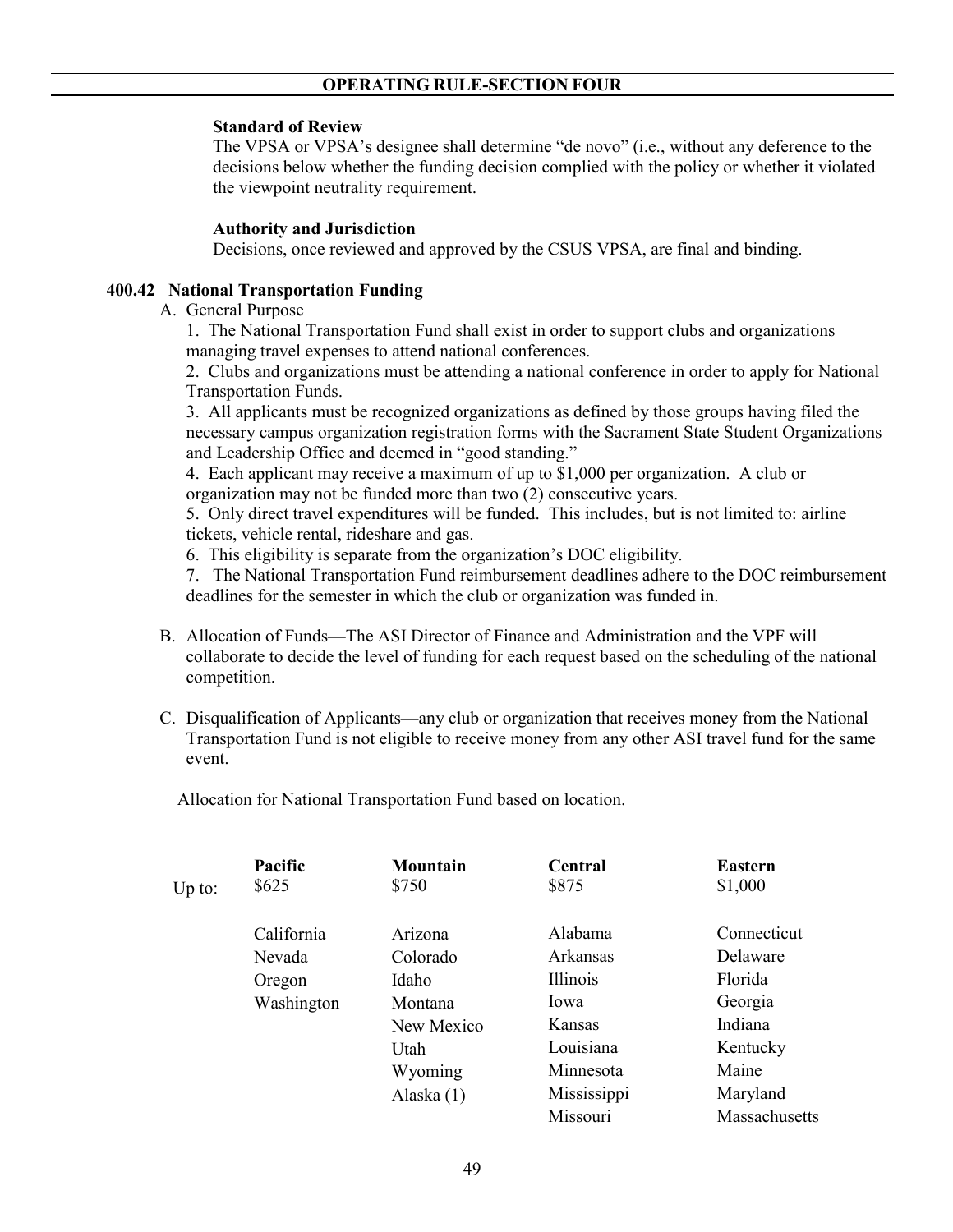Nebraska Michigan North Dakota New Hampshire Oklahoma New Jersey South Dakota New York Tennessee North Carolina Texas Ohio Wisconsin Pennsylvania

Rhode Island South Carolina Vermont Virginia Washington DC West Virginia Hawaii (2) International (3)

\*(1) Alaska is included under Mountain since it is 1 hour behind CA instead of 1 hour ahead.

\*(2) Hawaii is included under Eastern since it is 3 hours behind CA instead of 3 hours ahead.

\*(3) International Travel will receive up to \$1,000

### **D. Appeal of National Transportation Funding**

All decisions of Associated Students, Inc. (ASCSUS) are final unless appealed in accordance with this section of the National Transportation Fund operating rule.

#### **1. Grounds for Appeal**

Appeals regarding the National Championship Fund process must be filled in accordance with the guidelines below.

If ASI denies an application for reimbursement funding to a club or organization, ASI must:

- (a.) Issue its decision in writing to the department /program director, and
- (b.) Identify the specific reason (s) for the denial.

If the department/program director disagrees with the decision, the department /program may request an appeal of the decision to ascertain that the process and determination was made per the guidelines and rules of the funding process with viewpoint neutrality requirement.

#### **2. Appeal Process**

#### **Generally**

If the department /program contends that ASI's decision violates or did not comply with the viewpoint neutrality requirement, the department/program may file an appeal within five (5) business days after receipt of the written decision to file an appeal.

Such appeal must be in writing and state the reason the department /program believes the application was wrongfully denied. The appeal shall be limited to the question of whether the application was properly denied pursuant to the policy of whether viewpoint or opinion played an impermissible role in the denial.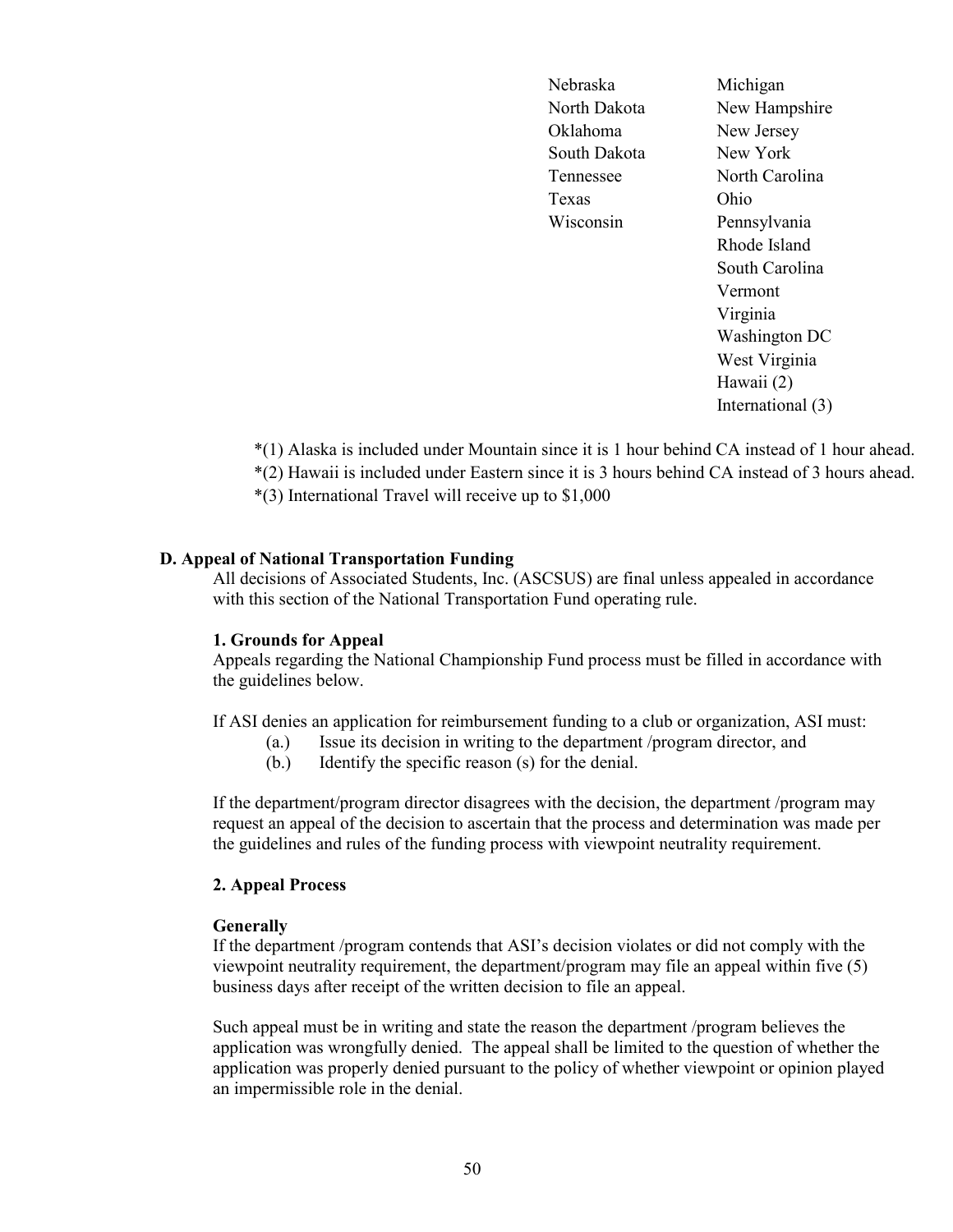The CSUS Vice President of Student Affairs (VPSA) or VPSA's designee will review the appeal and issue a written decision as soon as reasonably practicable but no later than five (5) business days following receipt of the appeal.

#### **Standard of Review**

The VPSA or VPSA's designee shall determine "de novo" (i.e., without any deference to the decisions below whether the funding decision complied with the terms of the policy or whether it violated the viewpoint neutrality requirement.

### **Authority and Jurisdiction**

Decisions, once reviewed and approved by the CSUS VPSA, are final and binding.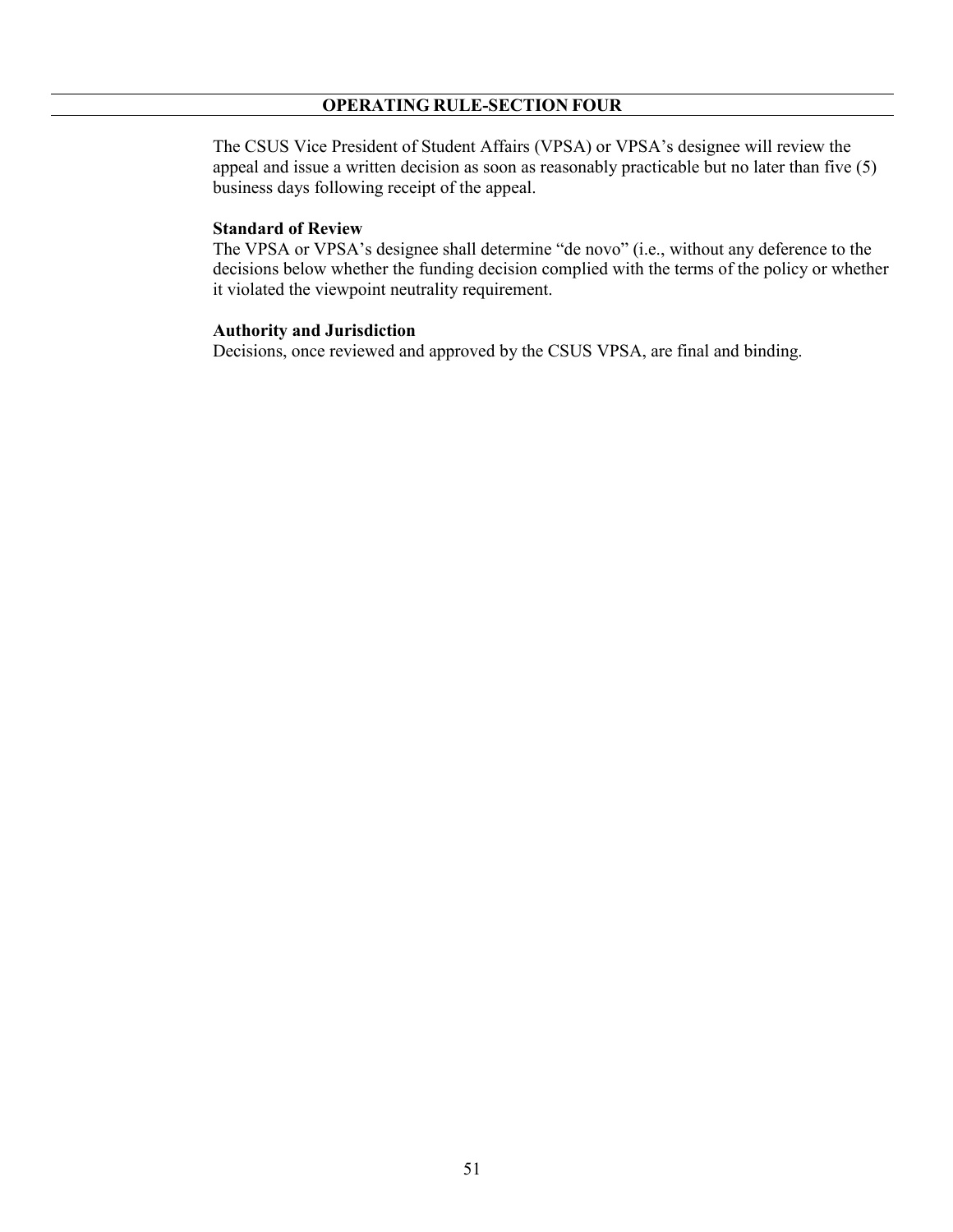## **400.5 INTERNAL AFFAIRS COMMITTEEL) FUNDING**TNAL AFFAIRS COMMITTEE

- A. Membership
	- 1. Regular Members
		- a. Executive Vice President or designee (CHAIR)
		- b. At least three (3) students at large
		- c. One (1) non-Executive Board Member
	- 2. Non-Voting Ex-Officio Members
		- a. President, or Designee
		- b. Vice President of Finance or Designee
		- c. Vice President of University Affairs or Designee
		- d. Vice President of Academic Affairs or Designee
		- e. Executive Director
		- f. Director of Finance and Administration
- B. Duties and Responsibilities
	- 1. The Committee Chair shall be responsible for familiarizing all members of the Committee with all ASI Governing documents.
	- 2. The Committee shall conduct a periodic review of the ASCSUS Operating Rules and will make recommendations to the Board for needed changes.
	- 3. The review process will focus on improving the efficiency, relevance, and efficacy of the ASCSUS Operating Rules. All recommended changes shall adhere to the spirit of ASI's Mission Statement and other governing documents.
	- 4. The Committee shall complete projects assigned by the Board or the Executive Vice President.
	- 5. The Chair shall not be vested with the power to vote on any proposed legislation.
	- 6. The Committee shall meet at least quarterly.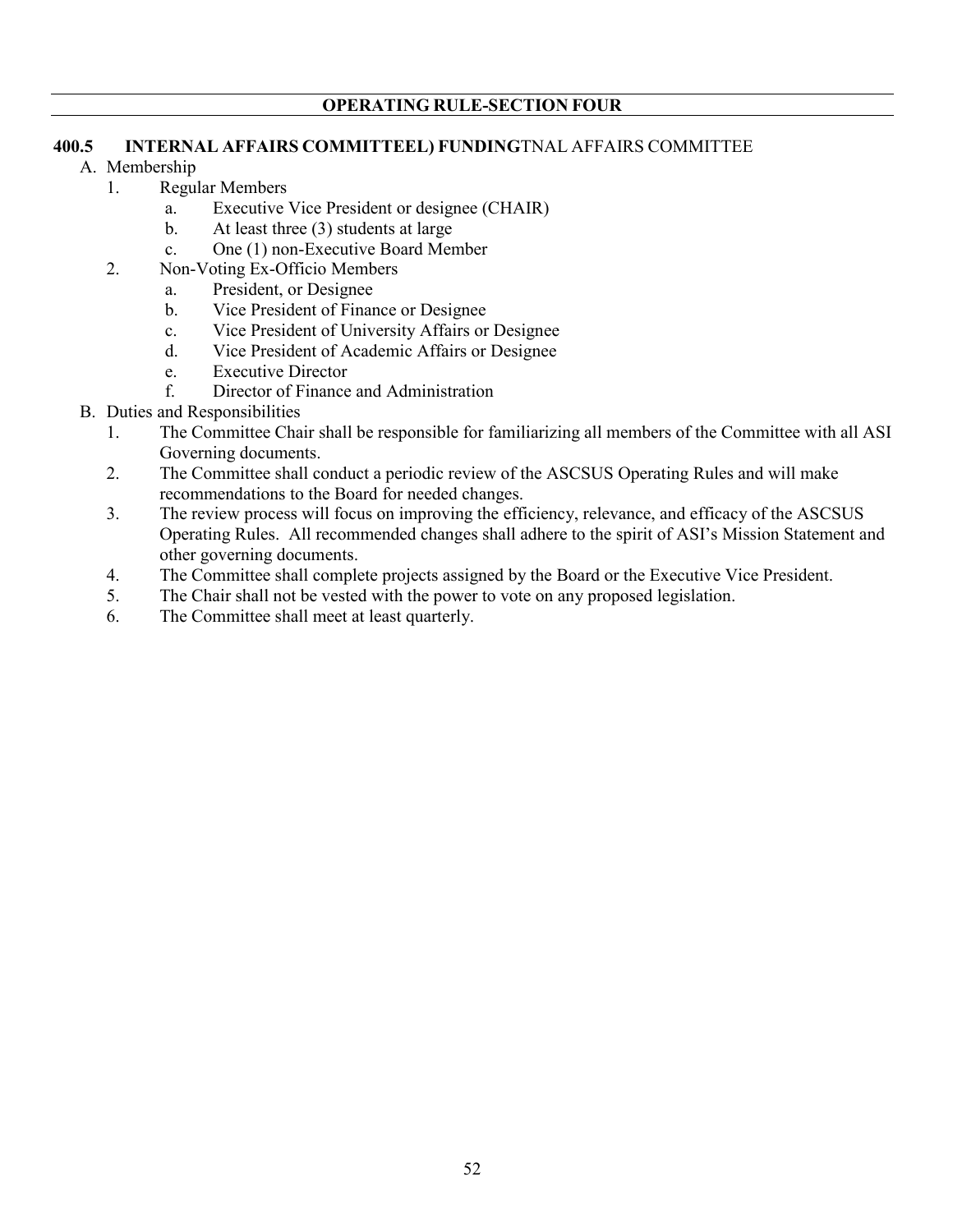## **400.6 STUDENT MARKETING AND OUTREACH**

- A. Membership
	- 1. Voting Members
		- a. Executive Vice President or Designee (Chair)
		- b. At least three (3) students at large
		- c. At least one non-Executive Board Member
	- 2. Non-Voting Ex-Officio Members
		- a. Executive Director or Designee
		- b. Associate Director of Student Engagement & Outreach or Designee
		- c. ASI A-Team Representative

B. Duties and Responsibilities

 1. Responsible for producing and executing a student relations campaign through marketing research and promotions each semester, and when the ASI Board of Directors or the Student Marketing and Outreach deems necessary. At least one student relations campaign must be held in the fall semester and reported to the ASI Board of Directors and to the ASI Marketing Committee by the third week of the spring semester.

 2. Responsible for performing Students Needs Assessment, Focus Groups Surveys, and/or other information gathering.

a. Can be through online surveys, focus groups, social media campaign (s), tabling, etc.

b. Will work with Student Engagement & Outreach (SEO) to determine incentives.

3. Responsible for helping SEO with outreach and ASI promotional events.

4. Executive Vice President or Chair of the Committee will be responsible for reporting back to the Board any findings as an outcome of any surveys and /or campaigns completed.

a. Relevant information and dates should also be shared with all ASI Internal Committee chairs and the ASI Marketing Committee.

5. Responsible for assisting where needed in ASCSUS Spring Elections.

6. Executive Vice President and Chair will select the members of the Committee.

7. Will complete assigned projects by Board or Executive Vice President.

### B. Structure

- 1. Chair
- 2. Secretary
- 3. Students-at-large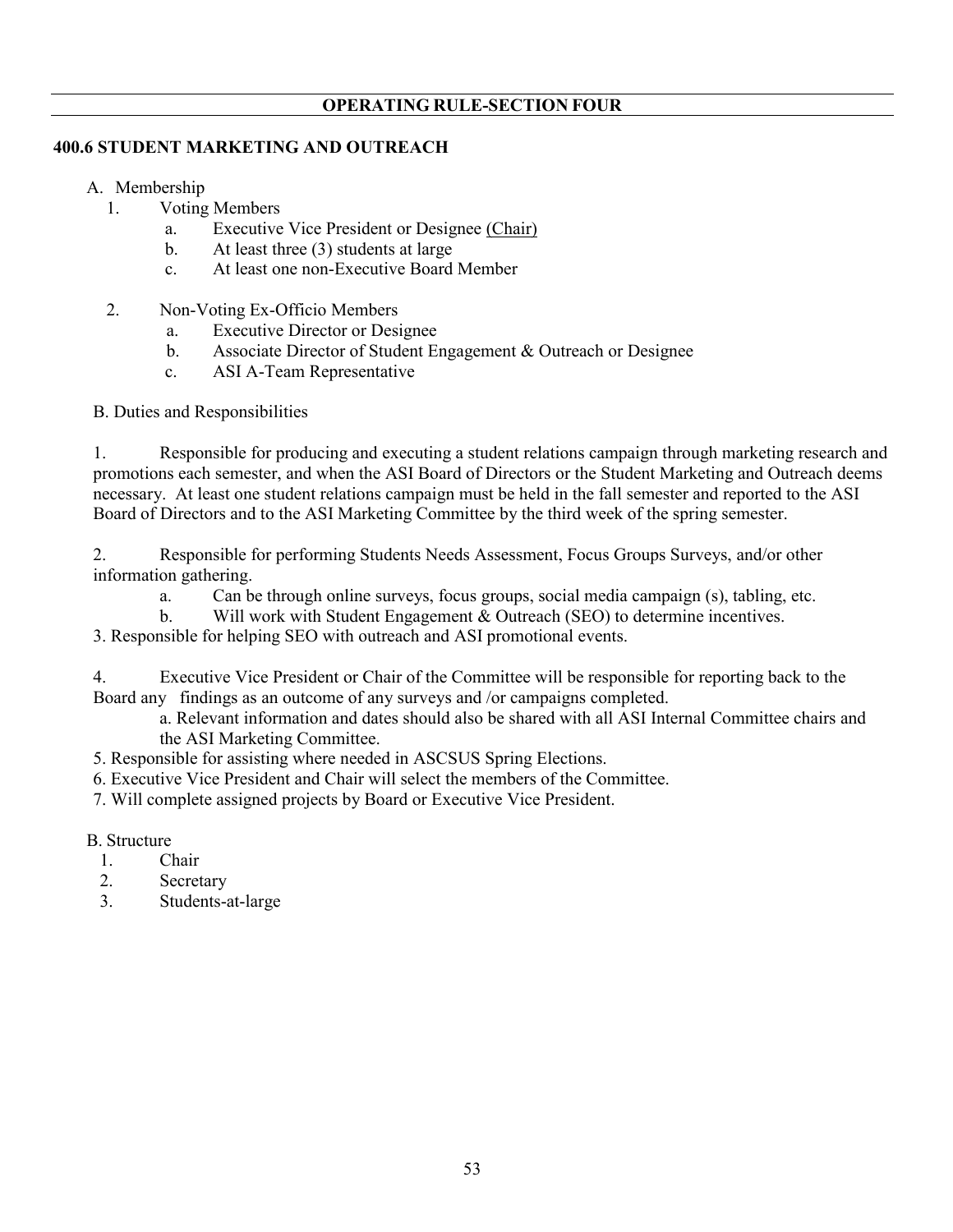## **400.7 EXECUTIVE OFFICER COMMITTEE**

- A. Membership
	- 1. Voting Members
		- a. ASCSUS President (Chair)
		- b. ASCSUS Executive Vice President
		- c. ASCSUS Vice President of Finance
		- d. ASCSUS Vice President of University Affairs
		- e. ASCSUS Vice President of Academic Affairs
	- 2. Non-voting Members
		- a. ASCSUS Executive Director or Designee
		- b. ASCSUS Vice Chair (Recorder)
		- c. ASCSUS Secretary (Director Liaison)
- B. Duties and Responsibilities
	- 1. The Executive Committee shall be a forum to facilitate communication among ASCSUS Executive Officers.
	- 2. Shall meet at least bi-weekly per the President during their term of office and be authorized to conduct the following business:
		- a. Assess and ensure implementation of ASI's Strategic Plan.
		- b. Update members on vital internal and University Committees as well as Statewide issues.
		- c. Recommend ways of improving ASCSUS Council, Committee, Work Team, and Commission functions.
		- d. Consult with the Executive Director where necessary on the interpretation and implementation of the Bylaws and Operating Rules.
	- 3. Shall act in the absence of the Board for the duration of the summer and winter intercession on matters of immediate importance, which ensure the corporation's ability to maintain all operations. Such action shall then be ratified by the Board of Directors at the next regularly scheduled meeting.
	- 4. Shall consult with the ASCSUS Director of Finance and Administration on ASCSUS Fund Development issues.
		- a. To develop and implement an annual fund development policy, as approved by the Board of Directors.
		- b. To review ASCSUS revenue sources and recommend changes as are necessary.
		- c. To develop and implement an annual fund development strategy.
		- d. Develop a long-term fund development strategy.
	- 5. Shall hold a "Directors Comment" at the beginning of each meeting to allow college directors to speak on issues not already on the agenda.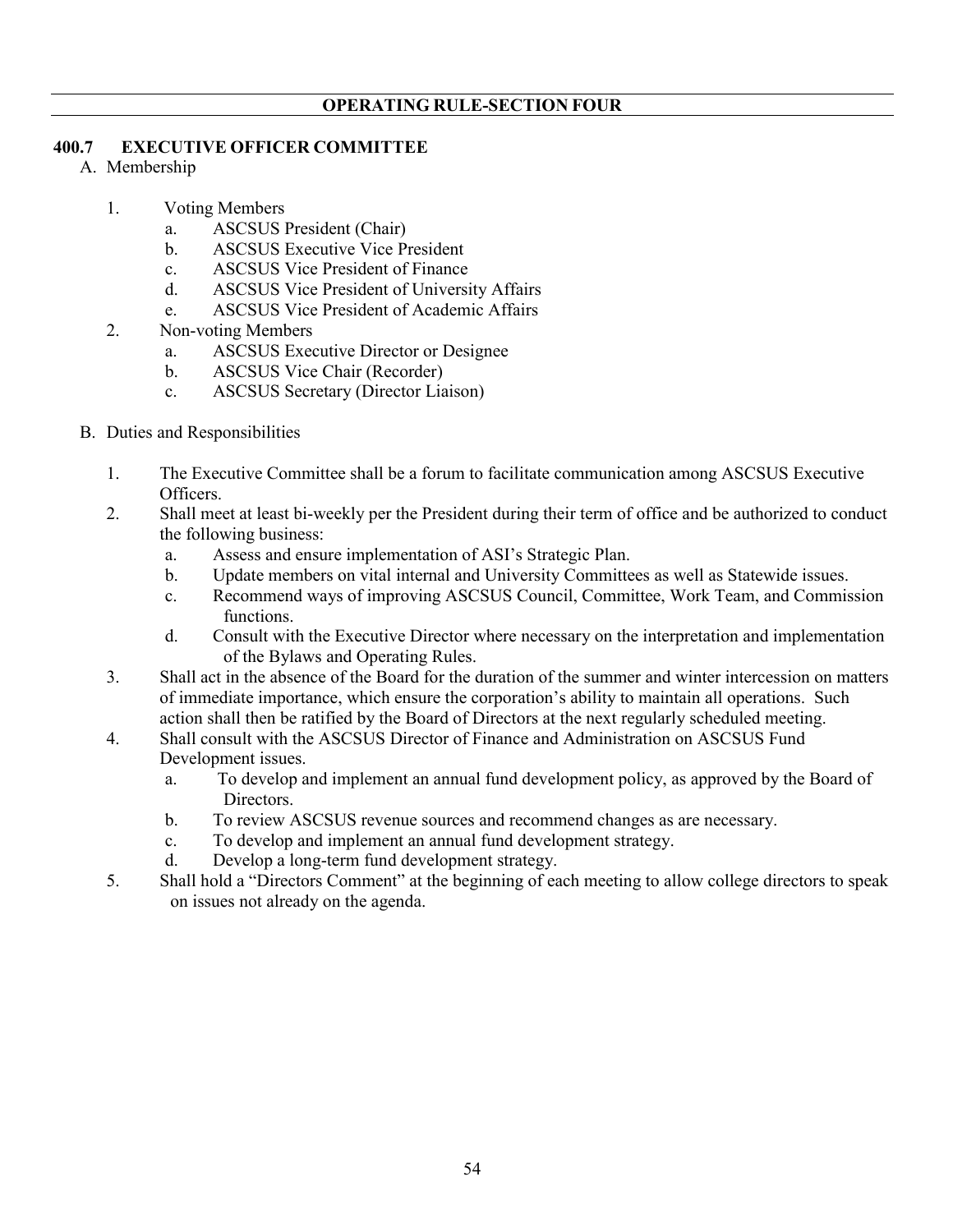# **400.8 THE GREEN TEAM**

- A. Membership
	- 1. Voting members
		- a. Executive Vice President or Designee (Chair)
		- b. At least three (3) students at large
		- c. One ASCSUS non-Executive Board member
		- d. Environmental Student Organization (ESO) President or designee
		- e. ASI Representative (s) to University Committees
			- i. Sustainability Steering Committee
	- 2. Non-Voting members
		- a. ASCSUS Executive Director
		- b. University Committee Chairs or Designee
			- i. Sustainability Steering Committee
- B. Mission Statement
	- 1. To make Sac State a sustainable campus through education, promotion, and implementation of sustainable efforts.
- C. Duties and responsibilities
	- 1. To advise and work with the University on source reduction, recycling, and other sustainable practices.
	- 2. To provide educational programs for students, staff, faculty, and community, related to sustainability.
	- 3. To help plan and coordinate Earth Day activities with the Environmental Student Organization (ESO) each April as well as other special activities.
	- 4. To complete projects assigned by the Board or the Executive Vice President.
	- 5. To work with the corporation and its auxiliaries to increase internal sustainable practices by providing recommendations.
	- 6. To work with the University on sustainability projects such as:
		- a. On-Campus Farmers' Market.
		- b. On-Campus student run garden.
		- c. Funding for sustainable projects.
	- 7. To work with ASI Marketing to implement sustainability promotional and educational campaigns.

## D. Structure

- 1. The Green Team shall be structured in accordance with the following guidelines:
	- a. Chair
	- b. Secretary
	- c. Members at-large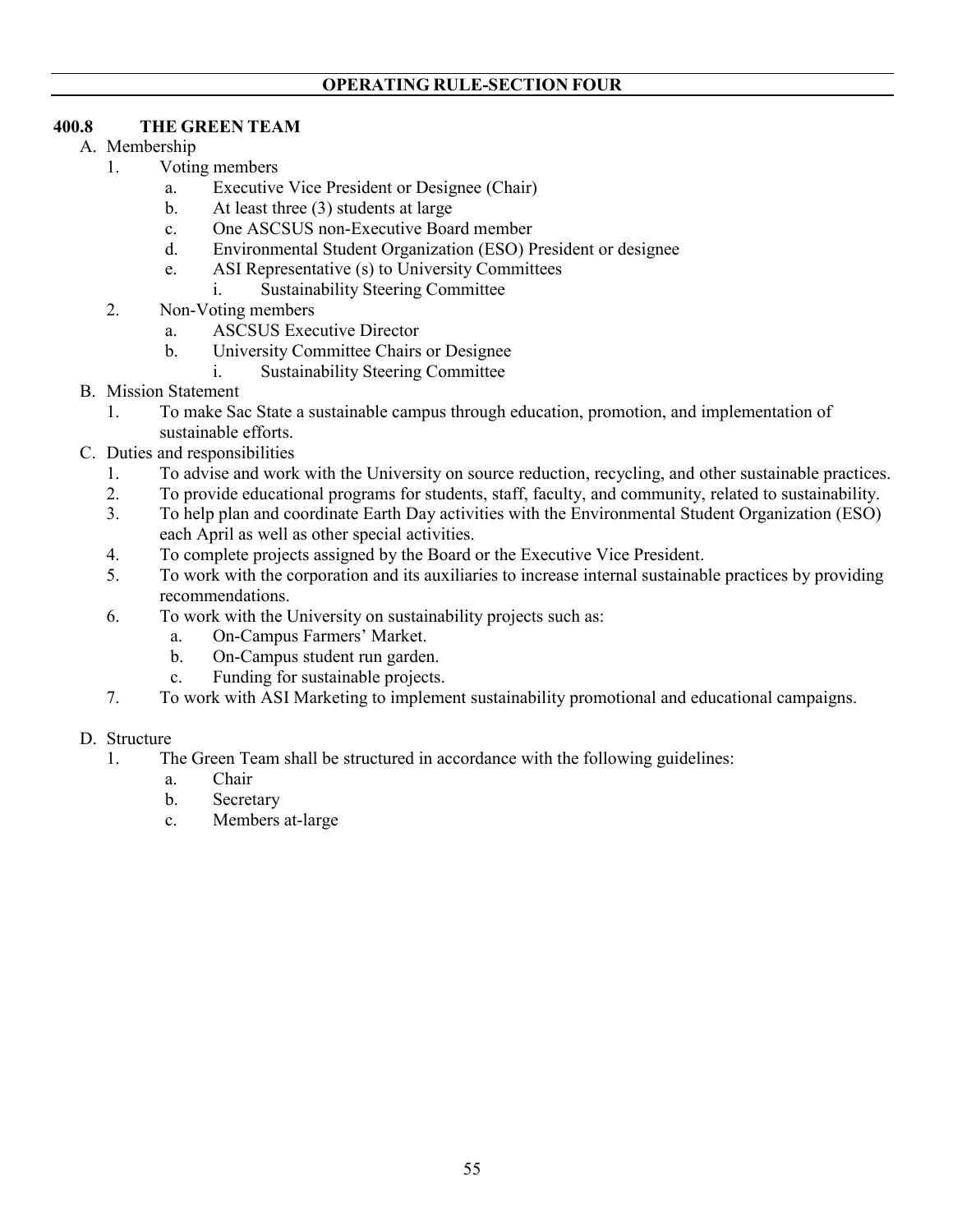# **400.9 STUDENT SOCIAL JUSTICE AND EQUITY COUNCIL**

- A. Membership
	- 1. Voting members
		- a. Executive Vice President or Designee (Chair)
		- b. Social Justice and Equity Officer elected by the Council
		- c. At least three (3) students at large
		- d. An ASCSUS director with an interest in diversity and inclusion. In the event that

there is no willing director, then the Director of Social Sciences and Interdisciplinary Studies shall hold this voting position.

- 2. Non-Voting members
	- a. ASCSUS Executive Director or Designee
	- b. Representative from the Centers for Diversity and Inclusion
	- c. ASI Student Engagement and Outreach Representative
- B. Duties and responsibilities
- 1. Shall be responsible for presenting to the ASCSUS Board of Directors issues pertaining to social justice and equity, which may or may not be directly related to education.
- 2. Shall lead in expanding and enhancing the diversity and inclusion at CSUS.
	- a. The Social Justice and Equity Officer shall facilitate student access to ASI, University and or External resources, for marginalized and under-resourced student communities.
	- b.The Social Justice and Equity Officer shall coordinate efforts and events that promote crosscultural student and campus unity.
- 3. Shall act as the primary liaison to the Centers for Diversity and Inclusion and ASCSUS.
- 4. Shall act as the primary liaison to the Diversity Council and the Office of Inclusive Excellence.
	- a. The Chair of Student Social Justice and Equity Council shall also serve on CSUS Diversity Council as one of Associated Students, Inc. representatives.
	- b.The Chair of the Student Social Justice and Equity Council shall also meet with the Director for the Centers for Diversity and Inclusion each semester.
- 5. Shall work to increase communication, interaction and cooperation between the Centers for Diversity and Inclusion and ASCSUS.
- 6. Shall be responsible for originating and maintaining student forums on issues of race and culture that pertain to the campus community. At least one forum shall be held in the fall semester. A forum or collaborative event between campus entities with a focus on diversity shall be held in the spring semester.
- 7. Shall be the primary contact to the CSSA Liaison on issues of race and/or culture issues that pertain to the campus community.
- 8. Completing other duties as assigned by the Board of Directors or the Operating Rules.
- C. Structure
- 1. The Student Social Justice and Equity Council shall be structured in accordance with the following guidelines:
	- a. Chair
	- b. Secretary
	- c. Social Justice and Equity Officer
	- d. Members at large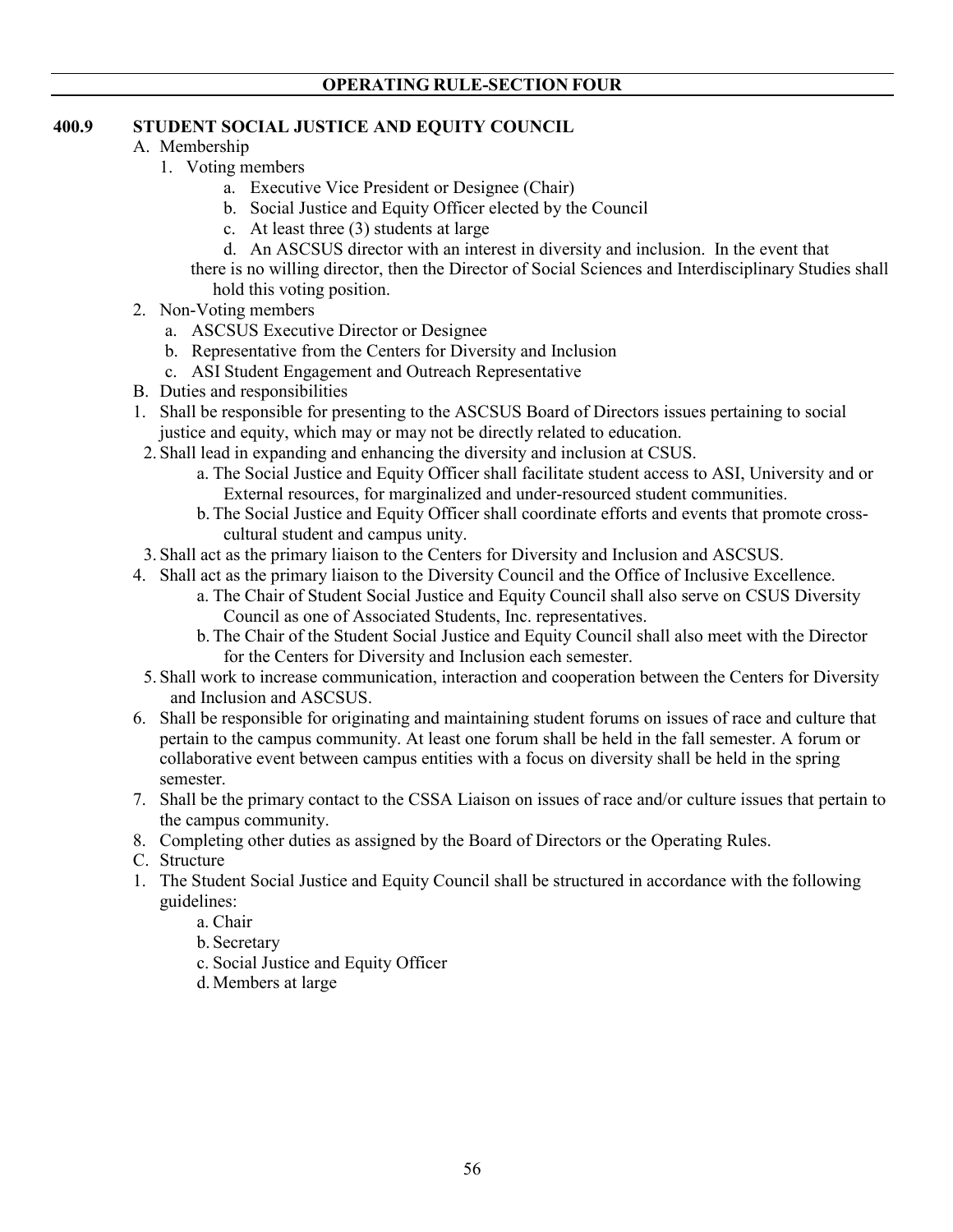## **400.10 AUDIT COMMITTEE**

- A. Membership
	- 1. Voting Members (The committee must be appointed by the Board.)
		- a. CSUS Faculty Member (Chair)
		- b.CSUS employee
		- c. Three (3) Students at large Members
	- 2. Non-Voting Members
	- a. Any student member of the Finance and Budget Council that is not a member of the Board.
- B. Duties and Responsibilities
- 1. Shall recommend to the Board of Directors the retention and termination of the independent auditor.
- 2. May negotiate the compensation of the auditor on behalf of the Board.
- 3. Shall confer with the auditor to satisfy the committee members that the financial affairs of the organization are in order
- 4. Shall review and determine whether to accept the audit
- 5. Shall approve performance of any non-audit services to be provided by the auditing firm {Government Code § 12586 (e) (2)}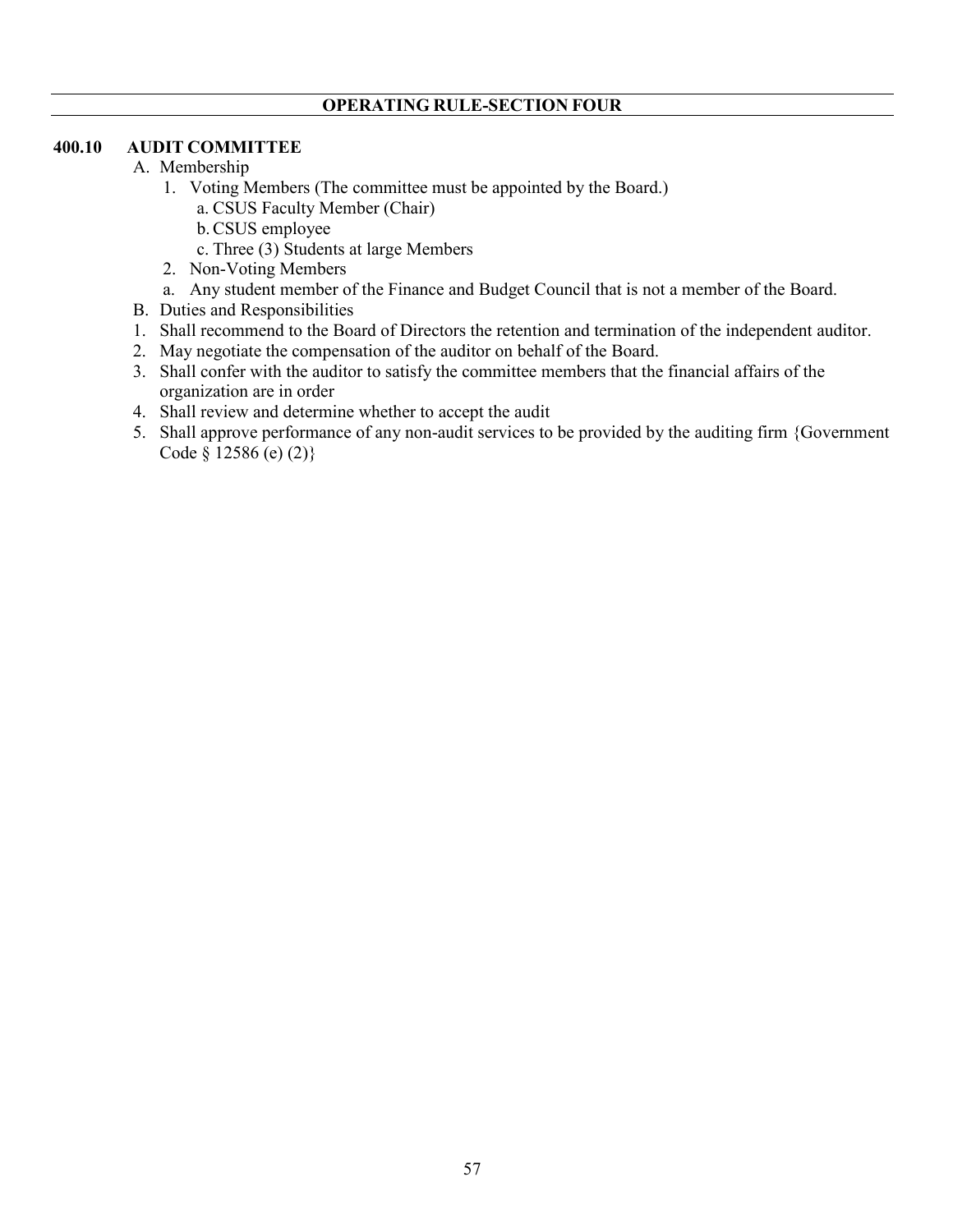## **400.11 ASI SCHOLARSHIP COMMITTEE**

A. Purpose

Part of Associated Students, Inc. mission is to provide experiential education, leadership opportunities, and support services to our growing community. The ASI scholarship will help enforce this mission by providing additional financial support for the academic endeavors of the students selected.

## B. Membership

- 1. Chair, VP of Finance
- 2. One ASI Board Member
- 3. One ASI Student Employee<br>4. No less than two students at
- No less than two students at large

Non-voting Membership

- 1. Director of Finance and Administration or Executive Director
- C. Duties and Responsibilities

Upon confirmation of eligibility these students will be responsible for carrying out the duties as stated in the Operating Rules for each committee:

- 1. Develop and/or update the scholarship application forms for both the ASI Scholarship and the Dreamer's Scholarship.
- 2. Develop selection criteria;
- 3. Evaluate applications and submit recommended scholarship candidates to the ASI Board of Directors.
- 4. Serve as liaison between the ASI Board of Directors and the Financial Aid Office, as necessary.
- 5. Other duties as assigned by the Board of Directors or these Operating Rules.

## D. The ASI Scholarship

1. ASI shall provide 16 ASI Scholarships of \$500 each during the fall semester and 16 ASI Scholarships of \$500 each in the spring semester. The number of scholarships offered in a given semester may be amended with a 2/3 vote of the ASI Board. If during the fall semester, there are not enough applicants to distribute all scholarships, the undistributed scholarships will rollover and be added to the number of spring scholarships provided.

2. The application deadline dates shall be Friday of the  $8<sup>th</sup>$  week of the fall and spring semesters to allow for the process of evaluation to take approximately one month (or as appropriate for the number of applications received).

3. The Scholarship Committee shall submit their recommendations to the ASI Board of Directors before the final Working Board Meeting of each semester and recipients shall be announced at the first Board meeting following the selections.

4. A Scholarship application and information sheet shall be updated by the 4<sup>th</sup> week of each semester.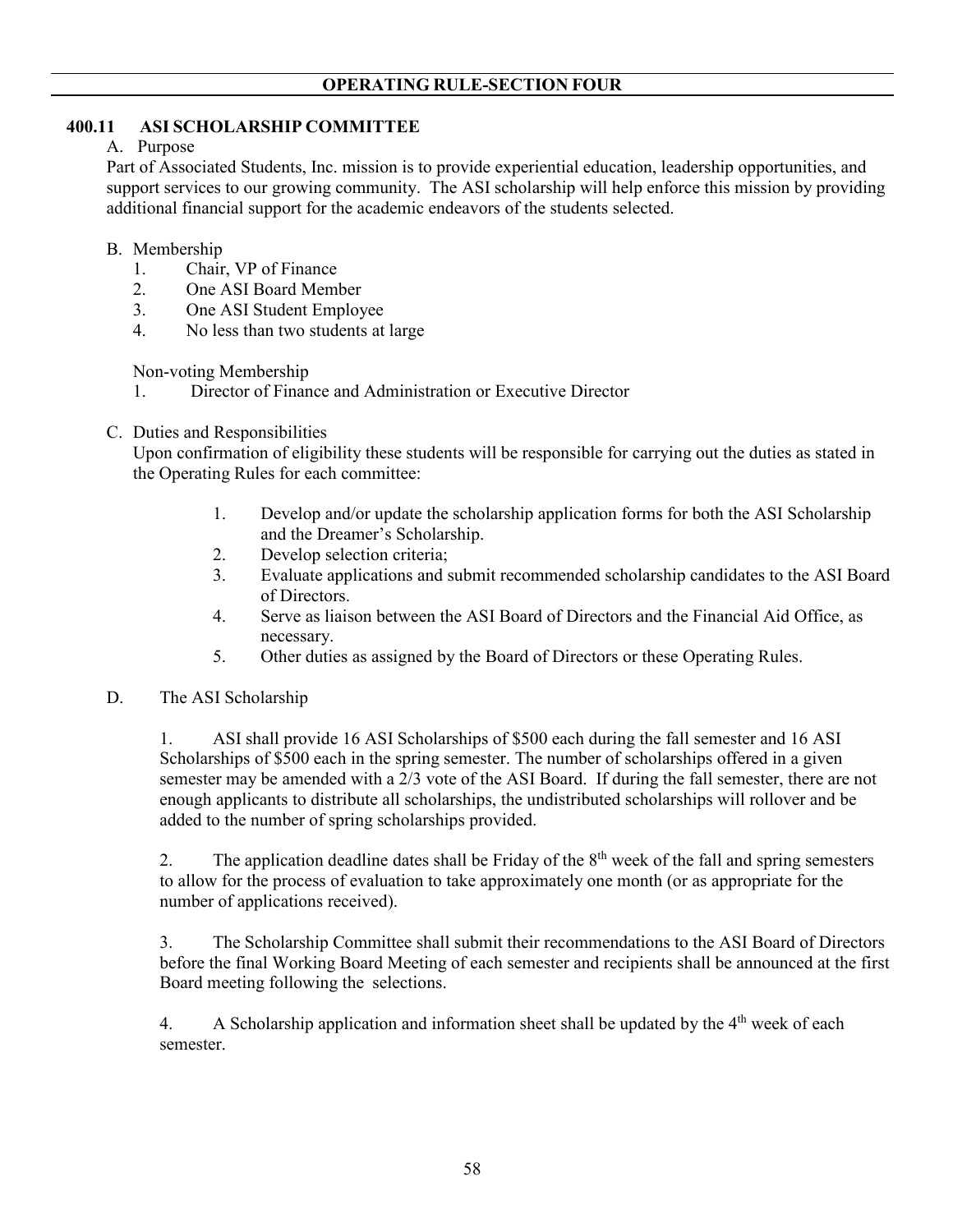- 5. Applicants must be registered students (undergraduate 7 units; graduate 4 units) and in good academic standing with the university at the time of application.
- 6. Members of the ASI Board of Directors and the ASI Scholarship Committee are ineligible. No student may receive more than one ASI Scholarship per academic year.
- 7. The criteria for the recipient of an ASI Scholarship shall be as follows: Each application would contain a recommendation of a word count of a minimum 500 and maximum 750 words to answer the following:
	- a. What community-oriented and extracurricular activities have you been involved in as a Sacramento State Student?
	- b. What are your career goals and how do you hope to give back to the community in your future? The recipient must also be an active contributor/participant in the Sacramento State campus community.
	- c. Please identify the ASI Department you have utilized the most and explain how it has impacted your experience at Sacramento State. (ASI Departments: Aquatic Center, Business Office, Children's Center, Government Office, Peak Adventures, Student Engagement & Outreach)
- 8. Students must have already completed at least one semester at Sacramento State at time of application. Students may or may not be returning the following semester.
- E. The Dreamer's Scholarship
	- 1. ASI shall provide five (5) Dreamer's Scholarship of \$500 each during the fall semester and five (5) in the spring semester. No student may receive more than one Dreamer's Scholarship per academic year.
	- 2. The application deadline dates shall be the  $8<sup>th</sup>$  week of the fall semester and the  $8<sup>th</sup>$  week of the spring semester.
	- 3. A scholarship application and information sheet shall be updated by the  $4<sup>th</sup>$  week of each semester.
	- 4. Applicants must be registered students (undergraduate 7 units, graduate students 4 units).
	- 5. Members of the ASI Board of Directors and the ASI Scholarship Committee are not eligible. No student may receive more than one ASI Dreamer's Scholarship per academic year.
	- 6. The criteria for receipt of a Dreamer's Scholarship shall be as follows: a clear explanation for their idea of the "American Dream" as it relates to their understanding of the life experience (s) of undocumented students and/or students who live in a mixed status family in the United States. Student will explain how their academic and extracurricular activities inform their understanding of the American Dream.
	- 7. Students must have already completed at least one semester at Sacramento State at the time of application. Students may or may not be returning the following semester.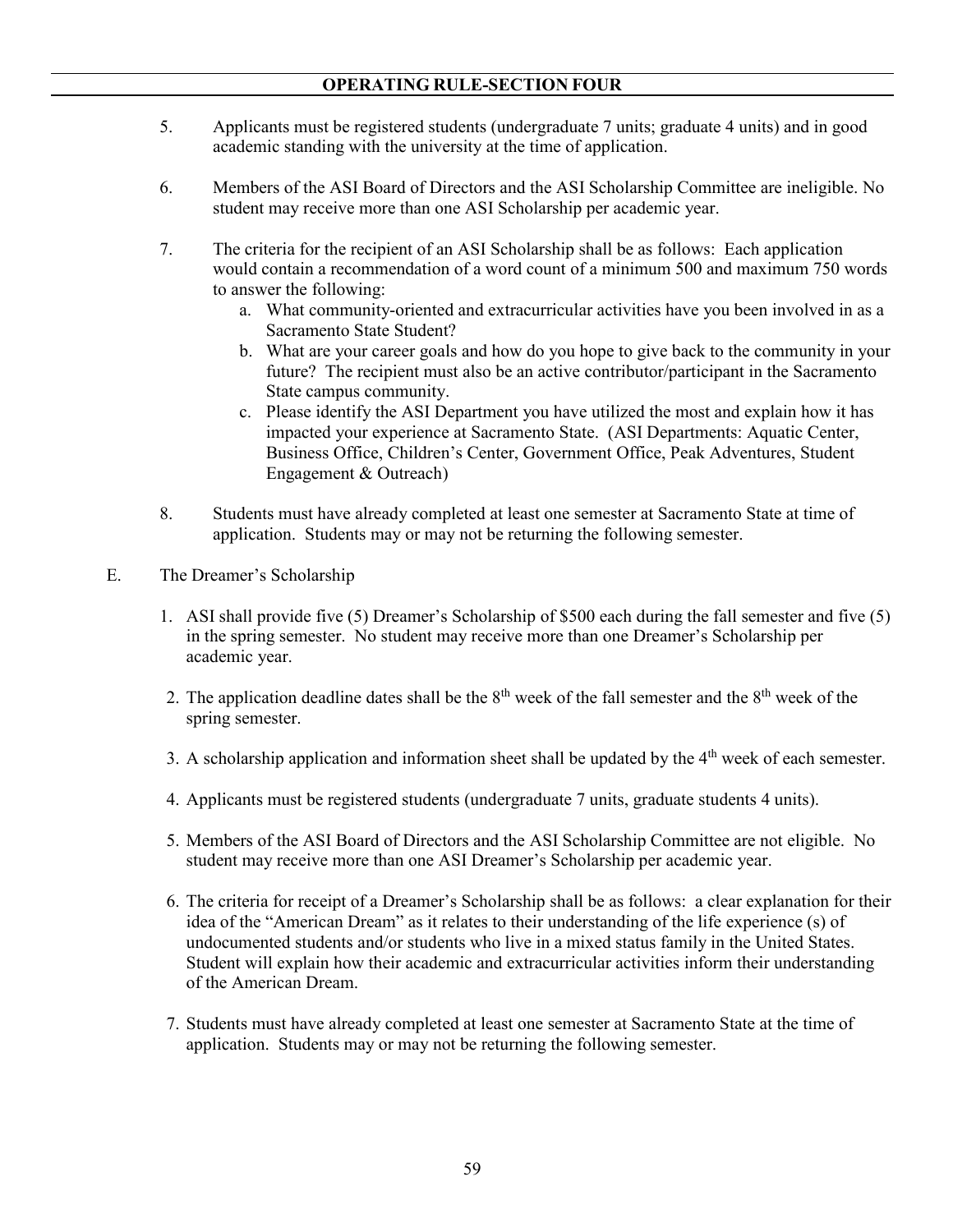- F. ASI Students with Disabilities Scholarship
	- 1. ASI shall provide one (1) Students with Disabilities (SWD) Scholarship of \$500 during the fall semester and one (1) in the spring semester. No student may receive more than one Students with Disabilities (SWD) Scholarship per academic year.
	- 2. The application deadline dates shall be the  $8<sup>th</sup>$  week of the fall semester and the  $8<sup>th</sup>$  week of the spring semester.
	- 3. A scholarship application and information sheet shall be updated by the  $4<sup>th</sup>$  week of each semester.
	- 4. Applicants must be registered students (undergraduate 7 units, graduate students 4 units). Applicants must provide a short note confirming registration with the Office of Services to Students with Disabilities (SSWD) on their letterhead.
	- 5. Members of the ASI Board of Directors and the ASI Scholarship Committee are not eligible.
	- 6. The criteria for receipt of a Students with Disabilities (SWD) Scholarship shall be as follows: "Describe an obstacle or hardship that arose due to your condition and how you were able to overcome it. Explain the impact it has had on your life and how it will influence you in the future."
	- 7. Students must have already completed at least one semester at Sacramento State at the time of application. Students may or may not be returning the following semester
- G. United States (US) Armed Forces and Veterans Scholarship
	- 1. ASI shall provide one (1) United States Armed Forces and Veterans Scholarship of \$500 during the fall semester and one (1) in the spring semester. No student may receive more than one (1) United States Armed Forces and Veterans Scholarship per academic year.
	- 2. The application deadline dates shall be the  $8<sup>th</sup>$  week of the fall semester and the  $8<sup>th</sup>$  week of the spring semester.
	- 3. A scholarship application and information sheet shall be updated by the  $4<sup>th</sup>$  week of each semester.
	- 4. Applicants must be registered as full-time students (undergraduate 7 units, graduate students 4 units).
	- 5. Members of the ASI Board of Directors and the ASI Scholarship Committee are not eligible.
	- 6. The criteria for receipt of a United States Armed Forces Scholarship and Student Veterans shall be as follows: "What is your experience with the Armed Forces of the United States?" and "How has the US military helped shape who you are today?"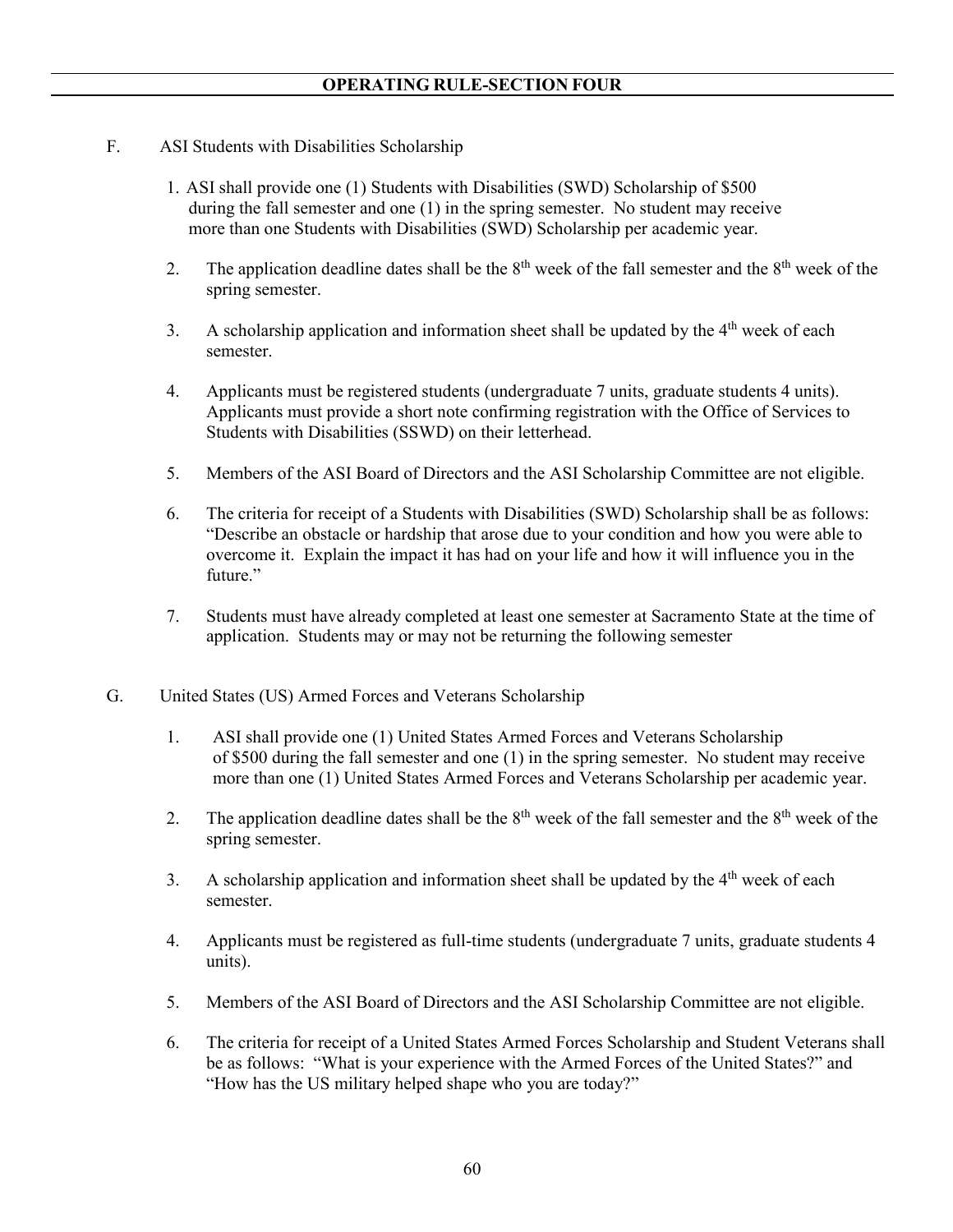- 7. Students must have already completed at least one semester at Sacramento State at the time of application. Students may or may not be returning the following semester.
- 8. Students who are currently in the United State Armed Forces must provide their military identification card.
- 9. Students who are veterans in the United States Armed Forces must provide a member 4 copy of their DD214 form.
- 10. Veterans must have been honorably discharged from their service.
- H. ASI Social Justice Scholarship

1. ASI shall provide one (1) ASI Social Justice Scholarship of \$500 during the fall semester and one (1) in the spring semester. No student may receive more than one (1) ASI Social Justice Scholarship per academic year.

2. The application deadline dates shall be the 8th week of the fall semester and the 8th week of the spring semester.

3. A scholarship application and information sheet shall be updated by the 4th week of each semester.

4. Applicants must be registered as full-time students (undergraduate 7 units, graduate students 4 units).

5. Members of the ASI Board of Directors and the ASI Scholarship Committee are not eligible.

6. The criteria for receipt of an ASI Social Justice Scholarship shall be as follows: Each application would contain a recommendation of a word count of a minimum 500-word and 750-maximum word essay answering the following:

A. What work have you done in the areas of Social Justice, Anti-Racism, and/or diversity? B. In what ways have you connected/plan to connect this work to your career and/or community? C. Why is this work important to you?

7. Students must have already completed at least one semester at Sacramento State at the time of application. Students may or may not be returning the following semester.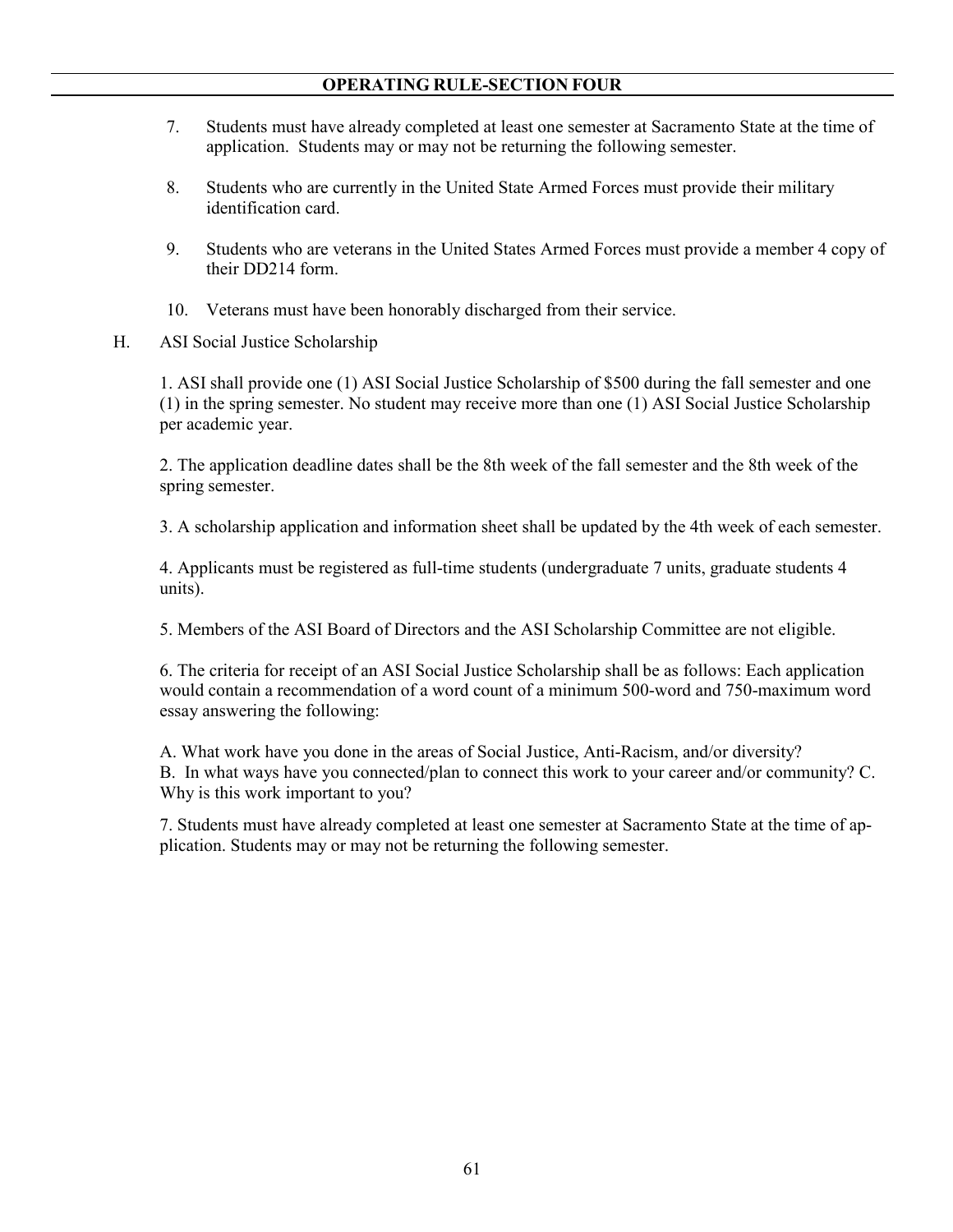## **400.12 LOBBY CORPS COMMITTEE**

## A. Purpose

The Governmental Affairs Policy Committee is the Lobby Corps for the ASI Office of Governmental Affairs (OGA). The Committee is under the direction of the OGA and is responsible for representing the ASCSUS Board of Directors' position on legislative issues. The Committee shall provide recommendations and guidance to the Board on positions of local, state, and federal legislation regarding higher education and other policies specifically concerning CSUS. The Committee is also charged with performing legislative research, and developing and carrying out policy and advocacy strategies

## B. Membership

- 1. Voting Members
	- a. ASI Legislative Affairs Coordinator (Chair)
	- b. ASI CSSA Liaison (Vice Chair)
	- c. Two (2) ASI Board Members
	- d. Minimum of three (3) students at large volunteers
	- e. Administration Officer
		- i. Shall be recommended by the Legislative Affairs Coordinator and approved by the voting membership.
		- ii. Shall be responsible for recording and distributing minutes for each committee meeting.
		- iii. Shall serve as the lead legislative research of the committee.
		- iv. Shall record attendance among committee members.
	- f. Outreach Coordinator
		- i. Shall be recommended by the Legislative Affairs Coordinator and approved by the voting membership.
		- ii. Shall be responsible for recruiting and coordinating student volunteers.
		- iii. Shall be primarily responsible for planning and implementation of events and activities.
		- iv. Shall make recommendations to the committee regarding outreach strategies to CSUS students regarding issues in higher education.
- 2. Non-Voting Members
	- a. ASCSUS executive officers or designees
	- b. University director of government affairs or designee
- C. Duties and Responsibilities
	- 1. Shall provide recommendations and guidance on positions of local, state, and federal legislation.
	- 2. Lobby local, state and federal policy makers for advocating for current issues in higher education on behalf of the students of Sac State.
	- 3. Shall meet at least monthly.
	- 4. Shall adhere to OGA mission statement and Sac State Strike Force mission statement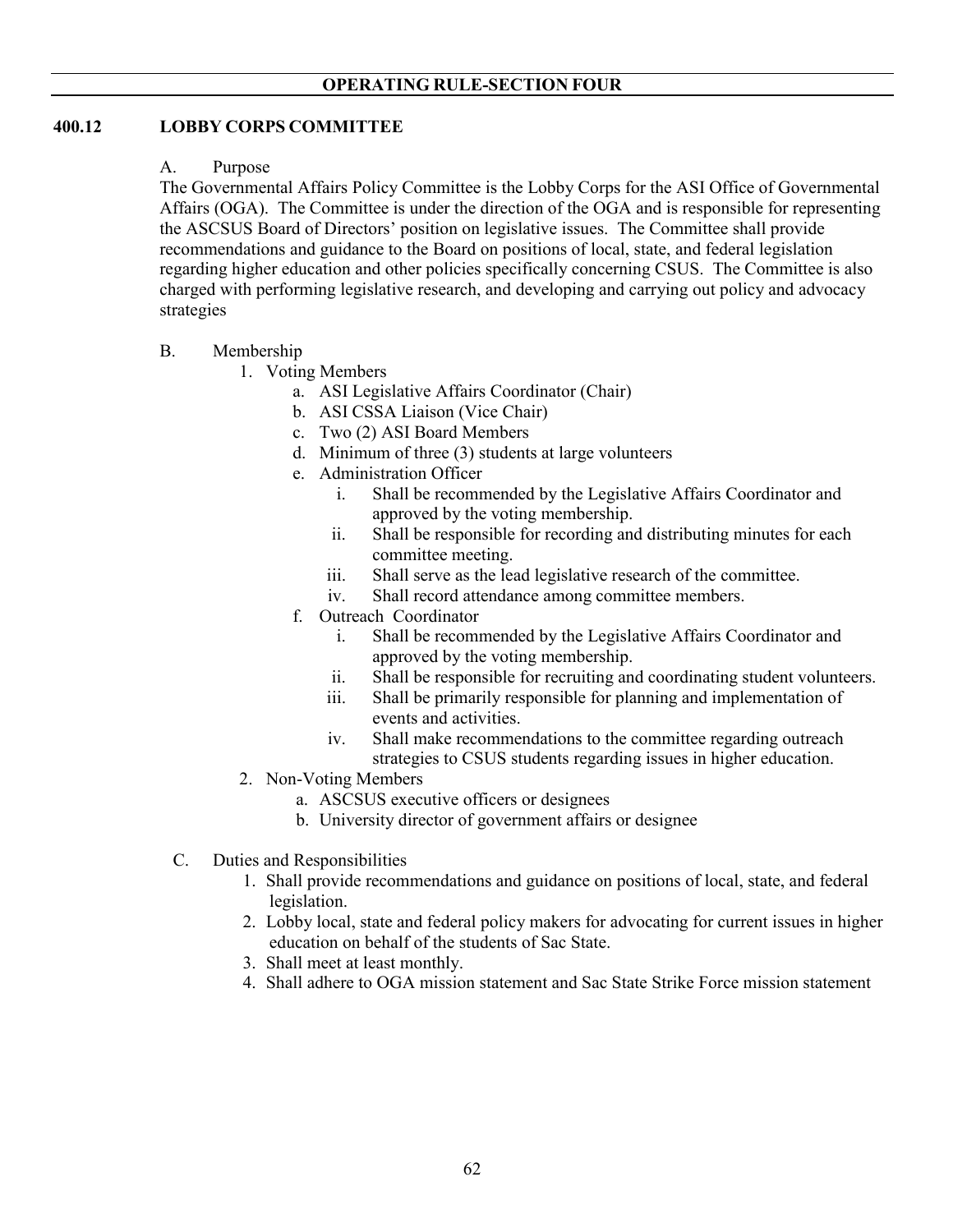# **400.13 STUDENT ACADEMIC SENATE**

## A. Purpose

The Student Academic Senate shall serve in an advisory capacity to the Board of Directors pertaining to matters within the Faculty Senate and Academic Affairs that directly affects students.

- B. Membership
	- Voting Members
	- 1. Vice President of Academic Affairs or Designee (chair)
		- a. The chair shall only vote in the event of tie.
	- 2. Two students-at-large appointed to the Faculty Senate (if any are appointed.)
	- 3. Two student representatives from each of the seven academic colleges, two undeclared students, and two graduate students.
		- a. Each ASI Director must recommend two students to the Vice President of Academic Affairs by the second formal Board meeting of the fall semester.

Non-voting Members

- 1. ASI Directors or designees
- 2. ASI Faculty Senate representative or designee.
- 3. ASI President
- C. Duties and Responsibilities
	- 1. Shall review legislation currently on the Faculty Senate agenda.
	- 2. Shall recommend the stance Associated Students, Inc. should take in regards to Faculty Senate legislation.
	- 3. Shall complete other tasks as assigned by the ASI Board of Directors or Vice President of Academic Affairs.
	- 4. Shall draft resolution(s) pertaining to recommended action, if necessary.
	- 5. Shall inform students within their college of pertinent topics related to Faculty Senate and Academic Affairs.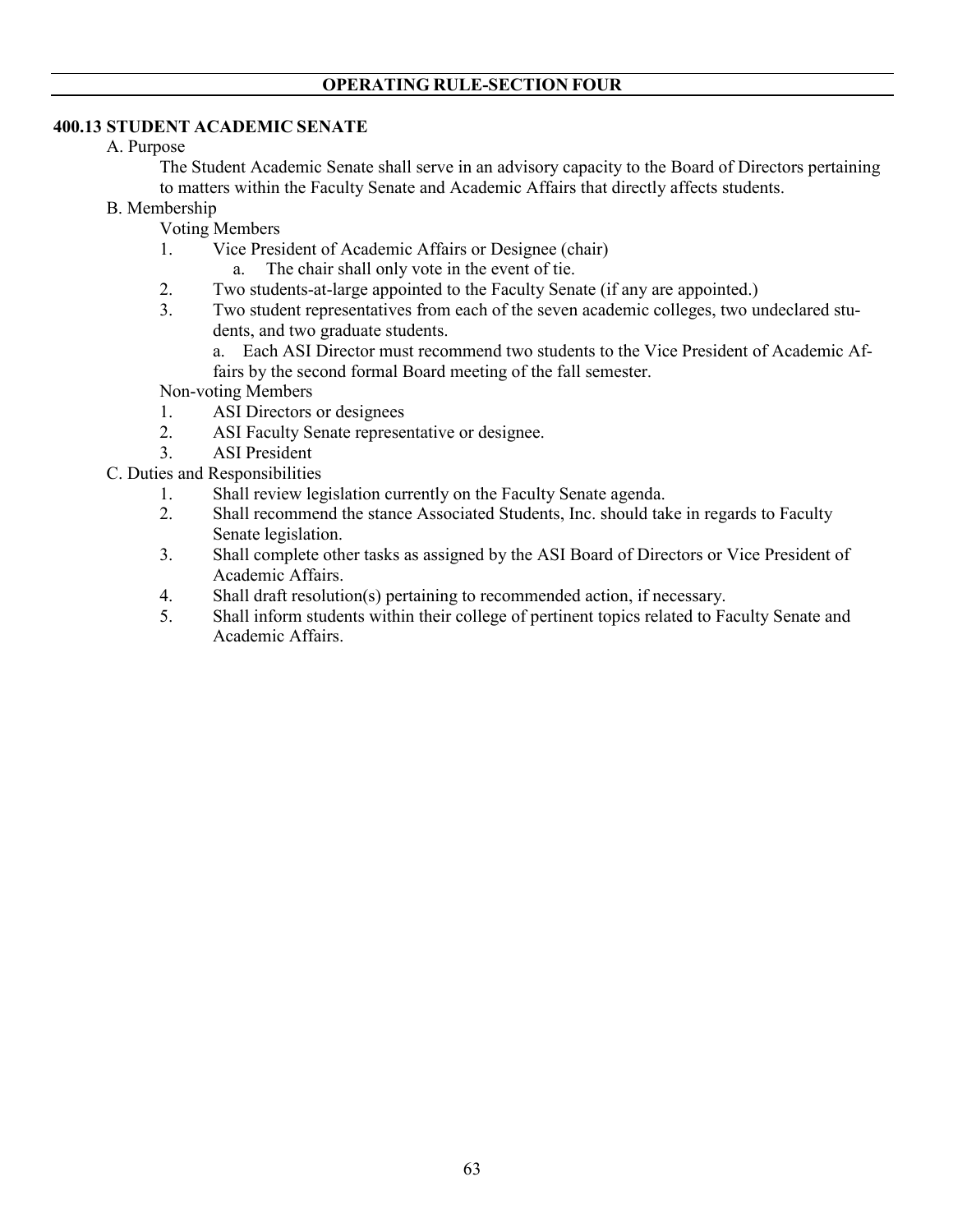# **400.14 ASI MEMORIAL SCHOLARSHIP COMMITTEE**

## **A. Purpose**

1. **Arnulfo Lara** Memorial Scholarship: Arnulfo Lara, a former ASI Board member, had the desire to serve both his campus community and the extended community. We are looking for those students who, like Arnulfo Lara, have demonstrated a sincere commitment and action to community service—both on campus and in the greater Sacramento area.

2. **Chris Ramos** Memorial Scholarship: Former Sac State student Chris Ramos was an ASI Board member who was especially passionate about environmental issues. We are looking for students who, like Chris Ramos, have demonstrated a sincere commitment and action to the cause of sustainability.

3. **Ron Tanton** Memorial Scholarship: Former Sac State student Ron Tanton was a non-traditional student who was not only passionate about the issues in student government, but was also a married man with two daughters, working part time as well. We are looking for students like Ron Tanton who, despite the demands of work, family and getting back to school at a later stage of life, still find the time to be active and involved in the campus community.

4. The purpose of this memorial scholarship is to acknowledge students who have shown great efforts of advocacy. **Shaun Lumachi**, a former ASI staff member and California State Student Association Representative, had an incredible passion for advocating for higher education and student rights. We are looking for those students who, Like Shaun Lumachi, have demonstrated clear and sincere efforts of advocating for higher education and/or student rights. Applicants should demonstrate how they have been involved on campus actively seeking change to better the lives of those around them.

5. **Bradley Bayless** Memorial Scholarship: Former ASI Children's Center staff member Bradley Bayless was an aspiring elementary school teacher who was incredibly passionate about serving children and early childhood education. We are looking for students who, like Bradley Bayless, exemplify a sincere dedication and aspiration to the work of teaching children.

## **B. Scholarship Criteria**

- 1. Full-time student enrolled in at least 12 undergrad or 6 graduate units.
- 2. Good academic standing with the University at the time of application.
- 3. ASI Board members are not eligible.
- 4. Active contributor/participant in the CSUS Campus Community.
- 5. Student must have already completed one semester at CSUS at the time of application.
- 6. Arnulfo Lara Memorial Scholarship Only: Must have an unmet need from Financial Aid, for the academic year of the scholarship, as described by the University and verified by the Financial Aid Office in the amount of the scholarship.

## **C. Membership**

- 1. Executive Vice President or Designee (Chair)
- 2. One (1) ASI Board Member
- 3. At least two (2) students at large

## **Non-voting Membership**

1. Director of Finance and Administration or Executive Director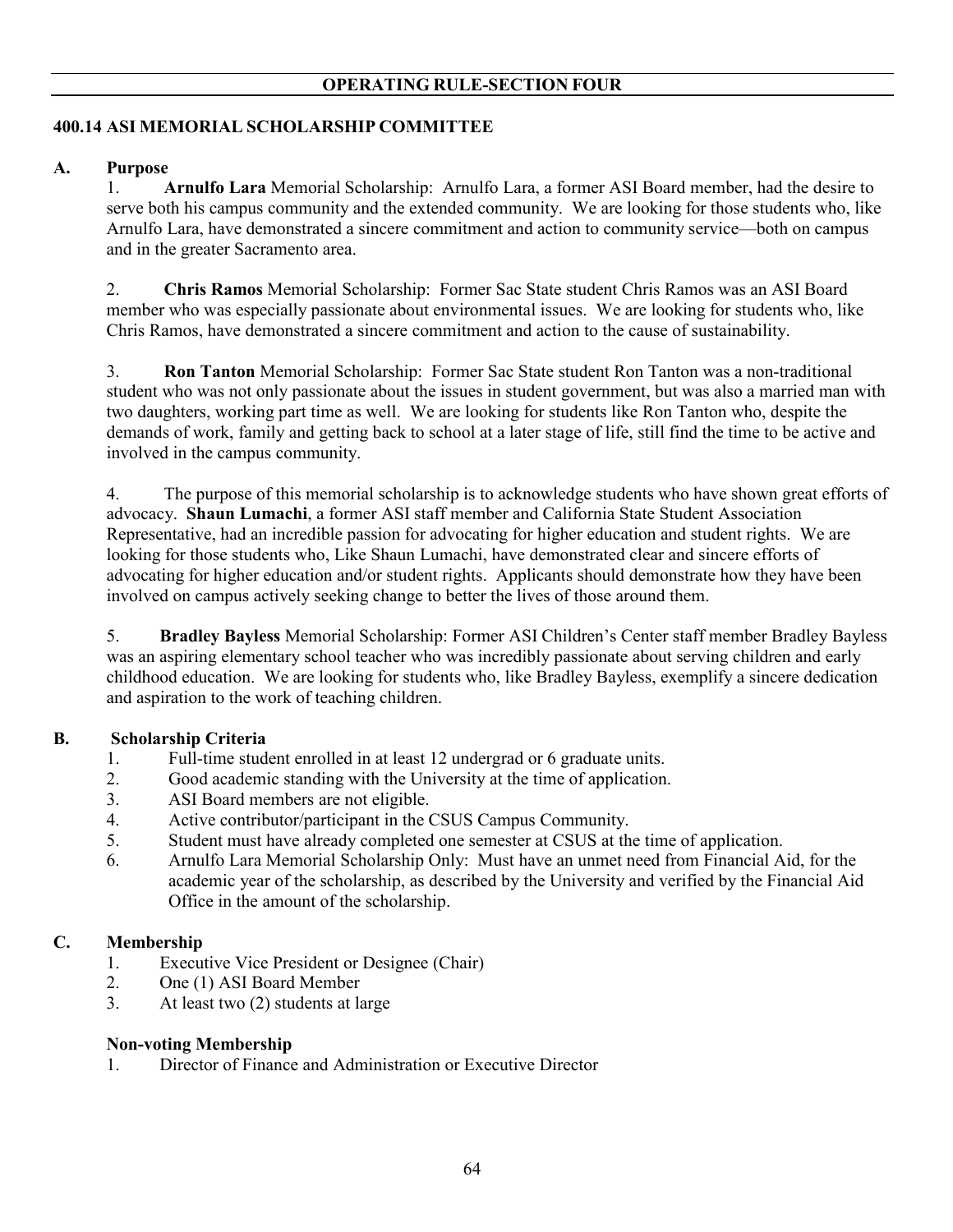## **D. Duties and Responsibilities**

1. The Committee shall review and recommend an application to the Board for approval for each memorial scholarship. The application shall include at least the following items:

- a. Name and Contact Information
- b. Student ID Number
- c. Year in School
- d. Expected Graduation Date
- e. Permission to check proof of enrollment and grade release authorization
- f. An attached essay of no more than 500 words explaining why the applicant deserves this scholarship and how they are involved on campus

2. The Committee shall set the calendar for applying and the awarding of the memorial scholarships, with the following guidelines:

a. The Memorial Scholarship application deadline dates shall be Friday of the 8<sup>th</sup> week of the fall semester to allow for the process of evaluation to take approximately one month (or as appropriate for the number of applications received.)

 b. The Memorial Scholarship Committee shall submit their recommendations to the ASI Board of Directors before the final Working Board Meeting of the fall semester and recipients shall be announced at the first Board meeting following the selections.

c. A Scholarship application and information sheet shall be updated and posted by the 4<sup>th</sup> week of the fall semester.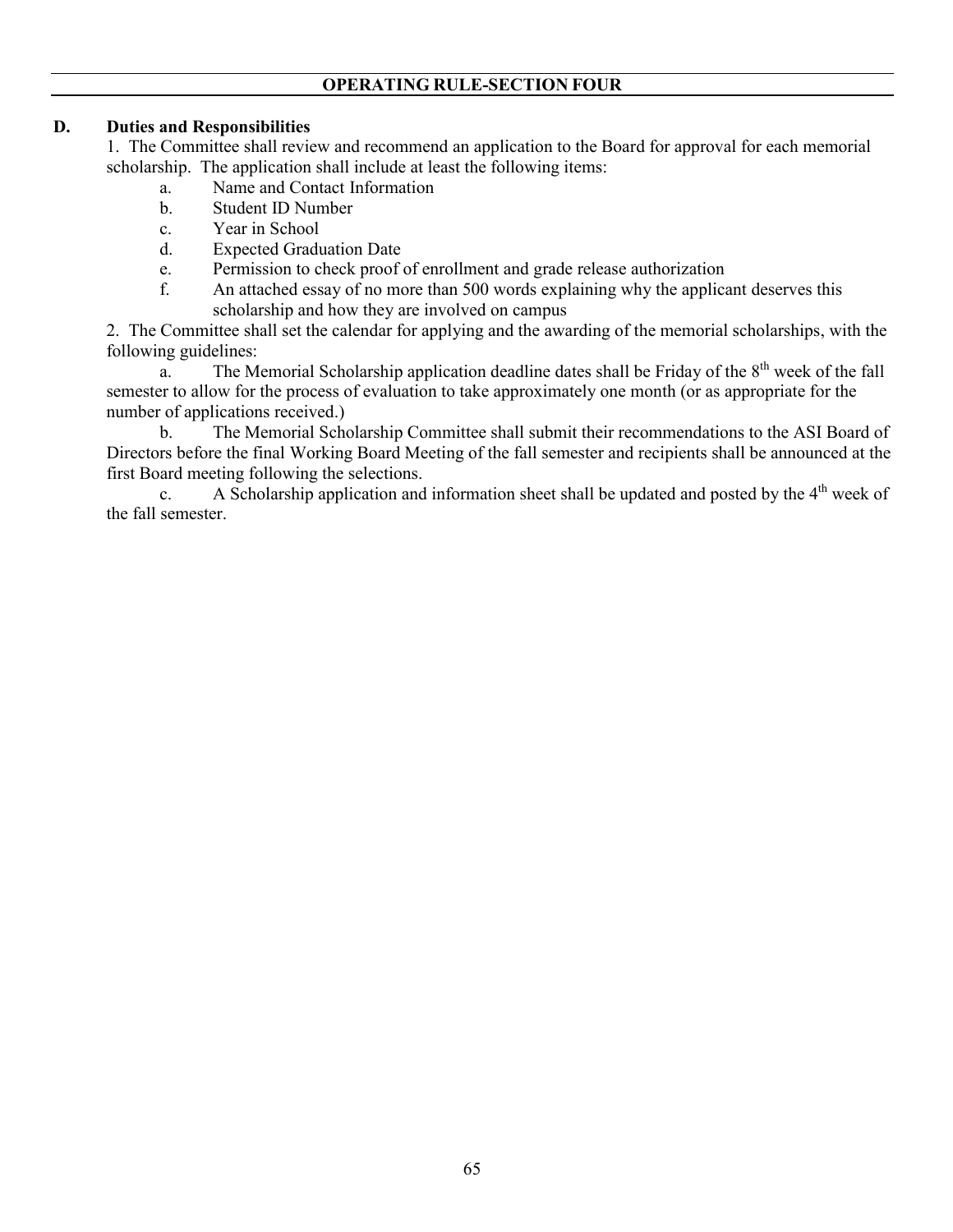# **400.15 ASI DIRECTOR SCHOLARSHIP COMMITTEE**

## **A. Purpose**

Part of Associated Students, Inc. mission is to provide experiential education, leadership opportunities, and support services to our growing community. The ASI Director Scholarship will help enforce this mission by providing additional financial support for the academic endeavors of the students selected from each of the seven (7) academic colleges as well as undeclared and graduate students. This Scholarship will only be distributed during spring semester.

## **B. Voting Membership**

1. Chair, selected by and from the voting membership

2. All ASI College, Undeclared, and Graduate Directors

## **C. Non-Voting Membership**

1. Executive Director or Director of Finance and Administration

# **D. Ex Officio Membership**

1. ASI Vice President of Finance

2. ASI Executive Vice President

# **E. Duties and Responsibilities**

The ASI Director Scholarship Committee will follow the same guidelines and operating rules regarding the call for applications and recommendation timeline to the ASI Board that govern the ASI Scholarship Committee listed previously in these operating rules, section 400.11.

Each voting member will review all applications from their college or constituency group and select one student from their college or constituency group to be the recipient of the \$500 ASI Director Scholarship each spring semester.

The Chair will forward the recommendations to the Ex-officio membership and the Executive Director or the ASI Director of Finance and Administration.

The Ex-Offico body will review and approve the recommendations from the committee and draft legislation to be presented to the ASI Board of Directors for final approval.

The Scholarship recipients will be notified before the final Working Board meeting of the spring semester.

## **F. Criteria for Scholarship**

- 1. ASI Board Members are NOT ELIGIBLE.
- 2. Must be a full-time student enrolled in at least 12 undergrad or 6 graduate units.
- 3. Good academic standing with the University at time of application.
- 4. Active contributor/participant in the student's academic community.
- 5. Student must be continuing at Sacramento State in the following semester.
- 6. Applicants must submit a 500-word essay answering the following question:

What academic, community-oriented, and extracurricular activities have you been involved in as a Sacramento State student within your academic college?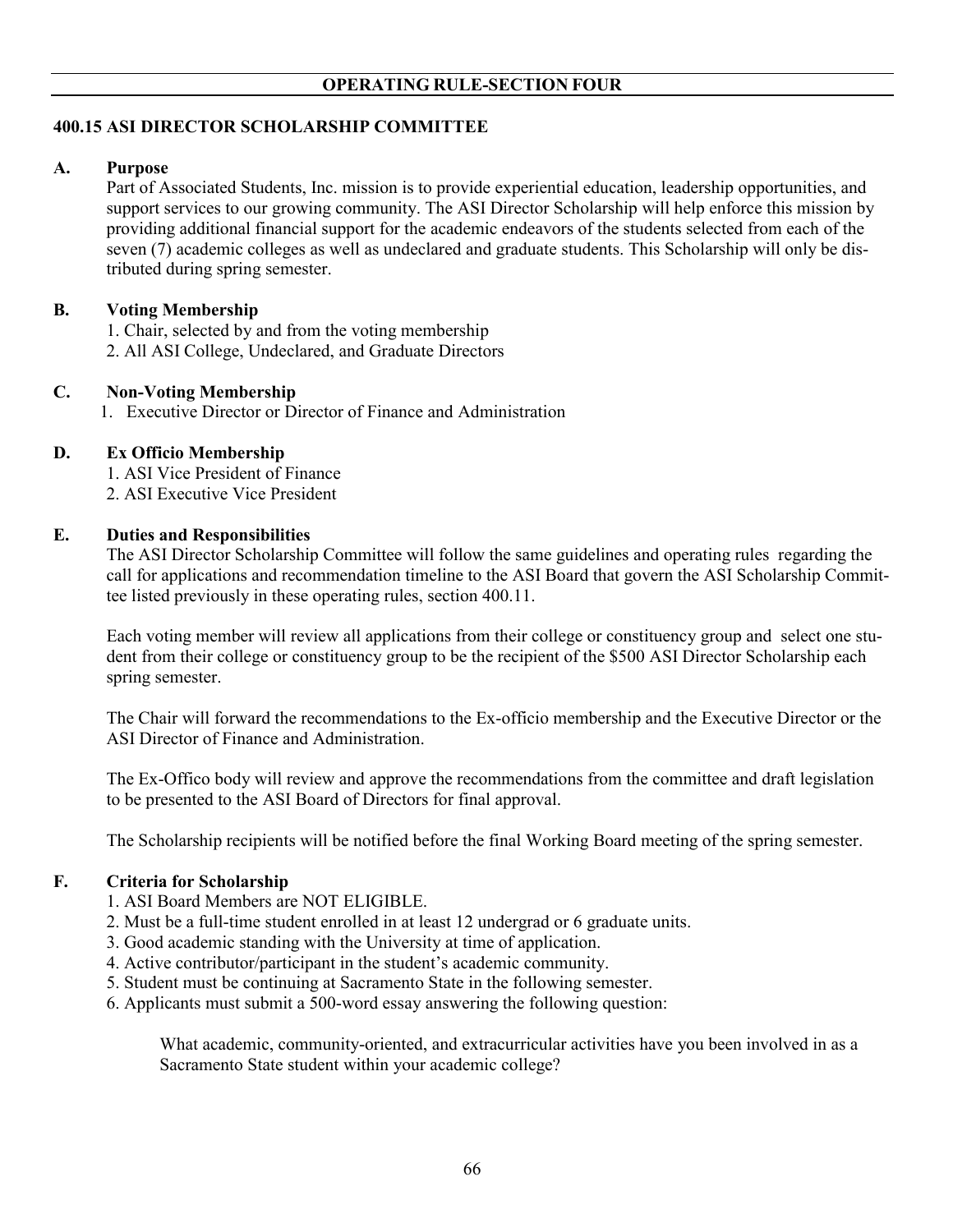# **400.16 WELLNESS, SAFETY AND SEXUAL ASSAULT AWARENESS COMMITTEE**

## **A. Purpose**

The Wellness, Safety and Sexual Assault Awareness Committee shall be an advisory Board to the Vice President of University Affairs to assist in better understanding issues and support of services in the topics pertaining to student safety, wellness and sexual assault. Topics may include basic needs initiatives, mental health resources, campus safety, sexual assault prevention and raising awareness of resources that serve students dealing with any of the issues that ascertain to these subjects. The committee will also serve as a point of contact for University-wide conversations via the Sacramento State Campus Wellness Steering Group regarding students' perspectives on wellness and safety. The committee will also work to ensure that the services and resources on campus regarding these topics are provided and available to all students, and work with relevant campus partners to ensure it.

## **B. Voting Membership**

1. Vice President of University Affairs, or designee (Chair)

2. A minimum of four (4) students at large

3. A staff member or student representative from Student Health and Counseling Services

4. Any other relevant parties and/or student organizations that address student wellness, campus safety and sexual assault prevention

**5.** One (1) ASI Director or designee

## **C. Duties and Responsibilities**

The Wellness, Safety & Sexual Assault Awareness Committee shall serve as a representative body to aid the Vice President of University Affairs in understanding key issues that students face on campus that relate to student wellness, safety and sexual assault. The use of the Wellness, Safety & Sexual Assault Awareness Committee may, but should not be limited to, collaborating with relevant campus partners to support in place policies and promote a safe campus environment, supporting campus partners in existing or starting initiatives or campaigns around the identified topic areas, and working to evaluate where gaps in services or awareness of services exist.

The committee shall also collaborate or assist with a minimum of one (1) event or program each year focused on any of the above mentioned committee topic areas.

## **400.17 SEXUAL ASSAULT PREVENTION STUDENT ADVISORY COMMITTEE**

This section was deleted in its entirety.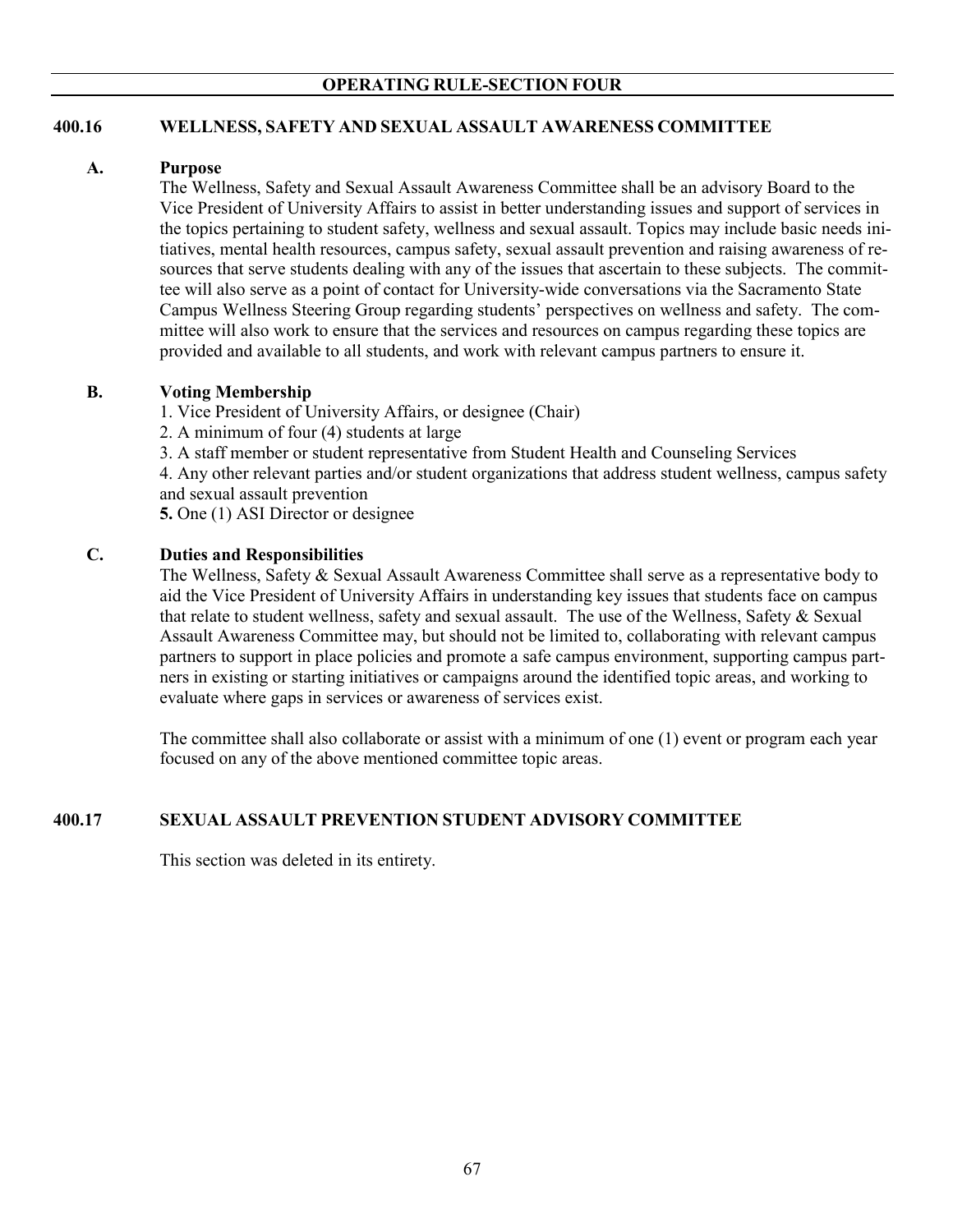## **400.18 ASI DEPARTMENT SCHOLARSHIP COMMITTEE**

This section was deleted in its entirety.

## **400.19 CITY AMBASSADORS COMMITTEE**

#### **A. Purpose**

The City Ambassadors Committee is under the direction ASI Office of Governmental Affairs (OGA) and is responsible for representing the ASCSUS Board of Directors in the Sacramento community. The Committee shall provide recommendations and guidance to the Board on local issues that affect Sacramento State students and the communities they live in. The Committee is also charged with establishing connections with local community groups and facilitating student participation with these groups and with city government.

## **B. Membership**

- 3. Voting Members
	- a. ASI Civic Engagement Coordinator (Chair)
	- b. One (1) ASI Board Member
	- c. Minimum of three (3) students at large volunteers
	- d. Vice Chair
		- i. Shall be appointed by the Civic Engagement Coordinator and approved by the voting membership.
		- ii. Shall be responsible for recording and distributing minutes for each committee meeting.
		- iii. Shall record attendance among committee members.
		- iv. Shall serve as the lead community researcher of the committee.
	- e. Outreach Coordinator
		- i. Shall be appointed by the Civic Engagement Coordinator and approved by the voting membership.
		- ii. Shall be responsible for recruiting and coordinating student volunteers.
		- iii. Shall be primarily responsible for planning and implementation of events and activities.
		- iv. Shall make recommendations to the committee regarding outreach strategies to CSUS students regarding issues in the community.
- 4. Non-Voting Members
	- a. ASCSUS Executive Officers or Designee
	- b. University Director of State and Federal Relations or Designee
	- c. University Vice President of Public Affairs and Advocacy or Designee

## **C. Duties and Responsibilities**

- 5. Shall provide information and facilitate interaction in regard to local government, organizations and community events.
- 6. Shall serve as a liaison between the ASCSUS Board of Directors and the Sacramento community.
- 7. Shall meet at least monthly.
- 8. Shall adhere to OGA mission statement.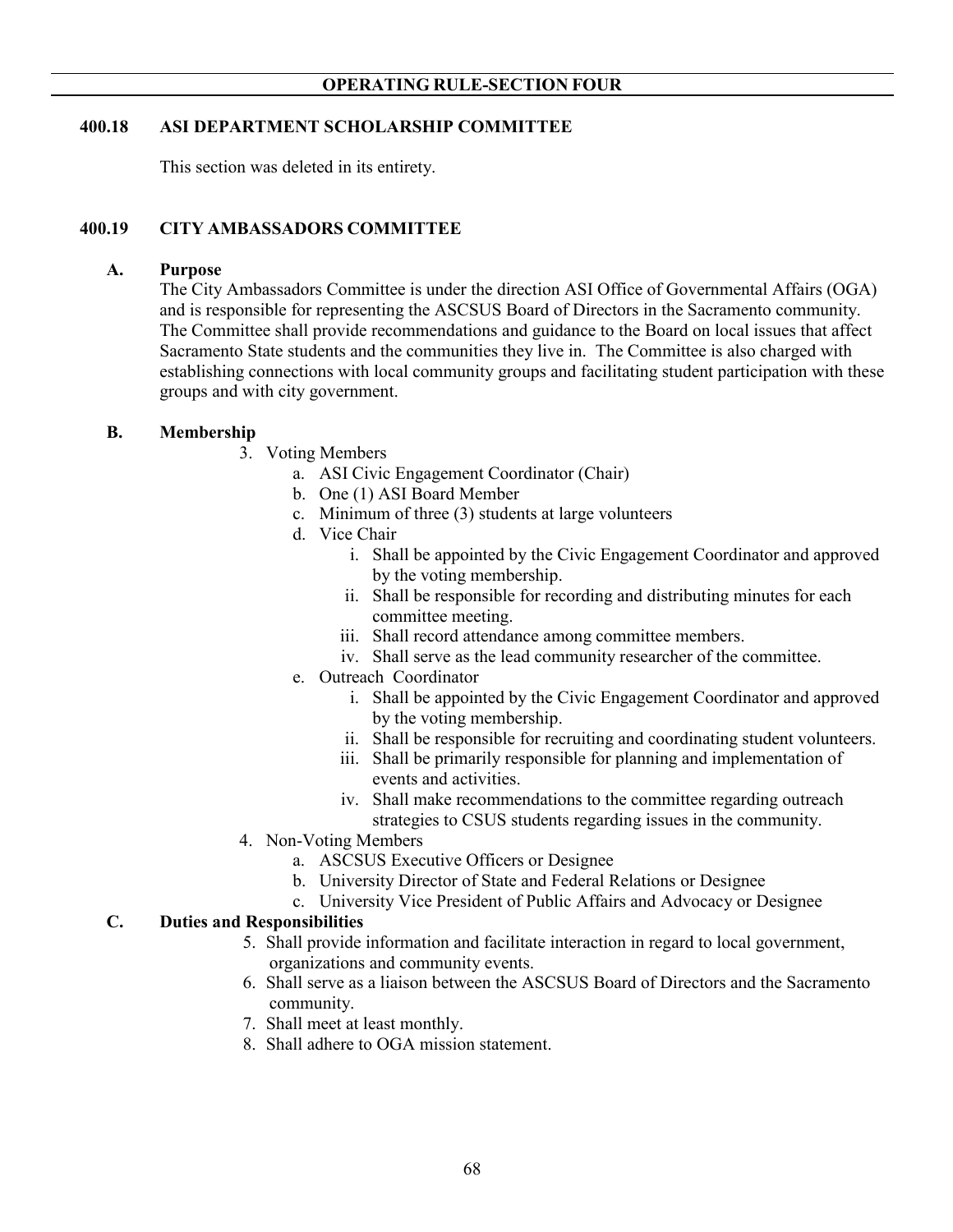# **OPERATING RULE-SECTION FIVE**

# **500.1 EXECUTIVE DIRECTOR**

- A. The duties and responsibilities of the Executive Director are:
	- 1. Take all steps necessary to ensure that ASCSUS maintains, "Good Standing" with the University.
	- 2. Ensure that ASCSUS's legal interests are protected and that the ASCSUS Board of Directors is informed of pertinent laws, regulations and policies.
	- 3. To assist in preparation and coordination of the ASCSUS budget in accordance with Board policy.
	- 4. To ensure that an up-to-date Financial Policies and Procedures Manual is maintained and that there is an annual review of Human Resource Policies.
	- 5. Provide business management of all student activities, including:
		- a. Working with the Associated Student Finance and Budget Committee (ex-officio member) and Fund Development Committee;
		- b. Assisting with the development and administration of the budget;
		- c. Assisting with and facilitating purchasing;
		- d. Providing advice concerning business activities of ASCSUS recognized organizations when requested;
		- e. Managing the Business Affairs of the ASCSUS and supervising its employees;
		- f. Providing overall management and supervision of ASCSUS programs.
	- 6. To assist the Board in the management and oversight of ASCSUS, including:
		- a. Negotiating and signing contracts authorized by the ASCSUS Board;
		- b. Providing timely financial information to the Finance and Budget Committee and Board of Directors;
		- c. Notifying in writing the Vice President for Administration and the ASCSUS Board of Directors of any loss of property or unauthorized acts committed or alleged to have been committed by any officer or employee of ASCSUS within twelve (12) hours of becoming aware of or notified of any incident of actual or suspected theft, defalcation, fraud, or other irregularity involving auxiliary organization funds, property or other resources. In the absence of the Executive Director, the ASCSUS President shall fulfill this duty;
		- d. Reporting changes in the ASI Articles of Incorporation or ASI Bylaws to the Contract Services and Procurement Department of the Chancellor's Office within 30 calendar days, per the Compilation of Policies and Procedures for California State University Auxiliary Organizations Section 11.6.1, Reporting Changes in Articles of Incorporation and Bylaws;
		- e. Such other duties and responsibilities as may be necessary to effectively manage the day to day operations of ASCSUS.
	- 7. Failure to fulfill the above duties may be grounds for discipline, up to and including termination.
- B. Employment of the Executive Director
	- 1. The Executive Director is a regular employee of Associated Students, Inc. and shall be hired and terminated by a two-thirds (2/3) majority vote of the Board of Directors, in consultation with the University President and Vice President for Student Affairs.
		- a. In the case of Executive Director's termination, the Board of Directors shall seek legal counsel before taking action to assess any adverse consequence of the proposed termination.
		- b. The Vice President for Student Affairs' consultation shall include participation in an ASCSUS Board of Directors' closed session discussion (Per Gloria Romero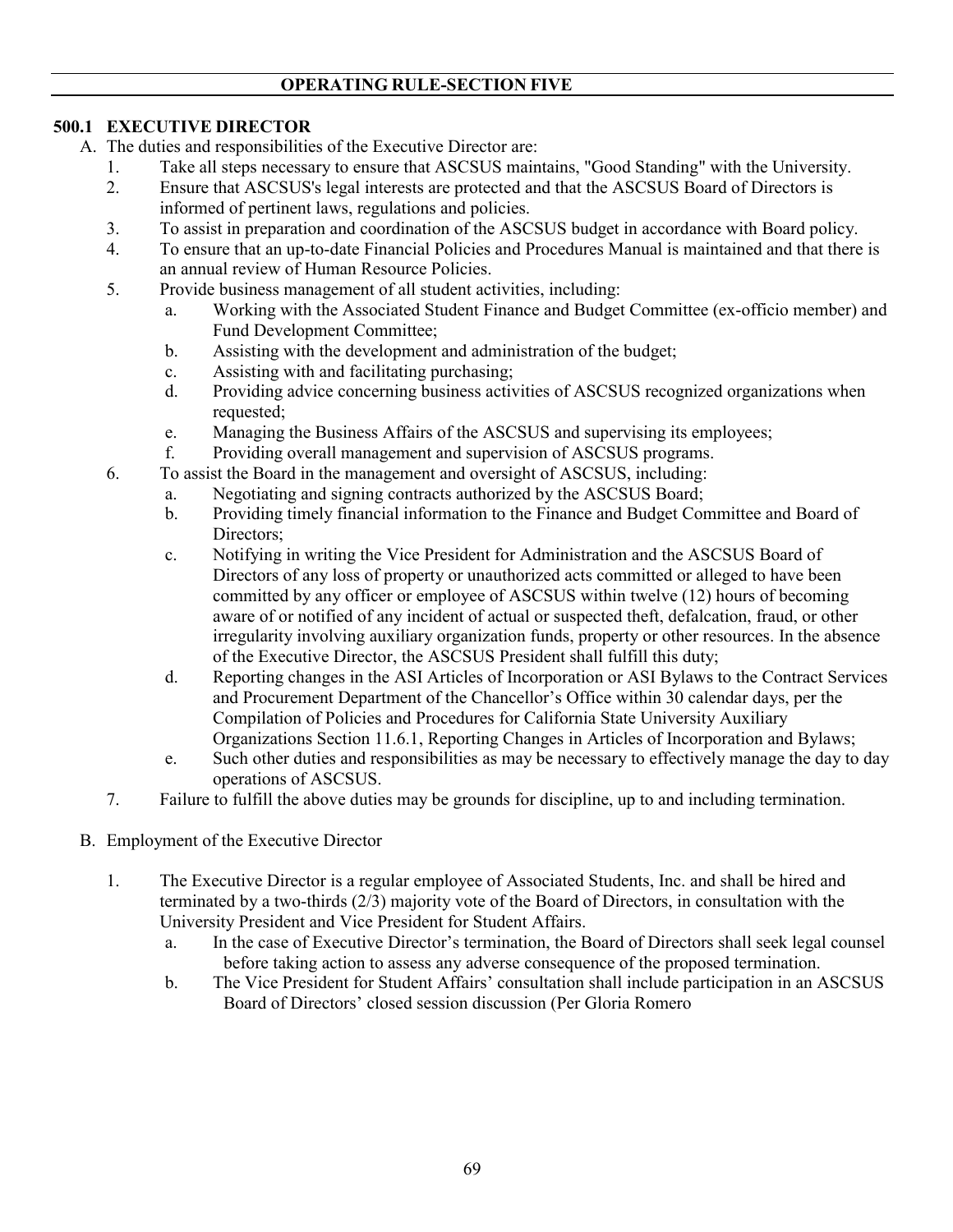Open Meeting Act, Section 89307, Closed Session), in which an action of hiring or terminating the Executive Director is discussed.

- 2. The Executive Director reports to the Board and is supervised by the ASCSUS President on behalf of the Board.
- 3. In the event of a vacancy in the Executive Director position, the Board of Directors shall convene a Special Meeting to decide on an interim management plan including the appointment of an interim Executive Director who shall be responsible for carrying out the duties and responsibilities of the Executive Director. The Board shall commence a search process as follows:
	- a. Under the direction of the ASCSUS President and approval of the Board of Directors, a search committee representing various ASCSUS stakeholders shall be convened. Representation of the search committee shall include, but not be limited to:
		- i. ASCSUS President, who shall serve as the chair;
		- ii. One (1) ASCSUS Vice President recommended by the ASCSUS President and approved by the Board;
		- iii. One (1) non-executive Director recommended by the ASCSUS President and approved by the Board;
		- iv. One (1) student-at-large recommended by the ASCSUS Vice President of University Affairs, in consultation with the ASCSUS President, and approved by the Board;
		- v. One (1) ASCSUS management employee recommended by majority vote of the Management Work Team;
		- vi. One (1) ASCSUS non-management employee recommended by majority vote of the ASCSUS Employee Advisory Committee;
		- vii. One (1) University representative appointed by the University President;
		- viii. One (1) representative appointed by the Vice President for Student Affairs;
		- ix. One (1) faculty representative appointed by the Faculty Senate;
		- x. Any other representative(s) recommended by the ASCSUS President and approved by the Board.
	- b. Under the direction of the search committee chair, the ASI Human Resources Manager shall provide guidance and assistance to the committee to ensure all standards of recruitment and hiring are met.
	- c. The search committee shall screen all eligible applicants and determine which candidate(s) to interview.
	- d. The search committee shall provide appropriate opportunities for the Board and other stakeholders to meet interviewed candidates and provide feedback for the committee's consideration.
	- e. The search committee shall recommend their nominee(s) to the Board of Directors. In the event that the nominees are unacceptable to the Board, the Board may fail the search and shall determine an alternate course of action; e.g., reopen call for application or appointment of an interim Executive Director.
- 4. Immediately following a favorable vote by the Board and consultation with the University President and Vice President for Student Affairs (per 500.1, B, 1.b), the ASCSUS President, with the assistance of the ASI Human Resources Manager, shall extend an offer of employment to the selected candidate.
- 5. The Board may provide an employment agreement to accompany the offer of employment to their chosen candidate at the time of hiring.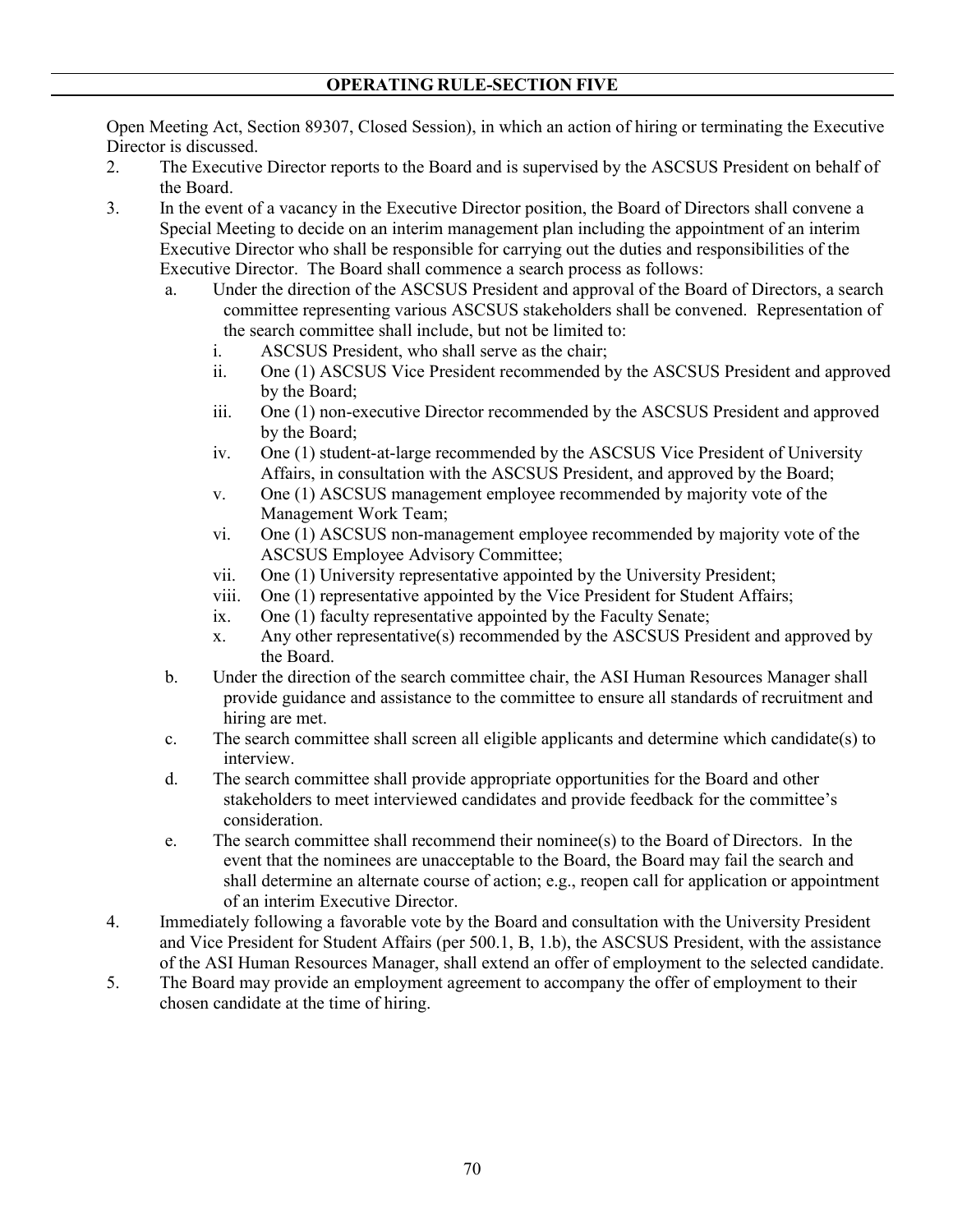## **OPERATING RULE-SECTION FIVE**

- 6. In the event the Executive Director submits a written statement of resignation, the ASCSUS President on behalf of the Board of Directors shall determine the onset of the search process, in consultation with the Vice President for Student Affairs.
- C. Executive Director Evaluation
	- 1. The position of the Executive Director shall be evaluated annually, no later than the beginning of the spring semester, by the ASCSUS President, in consultation with the Vice President for Student Affairs. If the evaluation shows areas that need improvement, subsequent evaluations can be done within two months of the original evaluation to mark the progress of the Executive Director in these areas. A written copy of the evaluation will be placed in the Executive Director's personnel file.
		- a. In the event that the ASCSUS President does not complete an evaluation of the Executive Director, the Vice President for Student Affairs will be charged with completing the evaluation.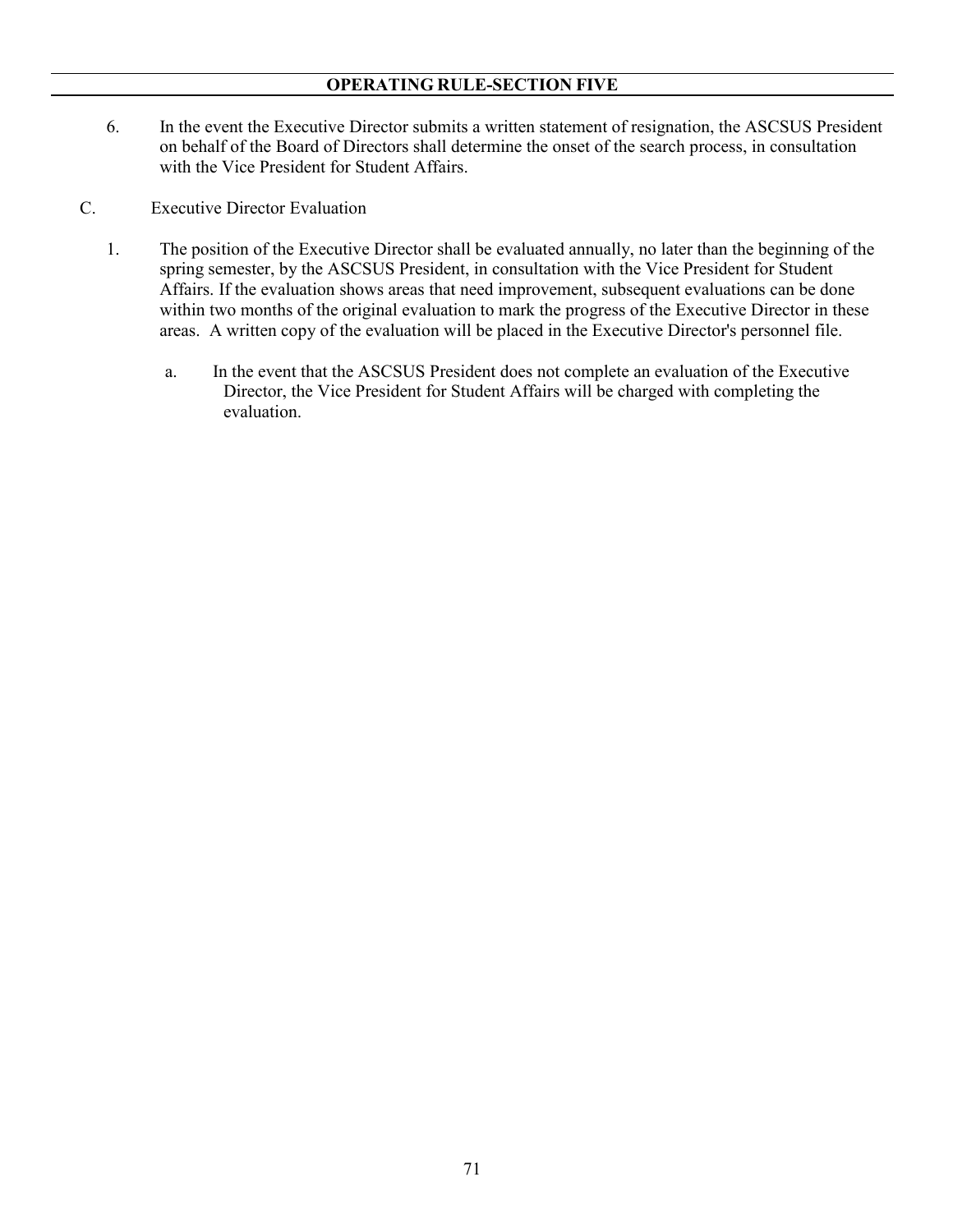# **OPERATING RULE-SECTION SIX**

### **600.1 GENERAL POLICIES**

It shall be the policy of ASCSUS that:

A. The Vice President of Finance and the Executive Director shall ensure that adequate and correct accounts of properties and business transactions of the corporation are held and maintained. The books of accounts shall at all times be open to inspection by any Director. The audited financial statements shall be open to any inquiring party.

B. The Executive Director shall be given power to deposit all moneys or other valuables in the name and to the credit of the corporation with such depositories as may be designated by the Board. The Executive Director shall oversee the disbursement of funds of the corporation in accordance with the annual budget or by order of the Board. The Executive Director shall make available whenever requested an accounting of all transactions and the financial condition of the corporation. The Executive Director shall have such power necessary to carry out these functions.

C. All financial transactions must conform to federal, state, local and University laws and rules governing the operations of non-profit auxiliaries. All required financial, tax and other reports will be filed when required. D. All expenditures, except for petty cash shall be made by check. All expenditures will have documentation that meets standard accounting procedures.

E. An Independent Certified Public Accountant will be hired by the Board of Directors on an annual basis to audit all books, records, and reports. The Board may authorize emergency audits as necessary.

F. The Vice President of Finance, Director of Finance and Administration, and the Executive Director will ensure that an internal accounting control system will be maintained to ensure effective fiscal management and safeguarding of assets from misappropriation.

## **600.2 SPECIFIC POLICIES**

It shall be the specific policies of ASCSUS that:

- A. SERVICE FEE POLICY: The Service Fee Policy shall guide ASCSUS in the setting of appropriate fee levels for its programs. The fees assessed to students for using ASCSUS programs are to be comparable or below community rates whenever possible. The Finance and Budget Council will establish the service fees as part of the budget process.
- B. If necessary, the Vice President of Finance, the Director of Finance and Administration, and the Executive Director may be established as a task group by the Board to review fees charged by ASCSUS. This task group may make recommendations to the Board regarding all ASCSUS fees after consultation with the Program Directors.
- C. ASCSUS will develop position classifications and salary ranges that are comparable to the most appropriate CSU position. The Board will annually review the benefit package for comparability with the University's benefits.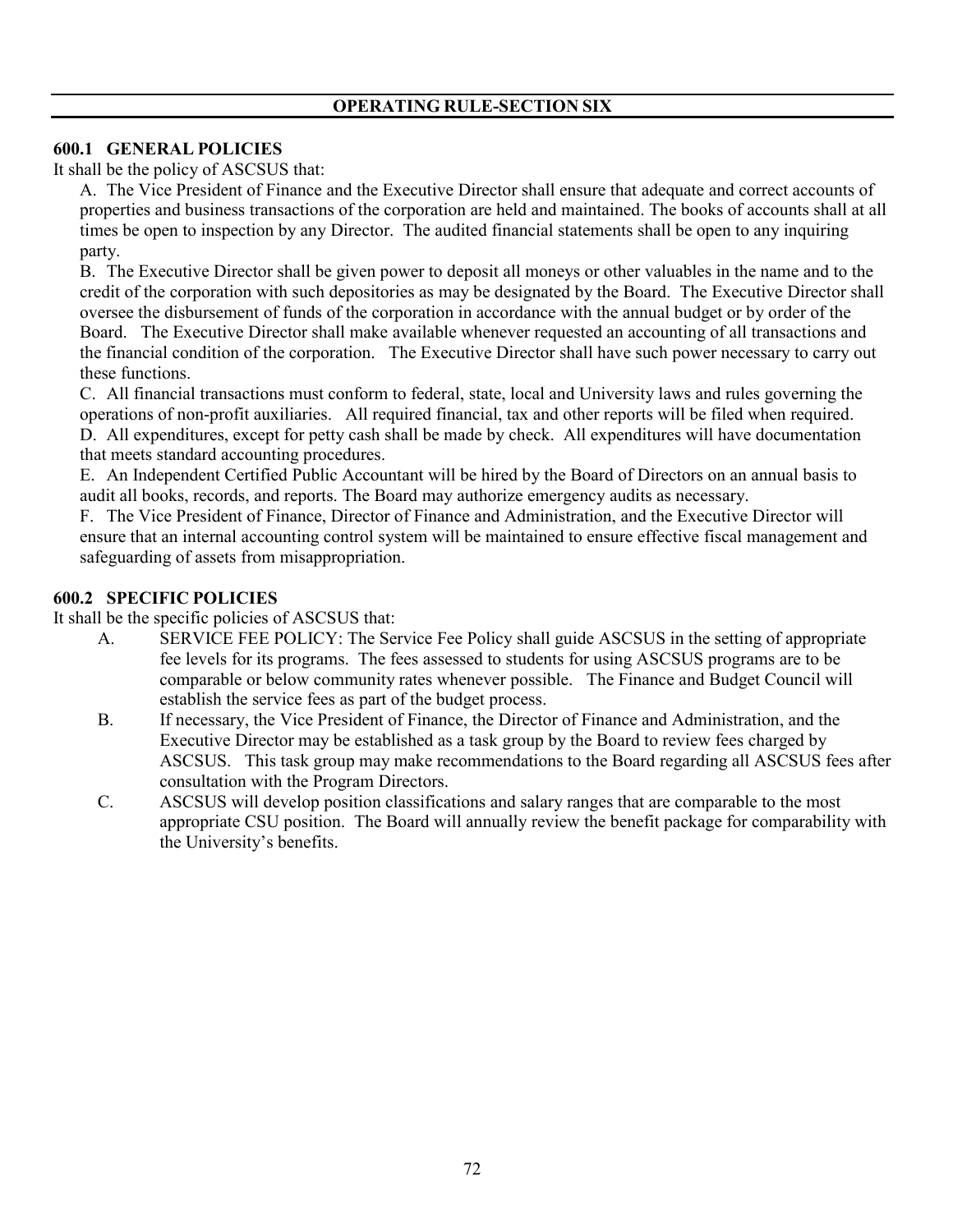# **OPERATING RULE-SECTION SIX**

D. Strategic Planning Fund

1. The purpose of the Strategic Planning Fund shall be to support the annual strategic plan of the Board. Examples of these costs include but are not limited to staff time, printing and duplication, and meeting costs.

2. The funds are available for initiatives which will support the entire campus community. And these funds shall be used to promote the mission and purpose of Associated Students, Inc. and the University.

3. The Fund shall not be used for events, unless explicitly and directly related to the Strategic Plan.

4. Any legislation that requests an allocation of money from the Strategic Planning Fund must cite the relevant strategic priority which the expenditure supports.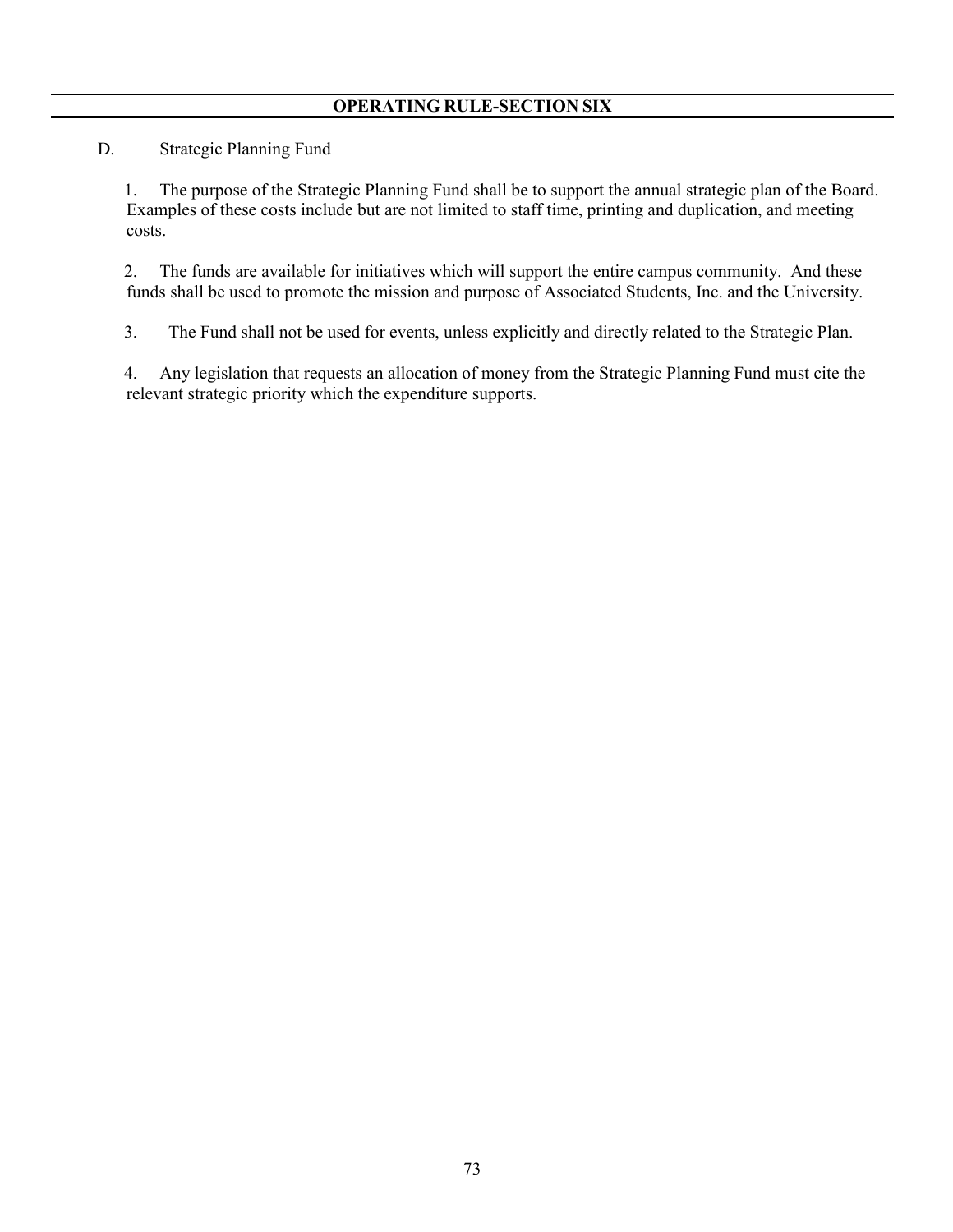### **OPERATING RULE-SECTION SEVEN**

### **700.1 INTERNAL PROGRAMS & SERVICES**

- A. ASCSUS shall maintain operation and sponsorship of programs and services that support the mission, purpose and values of the organization as prescribed in the ASI Bylaws. The following departments are approved and supported by the Board of Directors:
	- 1. Aquatic Center
		- a. The Aquatic Center supports the academic mission of the CSUS by providing academic and leisure classes, as well as competitive programs in the areas of boating and water sports. The Aquatic Center is also a regional boating safety center, which works in cooperation with the State Department of Boating and Waterways to offer boating safety instruction and programs.
	- 2. Business & Administration
		- a. The Business Office serves as the corporate accounting office and provides a full array of financial services, which shall include payroll and student services.
	- 3. Children's Center
		- a. The Children's Center provides a high quality child care program for the campus community which supports the academic and personal endeavors of students, staff, faculty, and volunteers in the CSUS community.
	- 4. Peak Adventures
		- a. Peak Adventures enriches the CSUS learning experience through adventure education and leadership development.
	- 5. Student Engagement & Outreach
		- a. Student Engagement & Outreach (SEO) department enhances the collegiate experience of Sac State students by increasing their awareness of ASI resources and providing them with meaningful engagement and leadership opportunities. SEO's outreach and programs KSSU Student Run Radio Station, Safe Rides, and A-Team offer opportunities that will assist students with personal growth, developing civic responsibility, embracing differences, and establishing connections within the campus and surrounding community.
	- 6. Student Government
		- a. The ASCSUS Government Office strives to represent, educate, and support the students of CSU, Sacramento. The Government Office will do this by proactively seeking and voicing the opinions of our diverse student body. Our aim is to operate programs to enhance learning and encourage student involvement in the formation of civic-minded citizens. In doing so, we will be a resource for the many needs of the students of CSU, Sacramento.
		- b. The Office of Governmental Affairs informs the students of CSUS about different political issues that affect higher education in the State of California, as well as lobbies the State Legislature on behalf of the students and the Board of Directors.
- B. ASCSUS internal programs and services will be subsidized, as needed. Department directors shall submit an annual budget in accordance with procedures and deadlines established by the ASI Director of Finance & Administration and the ASI Finance & Budget Committee, and shall be approved by the ASI Board of Directors.
- C. Under the direction of the Executive Director, department directors shall prepare annual department strategic priorities and provide end-of year progress reports. Department strategic priorities shall be presented to the ASI Board of Directors at the onset of each academic year.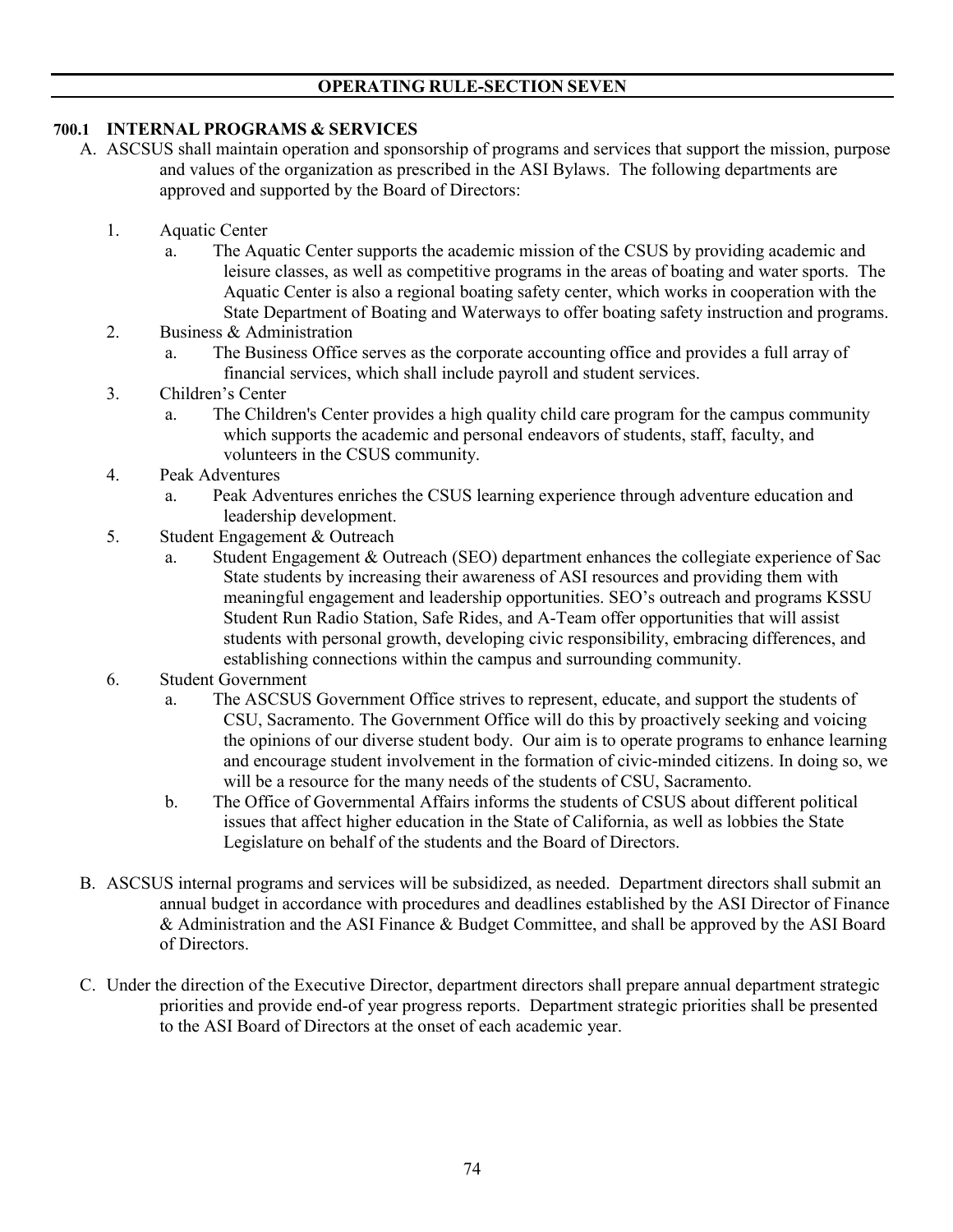### **OPERATING RULE-SECTION SEVEN**

- D. Each department shall follow applicable ASCSUS policies and develop others specific to their department, as needed. These policies may be subject to Board review, approval, and/or repeal.
- E. In order to create and maintain a professional and, coherent look, all material produced by ASCSUS operations and grant activities funded by ASCSUS must adhere to the following guidelines:
	- 1. ASI Identity Guide shall be the primary and single source used in establishing ASI's marketing presence. The ASI Identity Guide will be established through the ASI Marketing Committee and approved by the ASI Executive Director in consultation with the ASI Board.
		- a. All changes to the ASI Identity Guide must be made by the ASI Executive Director in consultation with the Board of Directors.
		- b. The Identity Guide shall provide logos that prominently include "Associated Students, Inc." above a program logo unless the graphic design team of Student Engagement and Outreach or ASI's professionally hired marketing consultants recommends otherwise in proposed mockups and logotypes.
	- 2. The ASI Identity Guide will be mandatory for all purchases, websites, promotional materials, social media outlets, and any other items associated with ASI programs and services.
	- 3. Material for ASCSUS departments should include the ASCSUS logo.
	- 4. Material for activities funded through ASCSUS grant funds or DOC funds should acknowledge the source of funds and include the "ASI funded" logo.
	- 5. Department directors are responsible for the implementation of these guidelines for all of the activities under their department. Exceptions to the Operating Rule for ASCSUS departments or grant recipients must be made to the ASI Executive Director in writing. Exceptions to this Operating Rule for clubs funded through DOC must be made through the DOC Committee.